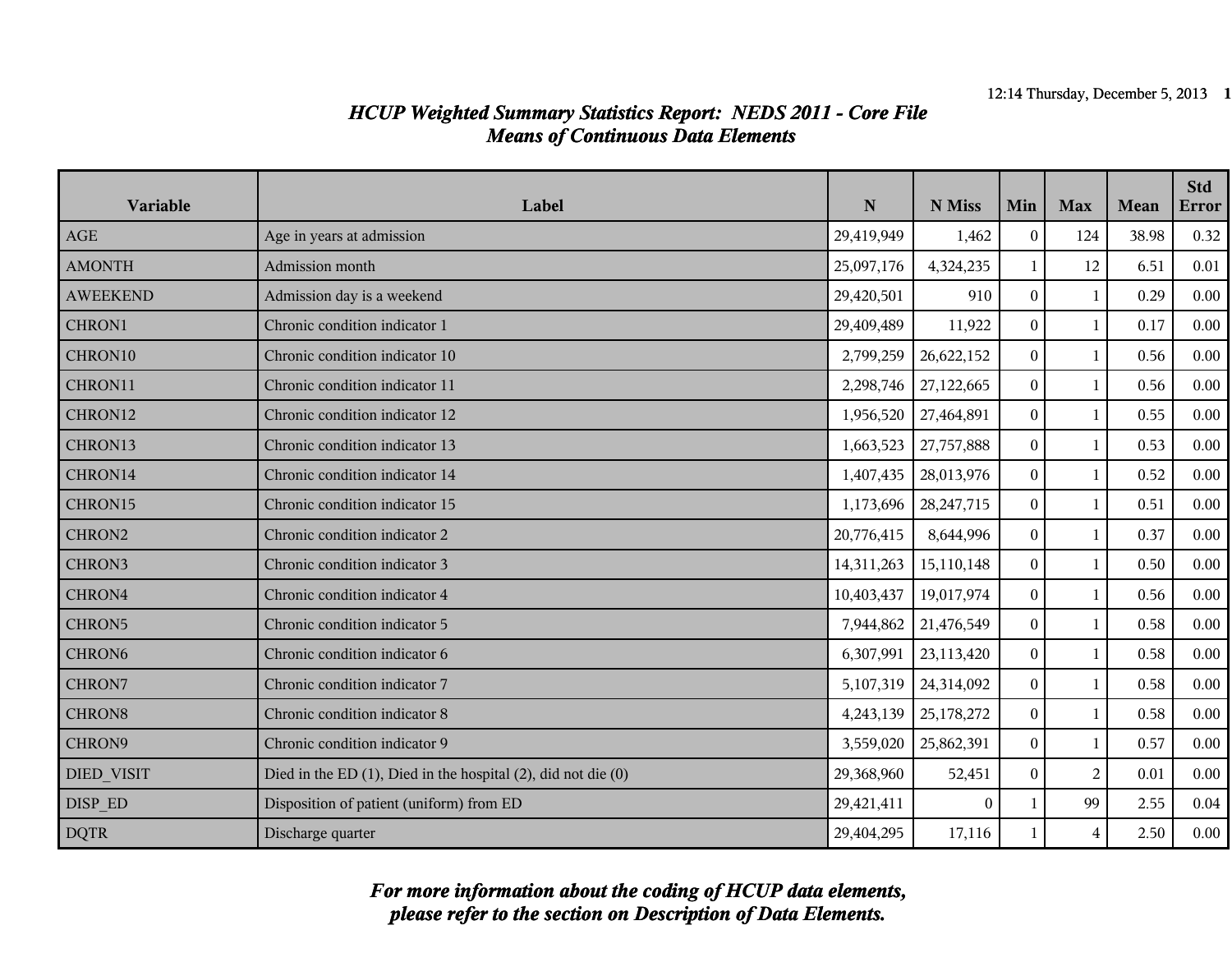| Variable       | Label             | ${\bf N}$  | N Miss       | Min          | <b>Max</b> | Mean    | <b>Std</b><br><b>Error</b> |
|----------------|-------------------|------------|--------------|--------------|------------|---------|----------------------------|
| DXCCS1         | CCS: diagnosis 1  | 29,409,489 | 11,922       | 1            | 670        | 189.87  | 0.57                       |
| DXCCS10        | CCS: diagnosis 10 | 2,799,259  | 26,622,152   | $\mathbf{1}$ | 670        | 186.01  | 0.79                       |
| DXCCS11        | CCS: diagnosis 11 | 2,298,746  | 27,122,665   | $\mathbf{1}$ | 670        | 185.42  | 0.74                       |
| DXCCS12        | CCS: diagnosis 12 | 1,956,520  | 27,464,891   | $\mathbf{1}$ | 670        | 185.37  | 0.71                       |
| DXCCS13        | CCS: diagnosis 13 | 1,663,523  | 27,757,888   | $\mathbf{1}$ | 670        | 185.71  | 0.70                       |
| DXCCS14        | CCS: diagnosis 14 | 1,407,435  | 28,013,976   | $\mathbf{1}$ | 670        | 185.76  | 0.69                       |
| DXCCS15        | CCS: diagnosis 15 | 1,173,696  | 28, 247, 715 | 1            | 670        | 186.01  | 0.70                       |
| DXCCS2         | CCS: diagnosis 2  | 20,776,415 | 8,644,996    | $\mathbf{1}$ | 670        | 197.62  | 0.86                       |
| DXCCS3         | CCS: diagnosis 3  | 14,311,263 | 15,110,148   | $\mathbf{1}$ | 670        | 199.04  | 1.08                       |
| DXCCS4         | CCS: diagnosis 4  | 10,403,437 | 19,017,974   | $\mathbf{1}$ | 670        | 195.96  | 1.13                       |
| DXCCS5         | CCS: diagnosis 5  | 7,944,862  | 21,476,549   | $\mathbf{1}$ | 670        | 192.44  | $1.10\,$                   |
| DXCCS6         | CCS: diagnosis 6  | 6,307,991  | 23,113,420   | $\mathbf{1}$ | 670        | 190.15  | 1.03                       |
| DXCCS7         | CCS: diagnosis 7  | 5,107,319  | 24,314,092   | $\mathbf{1}$ | 670        | 188.29  | 0.96                       |
| DXCCS8         | CCS: diagnosis 8  | 4,243,139  | 25,178,272   | $\mathbf{1}$ | 670        | 187.36  | 0.85                       |
| DXCCS9         | CCS: diagnosis 9  | 3,559,020  | 25,862,391   | $\mathbf{1}$ | 670        | 186.92  | 0.79                       |
| <b>EDEVENT</b> | Type of ED Event  | 29,421,411 | $\Omega$     | $\mathbf{1}$ | 99         | 1.36    | 0.03                       |
| E CCS1         | CCS: E Code 1     | 7,433,131  | 21,988,280   | 662          | 2621       | 2584.38 | 0.55                       |
| E CCS2         | CCS: E Code 2     | 4,496,388  | 24,925,023   | 662          | 2621       | 2608.73 | 0.61                       |
| E CCS3         | CCS: E Code 3     | 1,608,474  | 27,812,937   | 662          | 2621       | 2609.30 | 0.74                       |
| E CCS4         | CCS: E Code 4     | 734,495    | 28,686,916   | 662          | 2621       | 2613.18 | 0.61                       |
| <b>FEMALE</b>  | Indicator of sex  | 29,417,157 | 4,254        | $\mathbf{0}$ | 1          | 0.55    | $0.00\,$                   |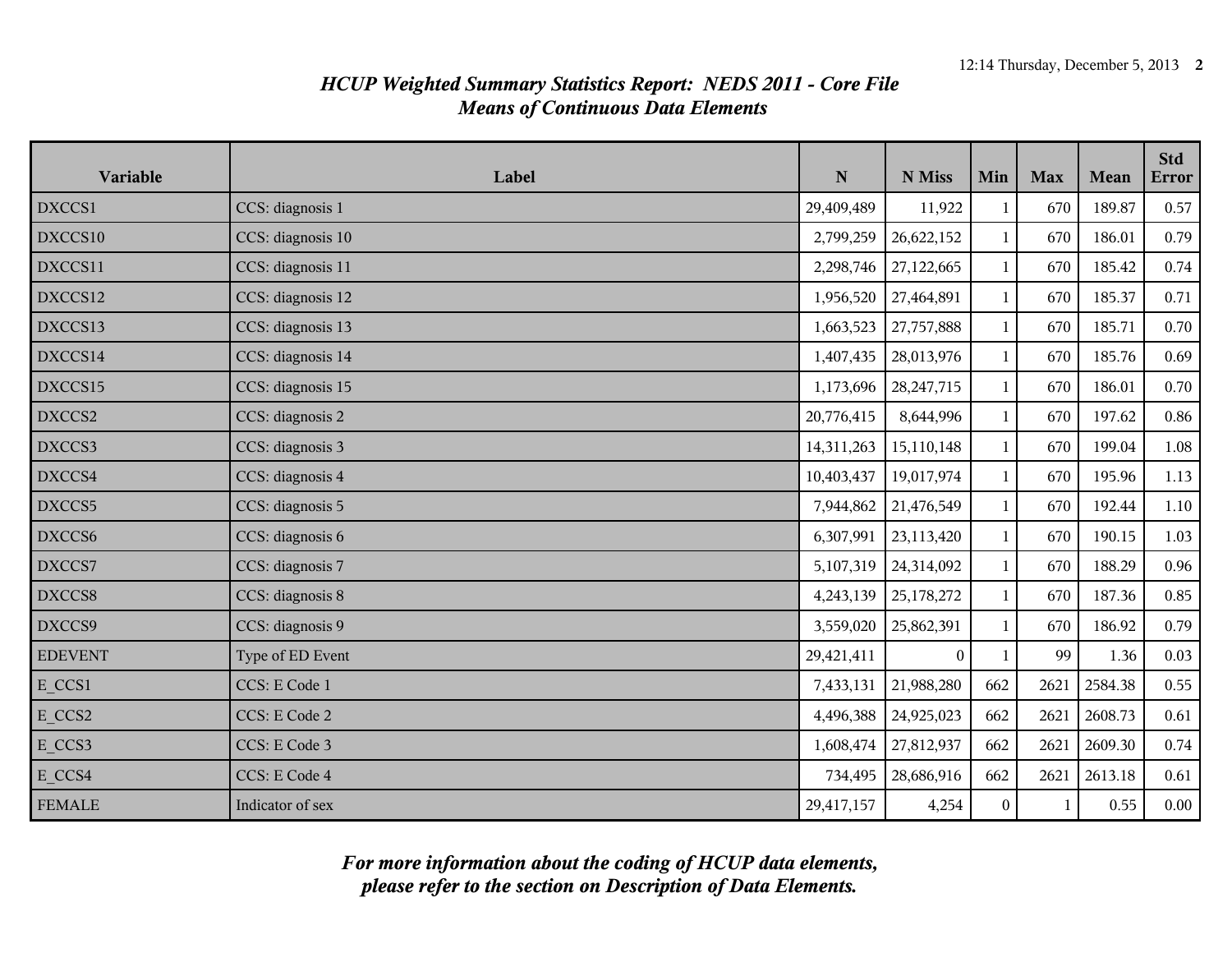| Variable              | Label                                                                                      | ${\bf N}$  | N Miss           | Min              | <b>Max</b>   | Mean | <b>Std</b><br><b>Error</b> |
|-----------------------|--------------------------------------------------------------------------------------------|------------|------------------|------------------|--------------|------|----------------------------|
| <b>INJURY</b>         | Injury diagnosis reported on record (1:DX1 is an injury; 2:DX2+ is an injury; 0:No injury) | 29,421,411 | $\mathbf{0}$     | $\mathbf{0}$     | 2            | 0.25 | 0.00                       |
| <b>INJURY CUT</b>     | Injury by cutting or piercing (by E codes)                                                 | 29,421,411 | $\boldsymbol{0}$ | $\boldsymbol{0}$ | $\mathbf{1}$ | 0.02 | 0.00                       |
| <b>INJURY DROWN</b>   | Injury by drowning or submersion (by E codes)<br>29,421,411                                |            | $\boldsymbol{0}$ | $\overline{0}$   | $\mathbf{1}$ | 0.00 | 0.00                       |
| INJURY_FALL           | Injury by falling (by E codes)<br>29,421,411                                               |            | $\boldsymbol{0}$ | $\mathbf{0}$     | $\mathbf{1}$ | 0.07 | 0.00                       |
| <b>INJURY FIRE</b>    | Injury by fire, flame or hot object (by E codes)                                           | 29,421,411 | $\boldsymbol{0}$ | $\boldsymbol{0}$ | $\mathbf{1}$ | 0.00 | 0.00                       |
| <b>INJURY FIREARM</b> | Injury by firearm (by E codes)                                                             | 29,421,411 | $\boldsymbol{0}$ | $\mathbf{0}$     | $\mathbf{1}$ | 0.00 | 0.00                       |
| INJURY_MACHINERY      | Injury by machinery (by E codes)                                                           | 29,421,411 | $\boldsymbol{0}$ | $\boldsymbol{0}$ | $\mathbf{1}$ | 0.00 | 0.00                       |
| INJURY_MVT            | Injury involving motor vehicle traffic (by E codes)                                        | 29,421,411 | $\boldsymbol{0}$ | $\mathbf{0}$     | $\mathbf{1}$ | 0.02 | 0.00                       |
| <b>INJURY NATURE</b>  | Injury involving nature or environmental factors (by E codes)                              | 29,421,411 | $\boldsymbol{0}$ | $\mathbf{0}$     | $\mathbf{1}$ | 0.01 | 0.00                       |
| INJURY_POISON         | Injury by poison (by E codes)                                                              | 29,421,411 | $\boldsymbol{0}$ | $\boldsymbol{0}$ | $\mathbf{1}$ | 0.01 | 0.00                       |
| INJURY_SEVERITY       | Injury severity score assigned by ICDPIC Stata program                                     | 29,421,411 | $\boldsymbol{0}$ | $\mathbf{0}$     | 99           | 0.80 | $0.01\,$                   |
| <b>INJURY STRUCK</b>  | Injury from being struck by or against (by E codes)                                        | 29,421,411 | $\boldsymbol{0}$ | $\boldsymbol{0}$ | $\mathbf{1}$ | 0.03 | $0.00\,$                   |
| INJURY_SUFFOCATION    | Injury by suffocation (by E codes)                                                         | 29,421,411 | $\boldsymbol{0}$ | $\overline{0}$   | $\mathbf{1}$ | 0.00 | 0.00                       |
| INTENT_ASSAULT        | Injury by assault indicated on the record (by E codes)                                     | 29,421,411 | $\boldsymbol{0}$ | $\overline{0}$   | $\mathbf{1}$ | 0.01 | 0.00                       |
| INTENT_SELF_HARM      | Intentional self harm indicated on the record (by diagnosis and/or E codes)                | 29,421,411 | $\boldsymbol{0}$ | $\boldsymbol{0}$ | $\mathbf{1}$ | 0.01 | 0.00                       |
| INTENT_UNINTENTIONAL  | Unintentional injury indicated on the record (by E codes)                                  | 29,421,411 | $\boldsymbol{0}$ | $\overline{0}$   | $\mathbf{1}$ | 0.23 | 0.00                       |
| <b>MULTINJURY</b>     | More than one injury diagnosis reported on record                                          | 29,421,411 | $\boldsymbol{0}$ | $\overline{0}$   | $\mathbf{1}$ | 0.06 | 0.00                       |
| NDX                   | Number of diagnoses on this record                                                         | 29,421,411 | $\boldsymbol{0}$ | $\mathbf{0}$     | 57           | 4.00 | 0.05                       |
| <b>NECODE</b>         | Number of E codes on this record                                                           | 29,421,411 | $\theta$         | $\mathbf{0}$     | 19           | 0.49 | 0.01                       |
| PAY1                  | Primary expected payer (uniform)                                                           | 29,320,224 | 101,187          | $\mathbf{1}$     | 6            | 2.60 | $0.01\,$                   |
| PAY2                  | Secondary expected payer (uniform)                                                         | 8,384,896  | 21,036,515       | $\mathbf{1}$     | 6            | 3.04 | 0.04                       |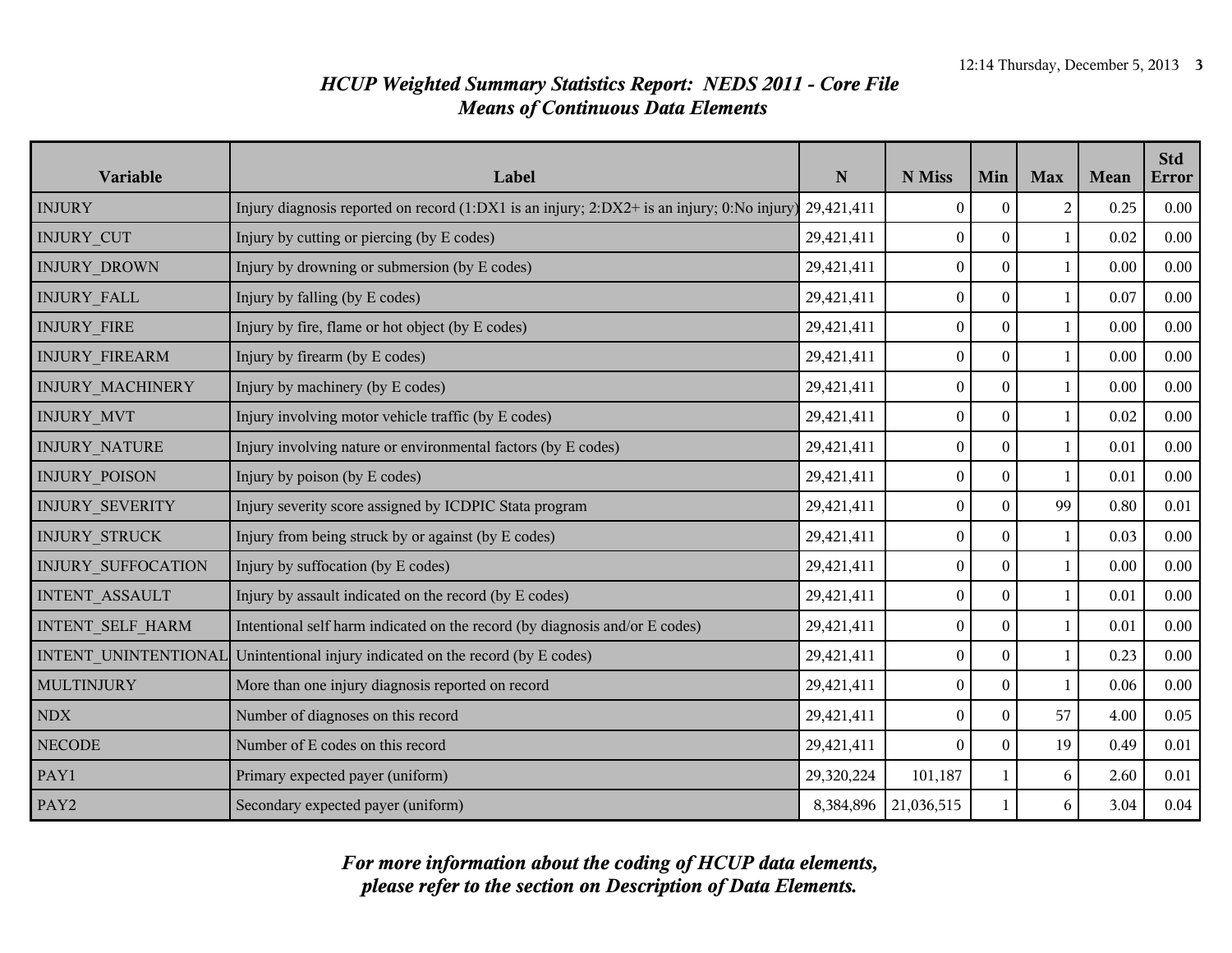| Variable           | Label                                                          |              | N Miss    | Min      | <b>Max</b>             | Mean     | <b>Std</b><br>Error |
|--------------------|----------------------------------------------------------------|--------------|-----------|----------|------------------------|----------|---------------------|
| PL_NCHS2006        | Patient Location: NCHS Urban-Rural Code (V2006)                | 29, 283, 652 | 137,759   |          | 6                      | 2.78     | 0.03                |
| TOTCHG ED          | Total charge for ED services                                   | 24,909,625   | 4,511,786 |          | 100   948428   2400.79 |          | 66.75               |
| <b>YEAR</b>        | Calendar year                                                  | 29,421,411   |           | 0   2011 | 2011                   | 12011.00 | $0.00 -$            |
| <b>ZIPINC QRTL</b> | Median household income national quartile for patient ZIP Code | 28,796,500   | 624,911   |          | 4                      | 2.28     | 0.03                |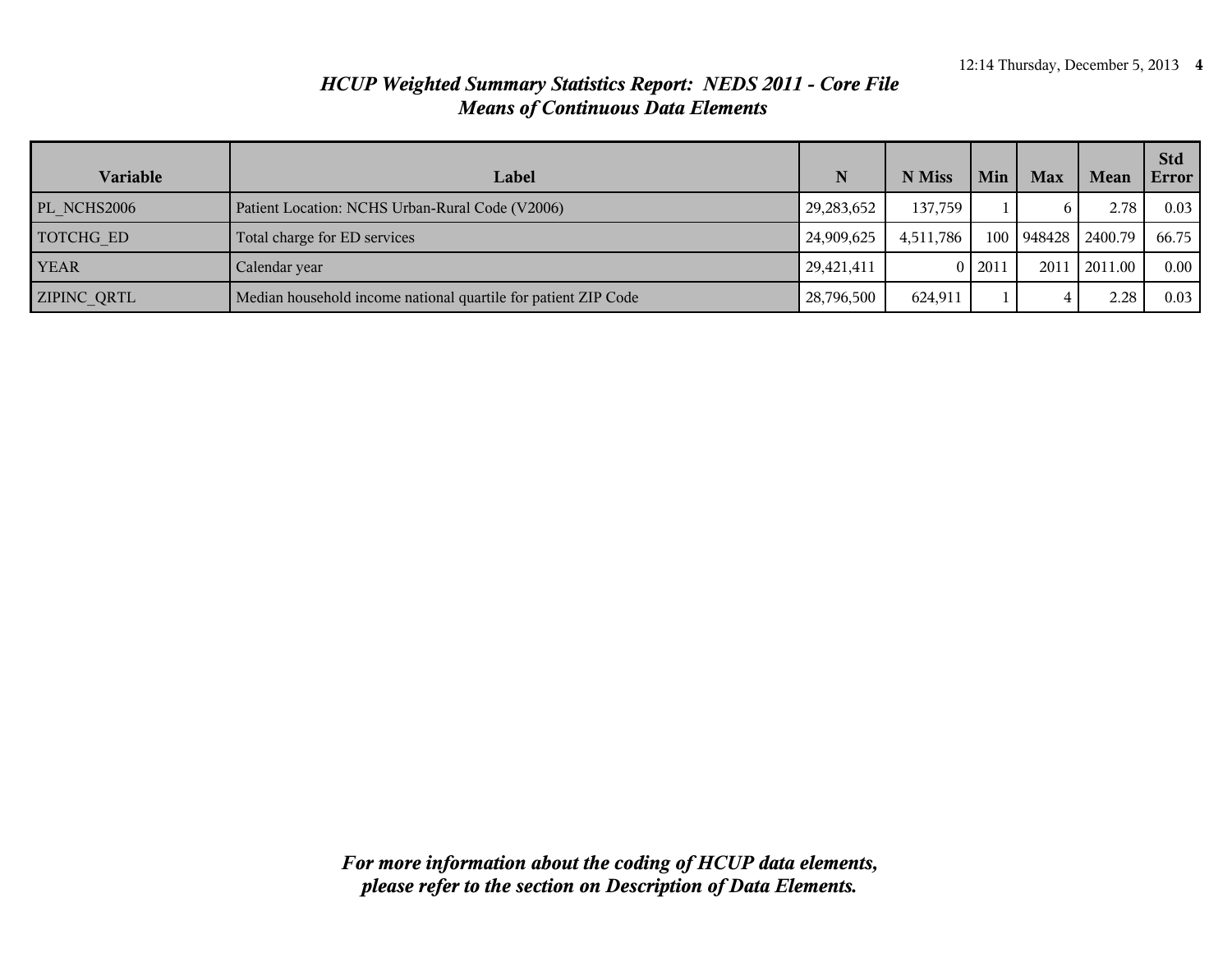| <b>AGE</b>           | Frequency | Percent |
|----------------------|-----------|---------|
| $\therefore$ Missing | 1,229     | 0.00    |
| .A: Invalid          | 24        | 0.00    |
| .C: Inconsistent     | 5,980     | 0.00    |
| 0                    | 3,260,099 | 2.49    |
| 1                    | 3,043,728 | 2.32    |
| $\overline{c}$       | 2,314,666 | 1.77    |
| 3                    | 1,871,863 | 1.43    |
| 4                    | 1,584,417 | 1.21    |
| 5                    | 1,413,965 | 1.08    |
| 6                    | 1,207,481 | 0.92    |
| 7                    | 1,066,017 | 0.81    |
| 8                    | 985,855   | 0.75    |
| 9                    | 972,753   | 0.74    |
| 10                   | 974,985   | 0.74    |
| 11                   | 972,205   | 0.74    |
| 12                   | 973,025   | 0.74    |
| 13                   | 1,027,527 | 0.78    |
| 14                   | 1,108,064 | 0.85    |
| 15                   | 1,217,883 | 0.93    |
| 16                   | 1,355,935 | 1.03    |
| 17                   | 1,528,590 | 1.17    |
| 18                   | 1,919,763 | 1.46    |
| 19                   | 2,108,604 | 1.61    |
| 20                   | 2,267,207 | 1.73    |
| 21                   | 2,333,228 | 1.78    |
| 22                   | 2,313,242 | 1.77    |
| 23                   | 2,255,721 | 1.72    |
| 24                   | 2,213,599 | 1.69    |
| 25                   | 2,186,506 | 1.67    |
| 26                   | 2,141,866 | 1.63    |
| 27                   | 2,079,969 | 1.59    |
| 28                   | 2,074,904 | 1.58    |
| 29                   | 2,061,449 | 1.57    |

*please refer to the section on Description of Data Elements. For more information about the coding of HCUP data elements,*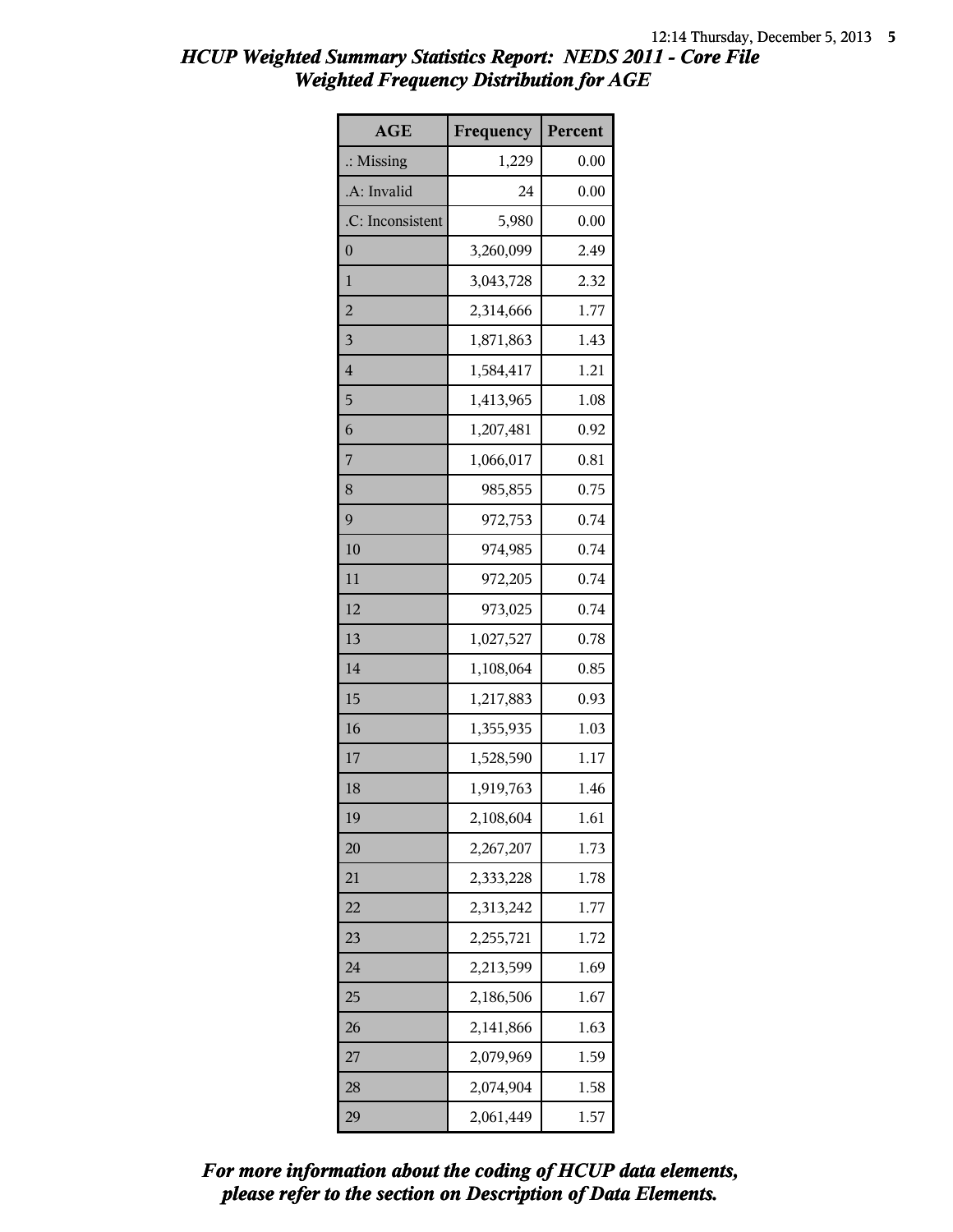| <b>AGE</b> | Frequency | Percent |
|------------|-----------|---------|
| 30         | 2,019,744 | 1.54    |
| 31         | 1,970,033 | 1.50    |
| 32         | 1,874,391 | 1.43    |
| 33         | 1,786,251 | 1.36    |
| 34         | 1,715,855 | 1.31    |
| 35         | 1,624,130 | 1.24    |
| 36         | 1,607,768 | 1.23    |
| 37         | 1,566,773 | 1.20    |
| 38         | 1,585,762 | 1.21    |
| 39         | 1,623,081 | 1.24    |
| 40         | 1,711,482 | 1.31    |
| 41         | 1,670,261 | 1.27    |
| 42         | 1,617,634 | 1.23    |
| 43         | 1,584,891 | 1.21    |
| 44         | 1,608,233 | 1.23    |
| 45         | 1,653,440 | 1.26    |
| 46         | 1,708,271 | 1.30    |
| 47         | 1,756,636 | 1.34    |
| 48         | 1,748,447 | 1.33    |
| 49         | 1,750,336 | 1.34    |
| 50         | 1,755,793 | 1.34    |
| 51         | 1,707,150 | 1.30    |
| 52         | 1,659,536 | 1.27    |
| 53         | 1,608,185 | 1.23    |
| 54         | 1,575,685 | 1.20    |
| 55         | 1,499,398 | 1.14    |
| 56         | 1,436,303 | 1.10    |
| 57         | 1,376,698 | 1.05    |
| 58         | 1,307,639 | 1.00    |
| 59         | 1,269,019 | 0.97    |
| 60         | 1,213,968 | 0.93    |
| 61         | 1,165,033 | 0.89    |
| 62         | 1,140,723 | 0.87    |

*please refer to the section on Description of Data Elements. For more information about the coding of HCUP data elements,*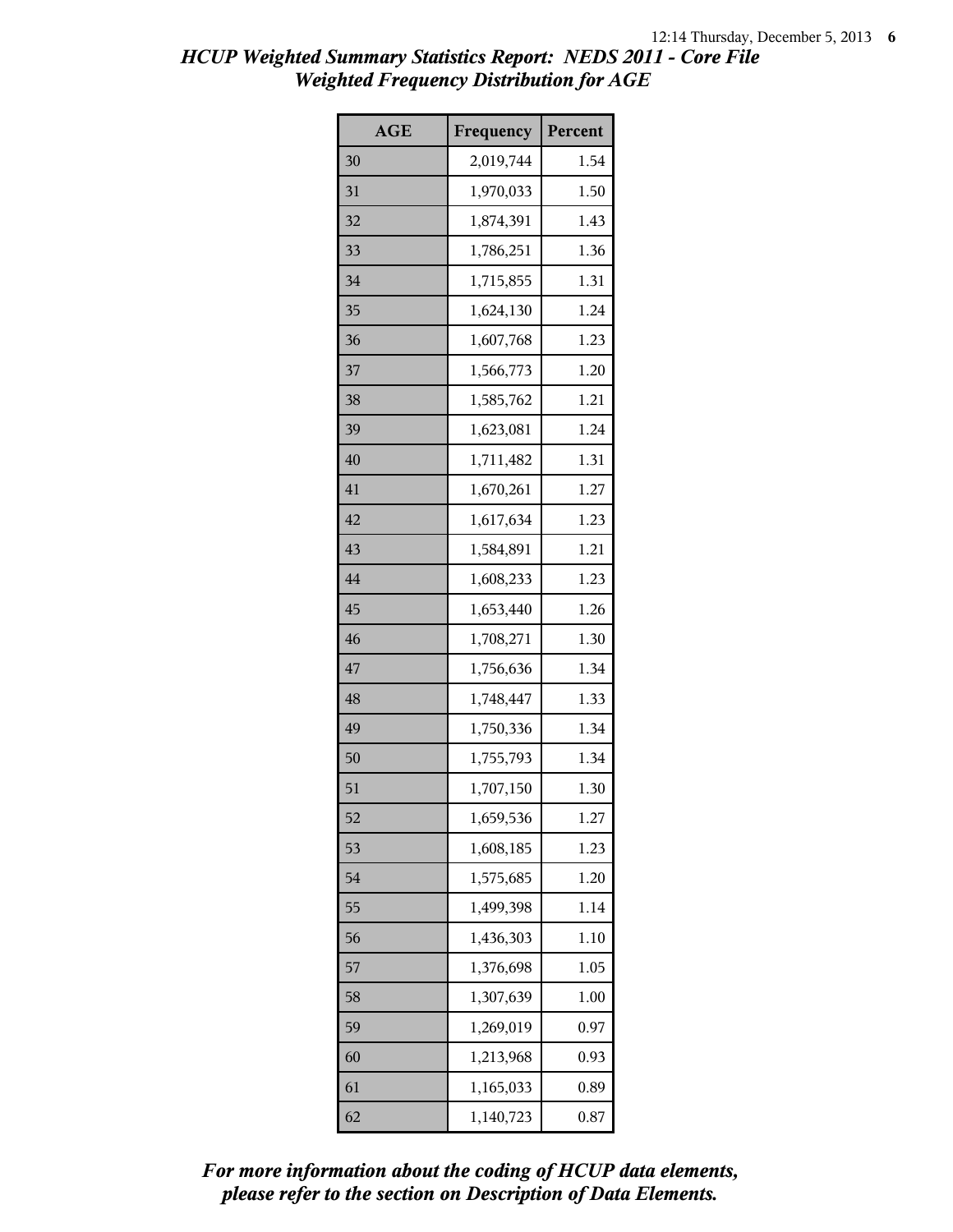| <b>AGE</b> | Frequency | Percent |
|------------|-----------|---------|
| 63         | 1,140,483 | 0.87    |
| 64         | 1,161,011 | 0.89    |
| 65         | 999,396   | 0.76    |
| 66         | 977,650   | 0.75    |
| 67         | 996,676   | 0.76    |
| 68         | 1,033,050 | 0.79    |
| 69         | 953,323   | 0.73    |
| 70         | 907,682   | 0.69    |
| 71         | 884,612   | 0.68    |
| 72         | 882,010   | 0.67    |
| 73         | 872,105   | 0.67    |
| 74         | 844,874   | 0.64    |
| 75         | 852,159   | 0.65    |
| 76         | 849,800   | 0.65    |
| 77         | 821,027   | 0.63    |
| 78         | 829,221   | 0.63    |
| 79         | 833,016   | 0.64    |
| 80         | 838,899   | 0.64    |
| 81         | 842,919   | 0.64    |
| 82         | 818,507   | 0.62    |
| 83         | 816,576   | 0.62    |
| 84         | 788,170   | 0.60    |
| 85         | 742,184   | 0.57    |
| 86         | 715,247   | 0.55    |
| 87         | 663,429   | 0.51    |
| 88         | 599,426   | 0.46    |
| 89         | 543,947   | 0.42    |
| 90         | 471,693   | 0.36    |
| 91         | 387,182   | 0.30    |
| 92         | 303,575   | 0.23    |
| 93         | 252,935   | 0.19    |
| 94         | 195,410   | 0.15    |
| 95         | 147,263   | 0.11    |

*please refer to the section on Description of Data Elements. For more information about the coding of HCUP data elements,*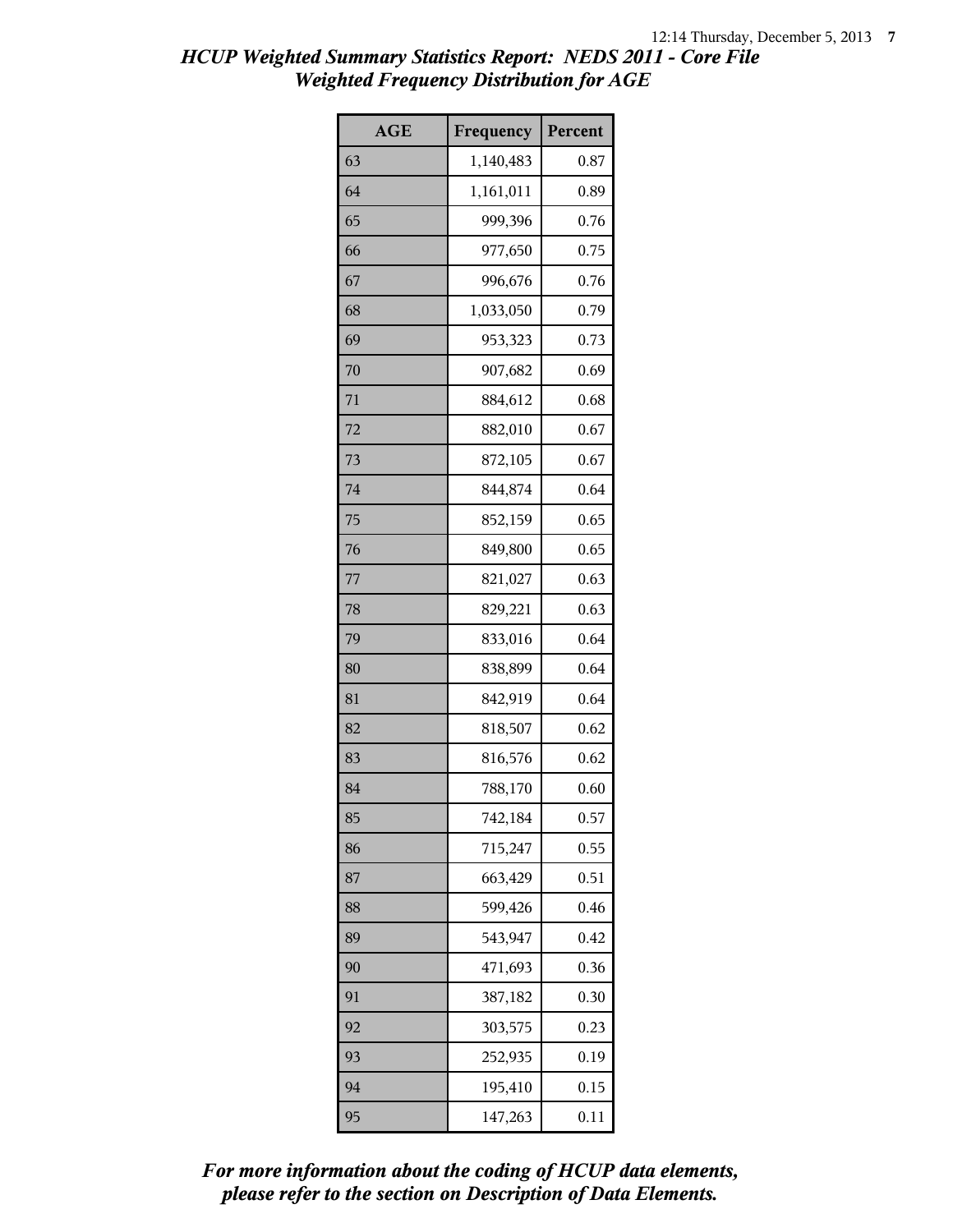| AGE          | Frequency | Percent |
|--------------|-----------|---------|
| 96           | 112,236   | 0.09    |
| 97           | 79,307    | 0.06    |
| 98           | 53,809    | 0.04    |
| 99           | 38,671    | 0.03    |
| 100          | 22,817    | 0.02    |
| 101          | 14,090    | 0.01    |
| 102          | 8,765     | 0.01    |
| 103          | 4,625     | 0.00    |
| 104          | 2,876     | 0.00    |
| 105          | 1,396     | 0.00    |
| 106          | 742       | 0.00    |
| 107          | 329       | 0.00    |
| 108          | 216       | 0.00    |
| 109          | 204       | 0.00    |
| 110 or older | 2,166     | 0.00    |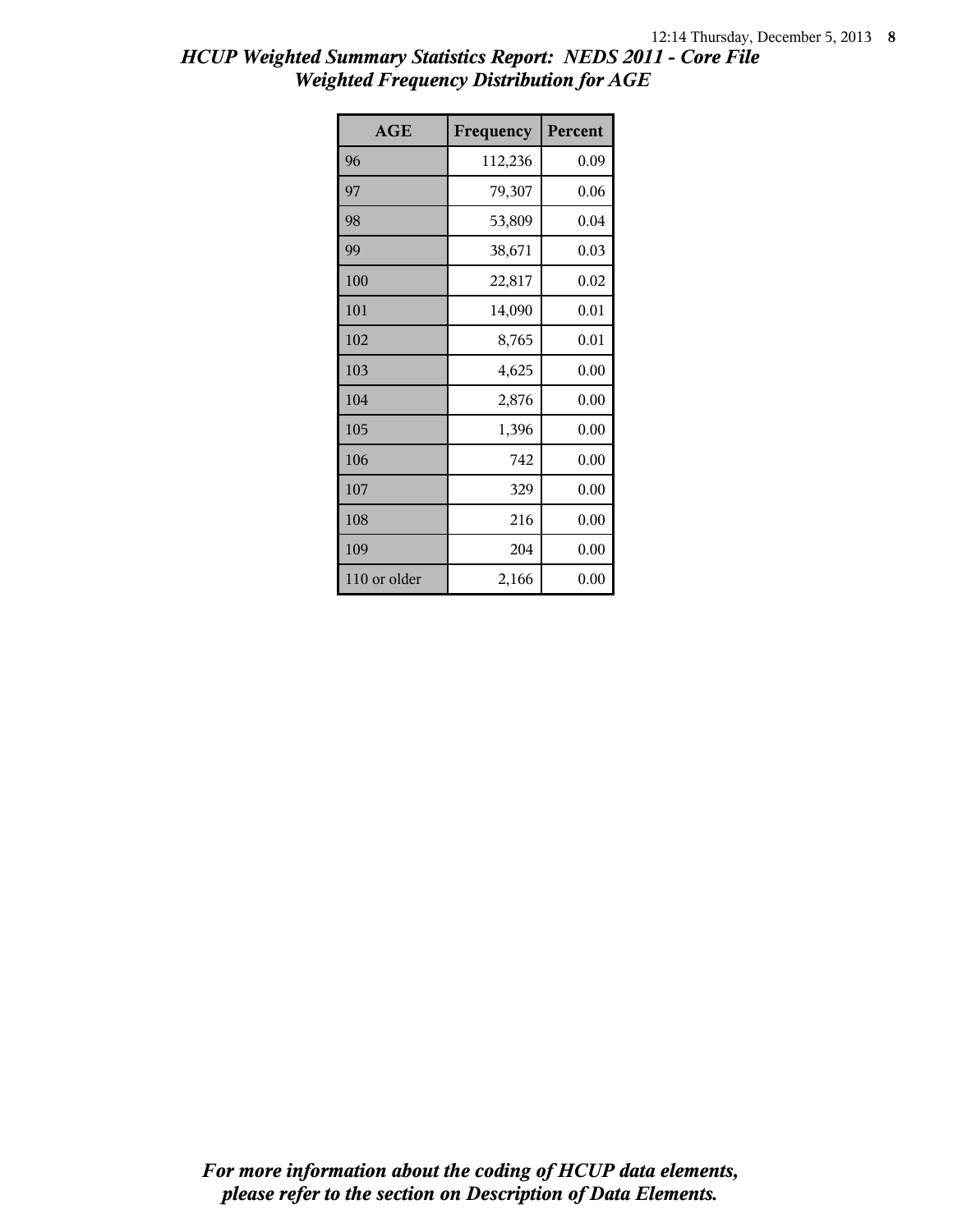| HCUP Weighted Summary Statistics Report: NEDS 2011 - Core File |                                                   |  |  |
|----------------------------------------------------------------|---------------------------------------------------|--|--|
|                                                                | <b>Weighted Frequency Distribution for AMONTH</b> |  |  |

| <b>AMONTH</b>        | Frequency  | Percent |
|----------------------|------------|---------|
| $\therefore$ Missing | 17,205,266 | 13.13   |
| 1: January           | 9,565,812  | 7.30    |
| 2: February          | 8,960,445  | 6.84    |
| 3: March             | 9,668,617  | 7.38    |
| 4: April             | 9,202,118  | 7.02    |
| 5: May               | 9,761,359  | 7.45    |
| 6: June              | 9,366,261  | 7.15    |
| $7:$ July            | 9,829,500  | 7.50    |
| 8: August            | 9,728,147  | 7.42    |
| 9: September         | 9,418,203  | 7.19    |
| 10: October          | 9,698,661  | 7.40    |
| 11: November         | 9,223,842  | 7.04    |
| 12: December         | 9,420,373  | 7.19    |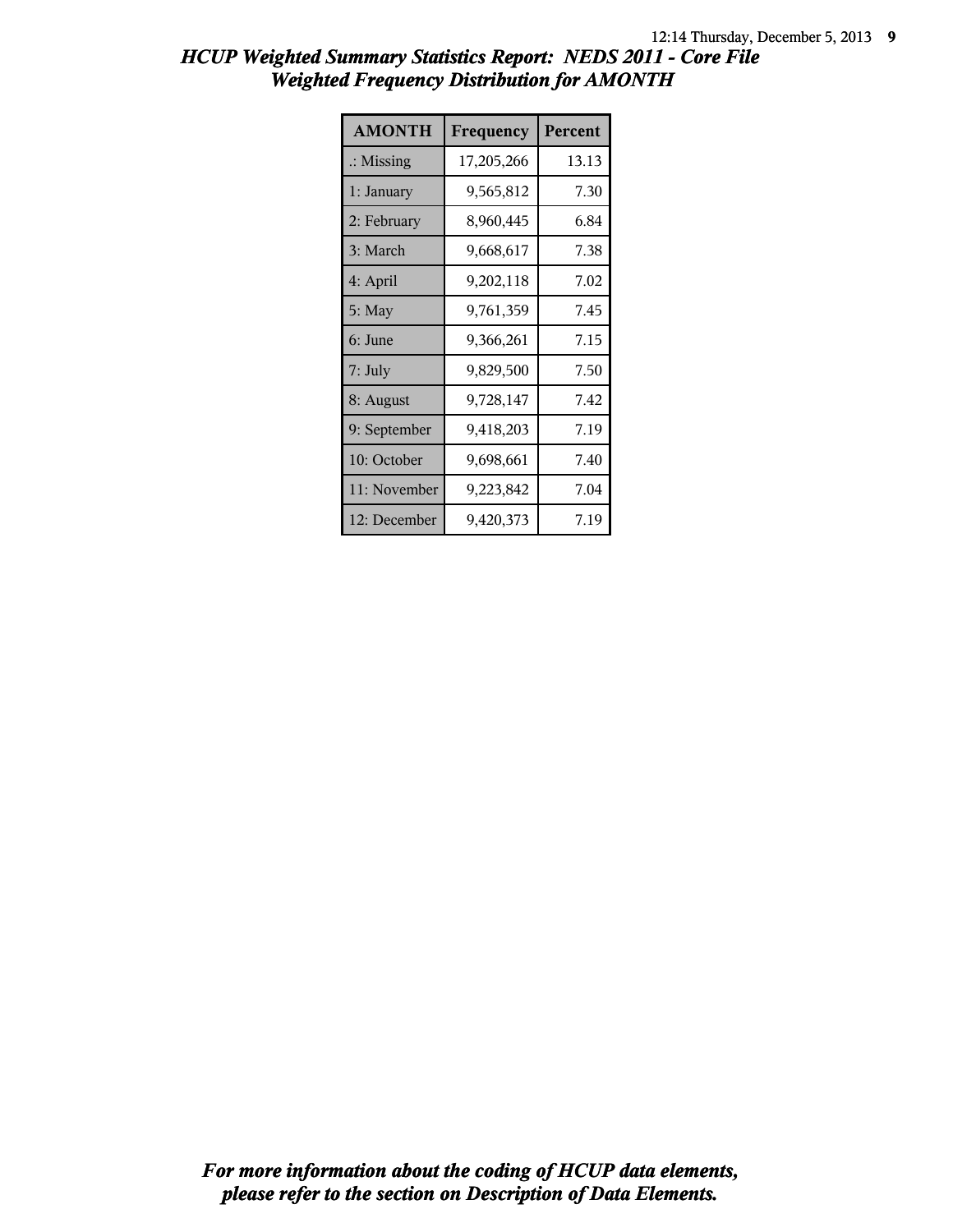| <b>AWEEKEND</b>      | Frequency  | Percent |
|----------------------|------------|---------|
| $\therefore$ Missing | 4,428      | 0.00    |
| 0: Monday-Friday     | 93,409,601 | 71.28   |
| 1: Saturday-Sunday   | 37,634,576 | 28.72   |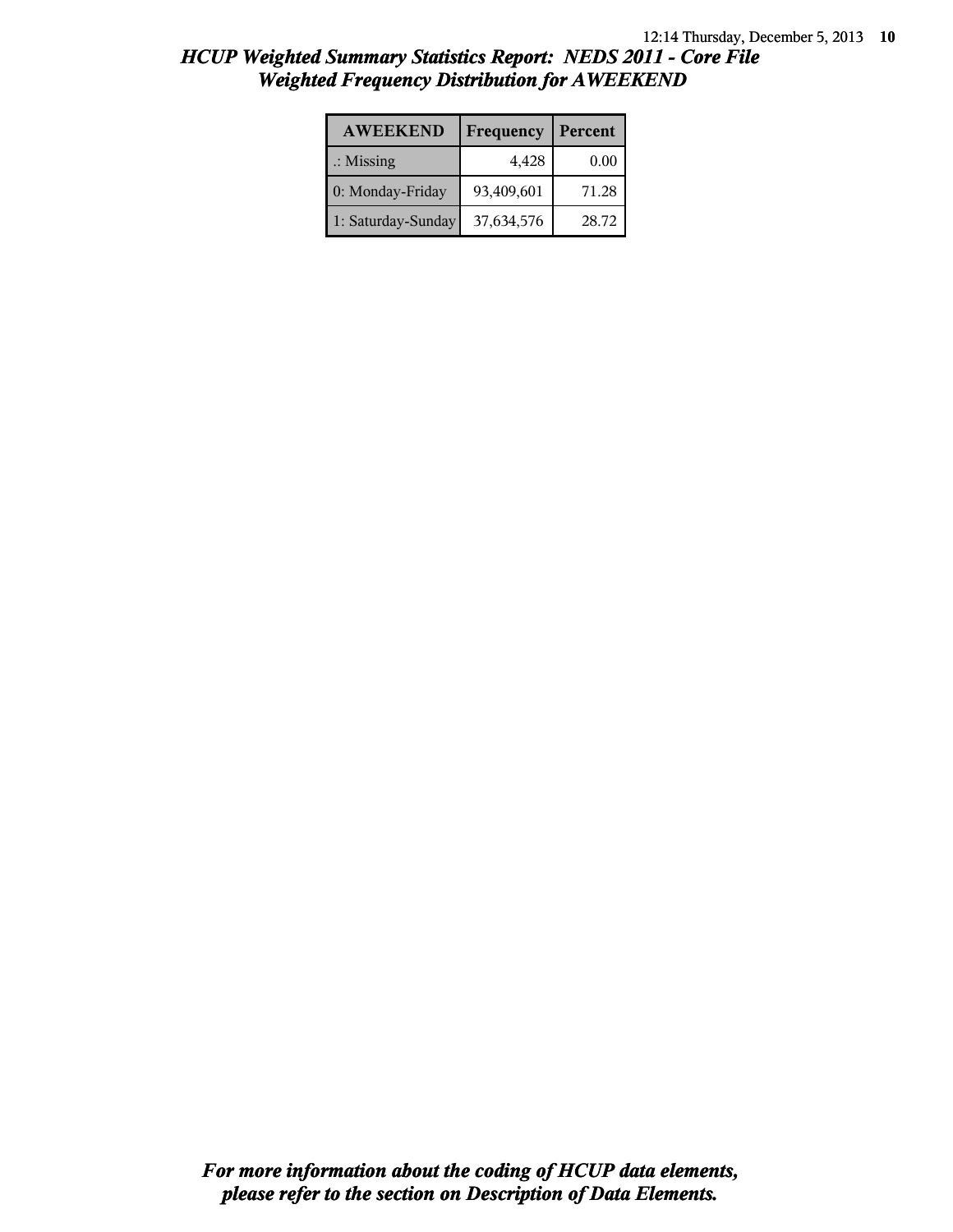| <b>CHRON1</b>            | Frequency   | Percent |
|--------------------------|-------------|---------|
| $\therefore$ Missing     | 47,445      | 0.04    |
| .A: Invalid code         | 10,135      | 0.01    |
| .C: Inconsistent code    | 664         | 0.00    |
| 0: Non-chronic condition | 108,845,636 | 83.06   |
| 1: Chronic condition     | 22,144,725  | 16.90   |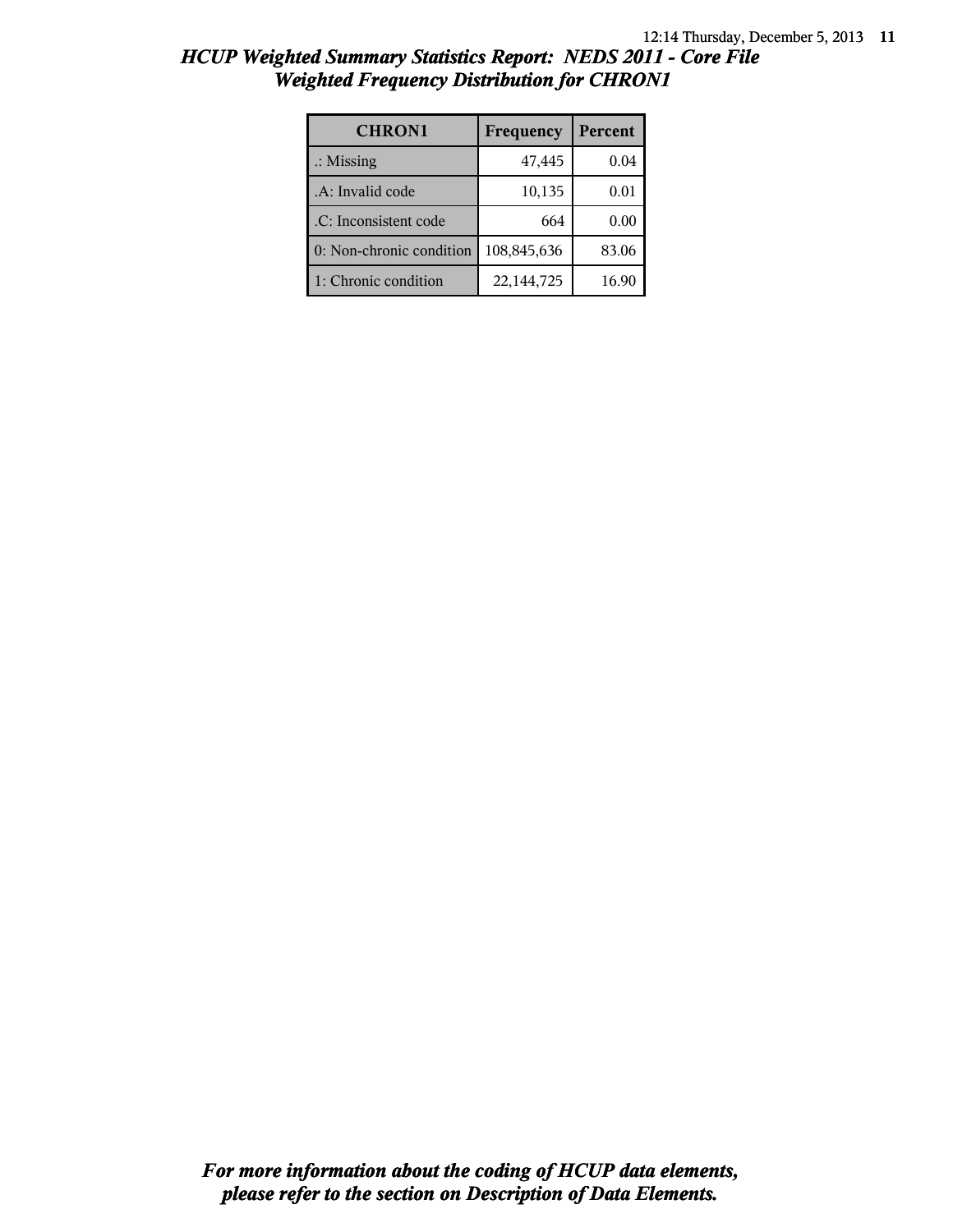| <b>DIED VISIT</b>       | Frequency   | Percent |
|-------------------------|-------------|---------|
| $\therefore$ Missing    | 241,169     | 0.18    |
| $0:$ Did not die        | 130,091,862 | 99.27   |
| 1: Died in the ED       | 222,276     | 0.17    |
| 2: Died in the hospital | 493,299     | 0.38    |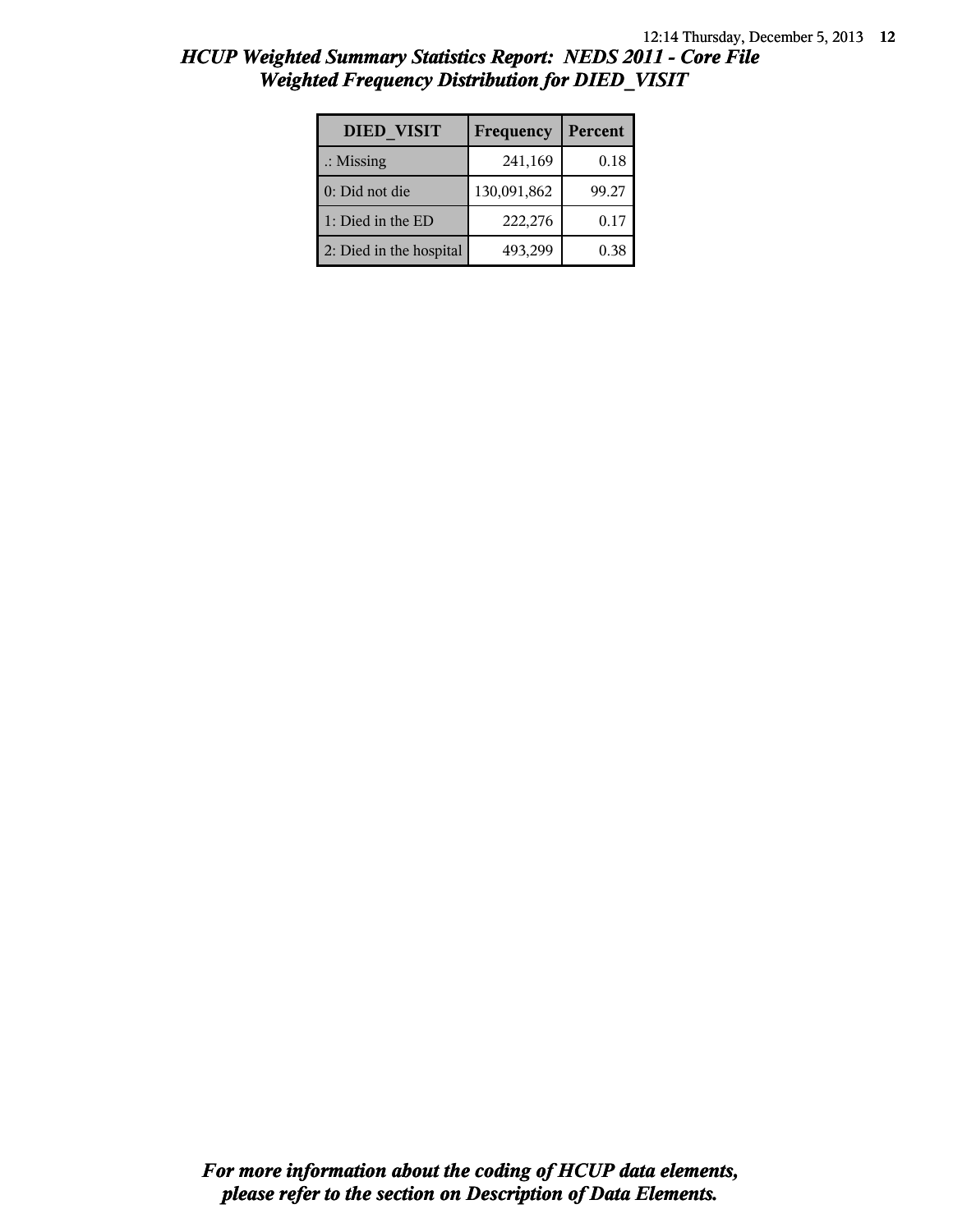| <b>DISCWT</b>   Frequency   Percent |        |
|-------------------------------------|--------|
| Non-blank   131,048,605             | 100.00 |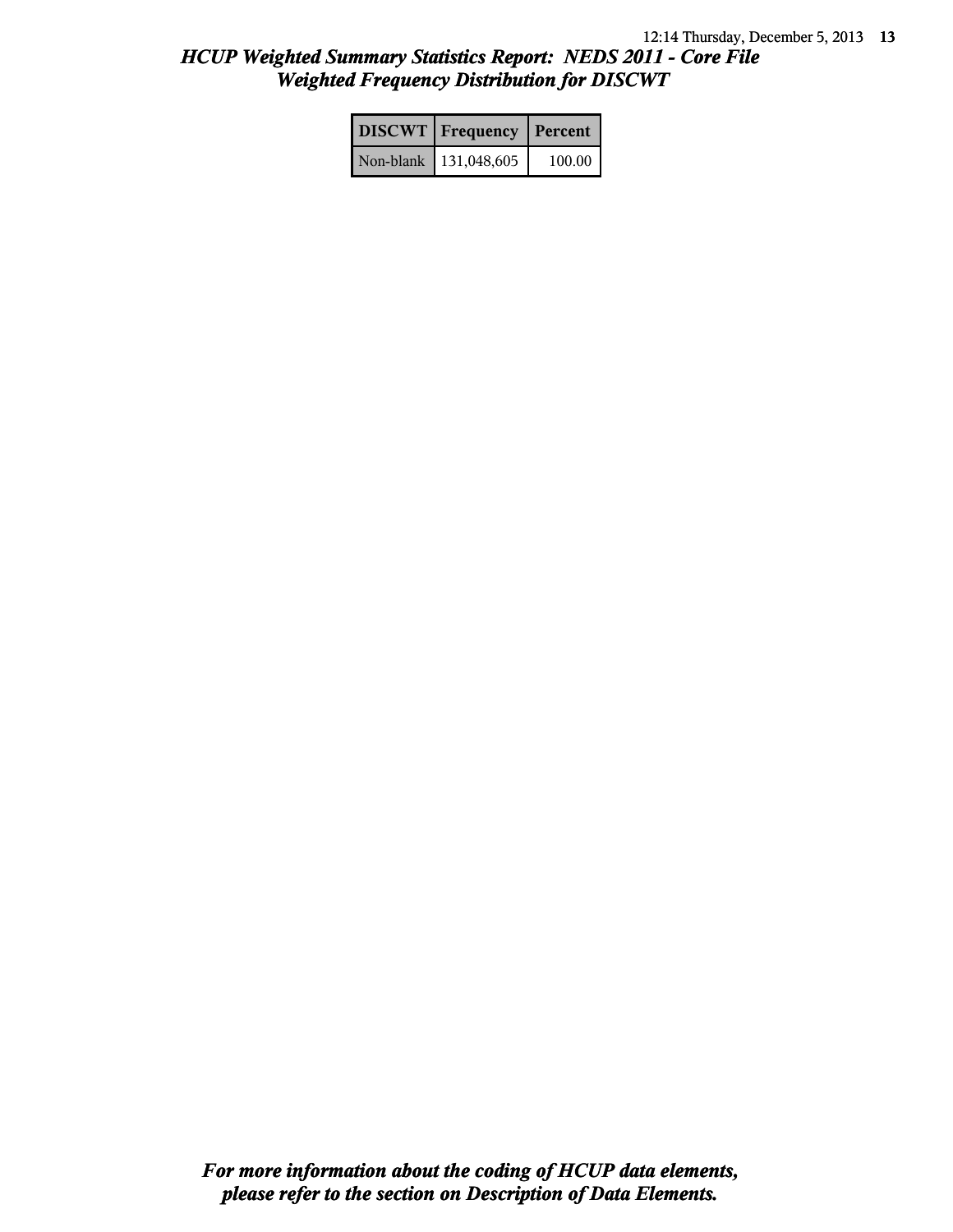| HCUP Weighted Summary Statistics Report: NEDS 2011 - Core File |  |  |
|----------------------------------------------------------------|--|--|
| <b>Weighted Frequency Distribution for DISP_ED</b>             |  |  |

| DISP ED                                                | Frequency   | Percent |
|--------------------------------------------------------|-------------|---------|
| 1: Routine                                             | 105,383,741 | 80.42   |
| 2: Transfer: short-term hospital                       | 2,030,511   | 1.55    |
| 5: Transfer: other type of facility                    | 1,548,443   | 1.18    |
| 6: Home health care                                    | 439,933     | 0.34    |
| 7: Against medical advice                              | 1,870,401   | 1.43    |
| 9: Admitted as an inpatient to this hospital           | 19,324,480  | 14.75   |
| 20: Died in ED                                         | 222,276     | 0.17    |
| 98: Not admitted to this hospital, destination unknown | 227,635     | 0.17    |
| 99: Discharged alive, destination unknown              | 1,184       | 0.00    |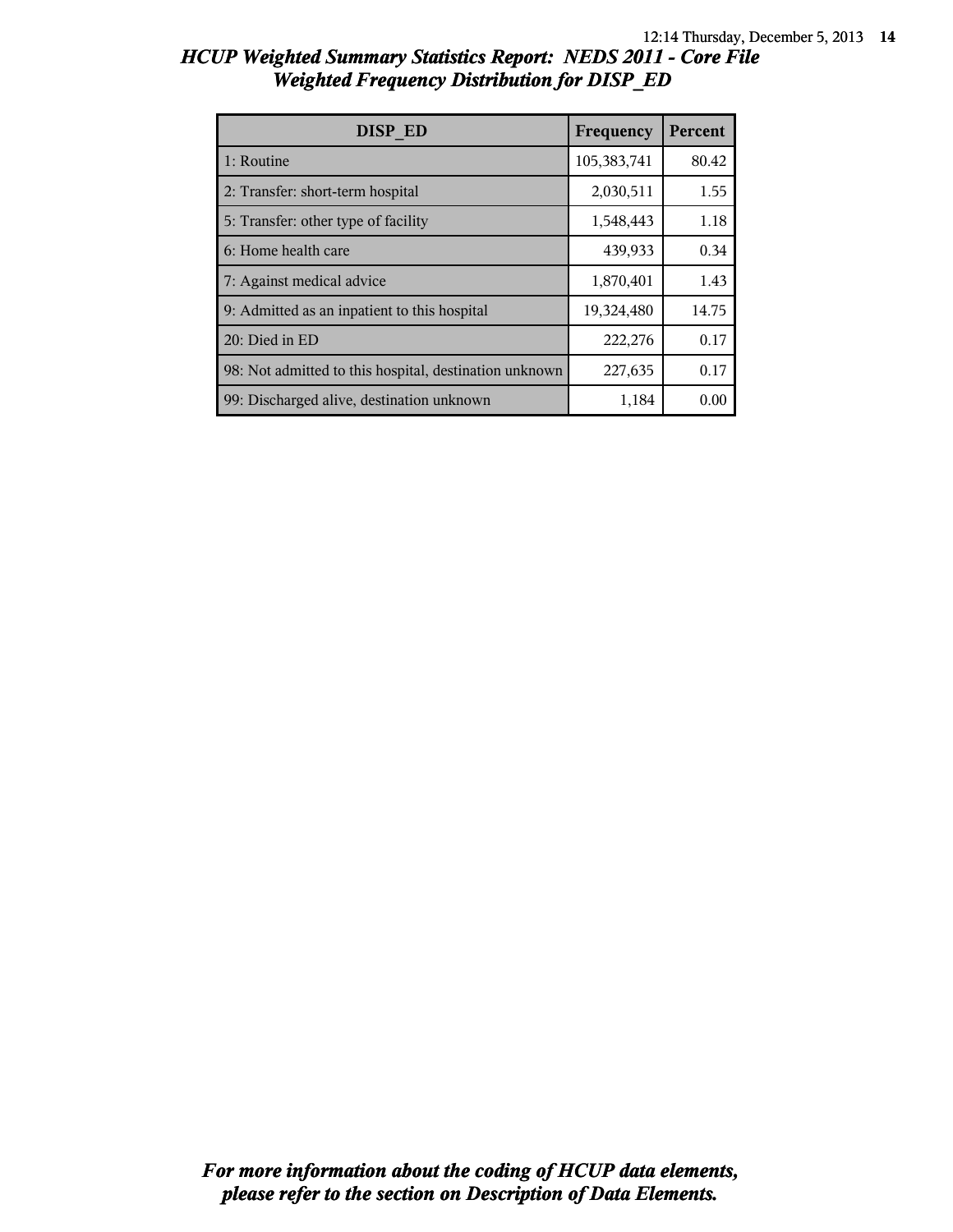| <b>DQTR</b>       | Frequency  | Percent |
|-------------------|------------|---------|
|                   | 76,691     | 0.06    |
| 1: First quarter  | 32,572,354 | 24.86   |
| 2: Second quarter | 32,556,975 | 24.84   |
| 3: Third quarter  | 33,189,046 | 25.33   |
| 4: Fourth quarter | 32,653,538 | 24.92   |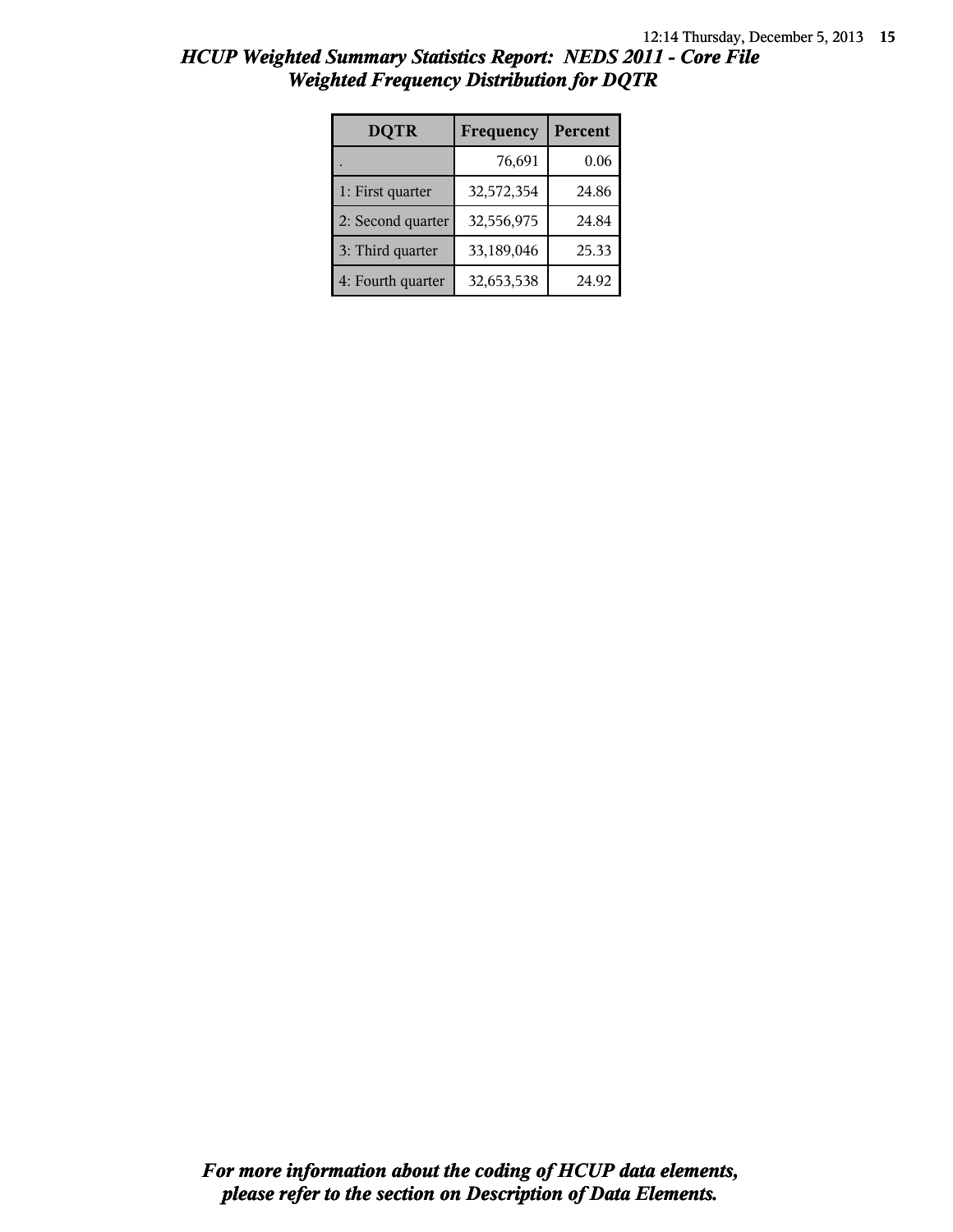| DX1                    | Frequency   | Percent |
|------------------------|-------------|---------|
| <b>Blank</b>           | 47,445      | 0.04    |
| Valid DX               | 130,990,362 | 99.96   |
| Inconsistent DX (incn) | 664         | 0.00    |
| Invalid DX (invl)      | 10,135      | 0.01    |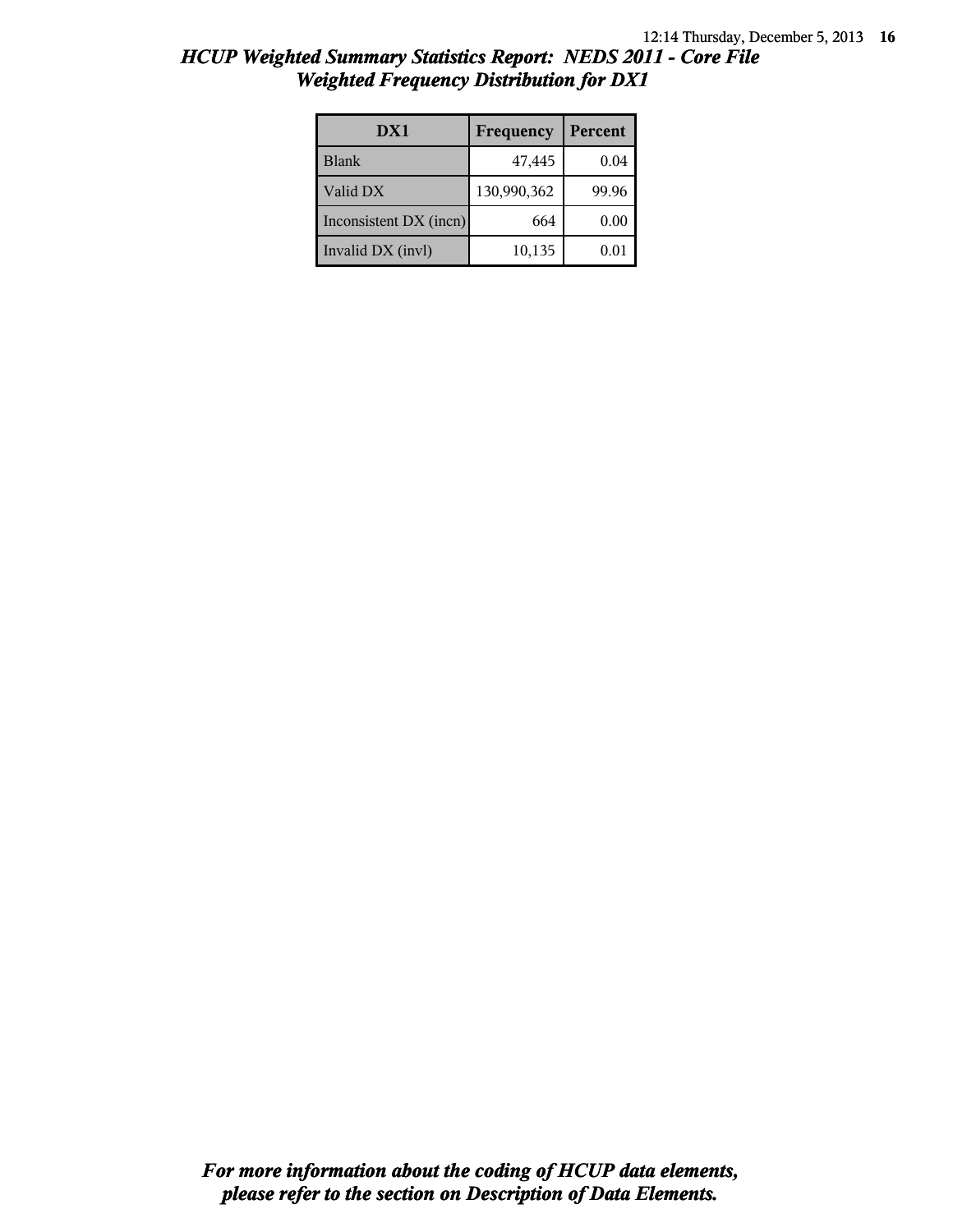| DXCCS1                                                    | Frequency | Percent  |
|-----------------------------------------------------------|-----------|----------|
| $\therefore$ Missing                                      | 47,445    | 0.04     |
| A: Invalid diagnosis                                      | 10,135    | 0.01     |
| C: Inconsistent                                           | 664       | 0.00     |
| 1: Tuberculosis                                           | 5,270     | 0.00     |
| 2: Septicemia (except in labor)                           | 979,948   | 0.75     |
| 3: Bacterial infection; unspecified site                  | 46,132    | 0.04     |
| 4: Mycoses                                                | 340,738   | 0.26     |
| 5: HIV infection                                          | 48,878    | 0.04     |
| 6: Hepatitis                                              | 51,776    | 0.04     |
| 7: Viral infection                                        | 1,375,520 | 1.05     |
| 8: Other infections; including parasitic                  | 221,406   | 0.17     |
| 9: Sexually transmitted infections (not HIV or hepatitis) | 44,793    | 0.03     |
| 10: Immunizations and screening for infectious disease    | 160,155   | 0.12     |
| 11: Cancer of head and neck                               | 10,438    | 0.01     |
| 12: Cancer of esophagus                                   | 6,908     | 0.01     |
| 13: Cancer of stomach                                     | 10,725    | 0.01     |
| 14: Cancer of colon                                       | 36,229    | 0.03     |
| 15: Cancer of rectum and anus                             | 11,088    | 0.01     |
| 16: Cancer of liver and intrahepatic bile duct            | 12,538    | 0.01     |
| 17: Cancer of pancreas                                    | 20,220    | 0.02     |
| 18: Cancer of other GI organs; peritoneum                 | 8,259     | 0.01     |
| 19: Cancer of bronchus; lung                              | 79,309    | 0.06     |
| 20: Cancer; other respiratory and intrathoracic           | 788       | 0.00     |
| 21: Cancer of bone and connective tissue                  | 4,117     | 0.00     |
| 22: Melanomas of skin                                     | 1,120     | 0.00     |
| 23: Other non-epithelial cancer of skin                   | 2,465     | 0.00     |
| 24: Cancer of breast                                      | 11,368    | 0.01     |
| 25: Cancer of uterus                                      | 4,481     | 0.00     |
| 26: Cancer of cervix                                      | 3,344     | 0.00     |
| 27: Cancer of ovary                                       | 8,286     | 0.01     |
| 28: Cancer of other female genital organs                 | 1,073     | 0.00     |
| 29: Cancer of prostate                                    | 7,982     | 0.01     |
| 30: Cancer of testis                                      | 857       | $0.00\,$ |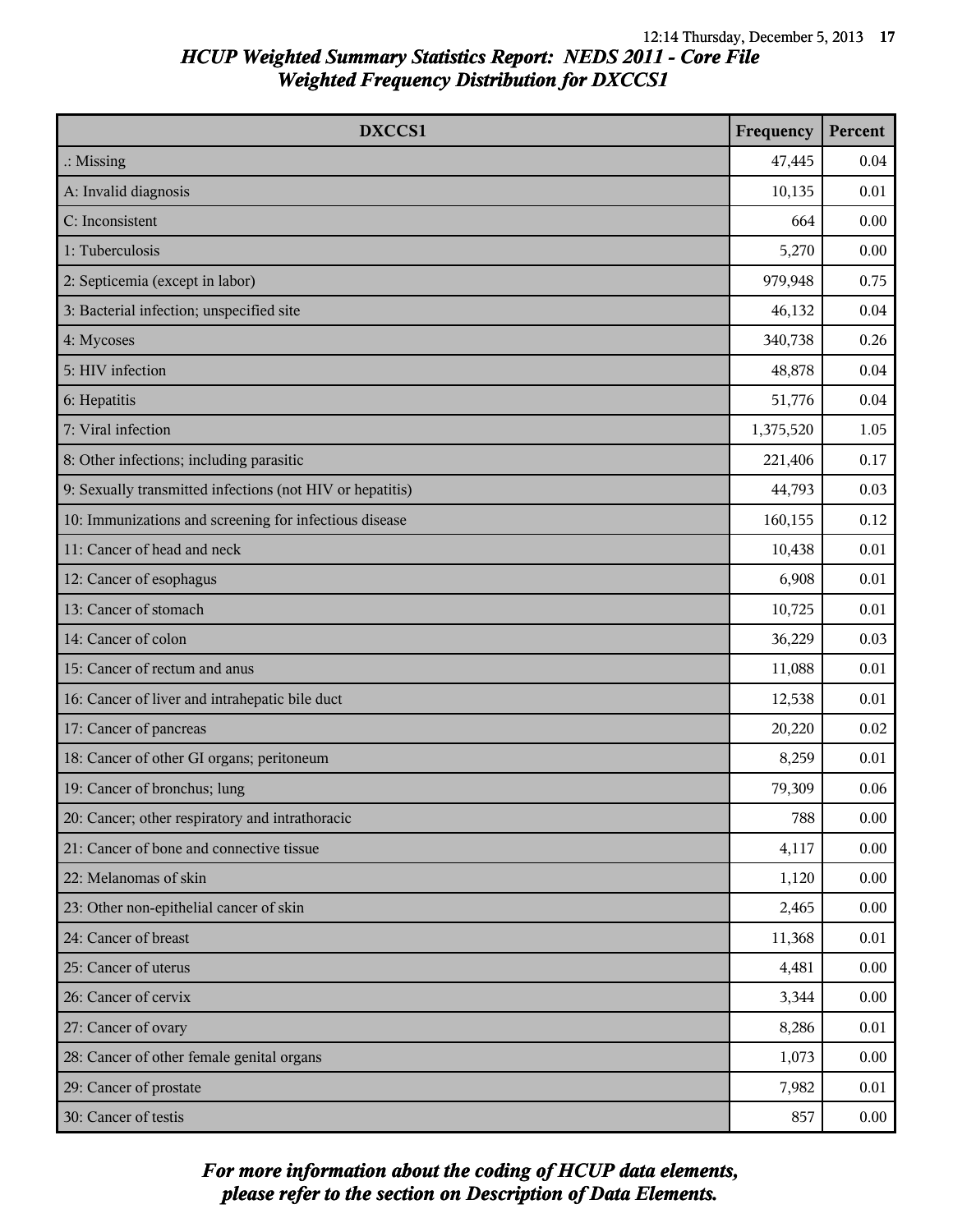| DXCCS1                                                    | Frequency | Percent  |
|-----------------------------------------------------------|-----------|----------|
| 31: Cancer of other male genital organs                   | 232       | 0.00     |
| 32: Cancer of bladder                                     | 11,359    | 0.01     |
| 33: Cancer of kidney and renal pelvis                     | 6,855     | 0.01     |
| 34: Cancer of other urinary organs                        | 513       | 0.00     |
| 35: Cancer of brain and nervous system                    | 18,199    | 0.01     |
| 36: Cancer of thyroid                                     | 939       | 0.00     |
| 37: Hodgkin's disease                                     | 2,549     | 0.00     |
| 38: Non-Hodgkin's lymphoma                                | 22,135    | 0.02     |
| 39: Leukemias                                             | 24,938    | 0.02     |
| 40: Multiple myeloma                                      | 9,506     | 0.01     |
| 41: Cancer; other and unspecified primary                 | 3,887     | 0.00     |
| 42: Secondary malignancies                                | 123,304   | 0.09     |
| 43: Malignant neoplasm without specification of site      | 6,905     | 0.01     |
| 44: Neoplasms of unspecified nature or uncertain behavior | 33,549    | 0.03     |
| 45: Maintenance chemotherapy; radiotherapy                | 3,275     | 0.00     |
| 46: Benign neoplasm of uterus                             | 45,386    | 0.03     |
| 47: Other and unspecified benign neoplasm                 | 54,737    | 0.04     |
| 48: Thyroid disorders                                     | 46,061    | 0.04     |
| 49: Diabetes mellitus without complication                | 318,048   | 0.24     |
| 50: Diabetes mellitus with complications                  | 798,895   | 0.61     |
| 51: Other endocrine disorders                             | 96,785    | 0.07     |
| 52: Nutritional deficiencies                              | 8,583     | 0.01     |
| 53: Disorders of lipid metabolism                         | 5,973     | $0.00\,$ |
| 54: Gout and other crystal arthropathies                  | 207,793   | 0.16     |
| 55: Fluid and electrolyte disorders                       | 922,865   | 0.70     |
| 56: Cystic fibrosis                                       | 4,050     | 0.00     |
| 57: Immunity disorders                                    | 1,835     | 0.00     |
| 58: Other nutritional; endocrine; and metabolic disorders | 88,597    | 0.07     |
| 59: Deficiency and other anemia                           | 299,900   | 0.23     |
| 60: Acute posthemorrhagic anemia                          | 33,590    | 0.03     |
| 61: Sickle cell anemia                                    | 225,892   | 0.17     |
| 62: Coagulation and hemorrhagic disorders                 | 65,447    | 0.05     |
| 63: Diseases of white blood cells                         | 65,365    | 0.05     |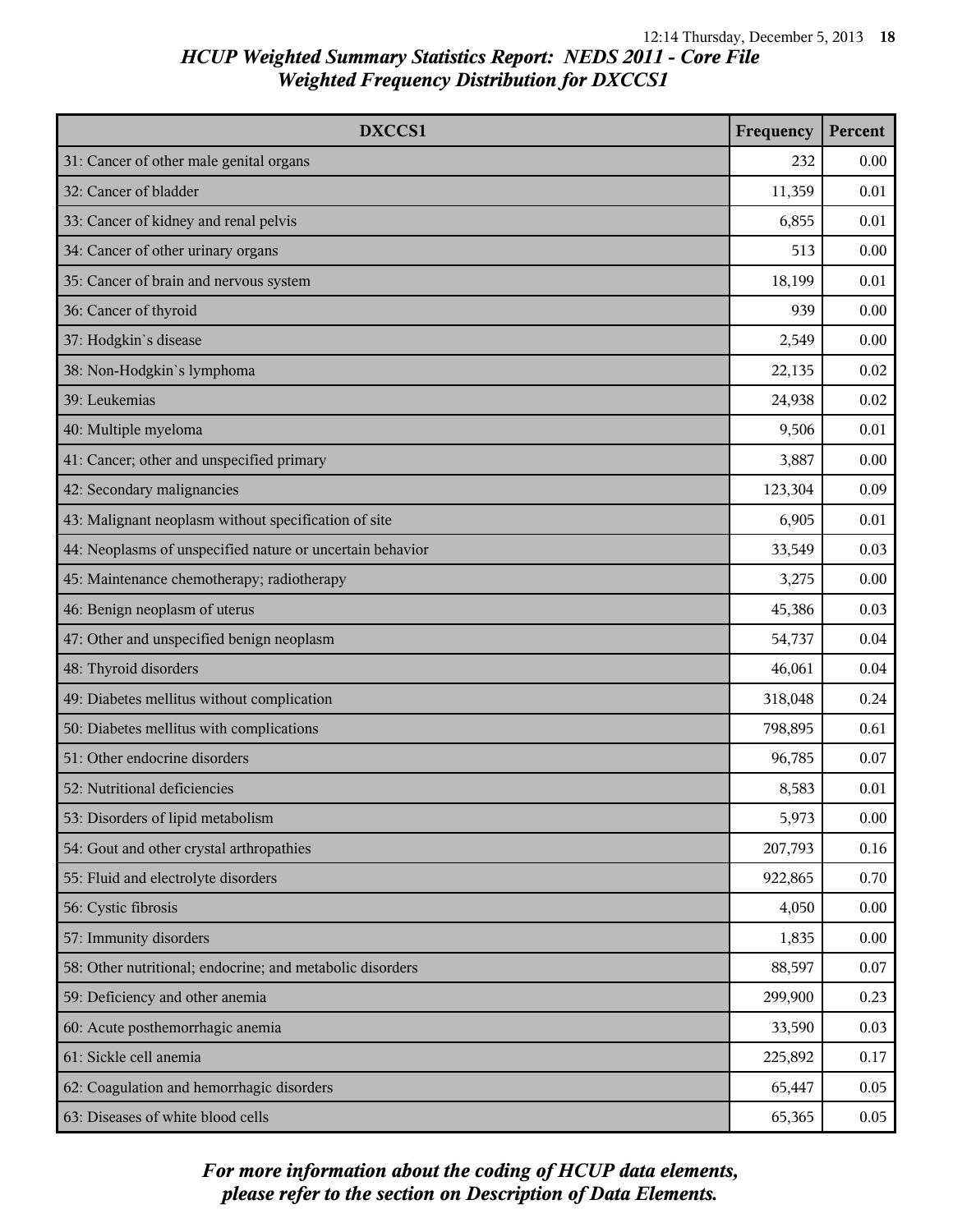| DXCCS1                                                                                                                    | Frequency | Percent |
|---------------------------------------------------------------------------------------------------------------------------|-----------|---------|
| 64: Other hematologic conditions                                                                                          | 5,450     | 0.00    |
| 76: Meningitis (except that caused by tuberculosis or sexually transmitted disease)                                       | 41,503    | 0.03    |
| 77: Encephalitis (except that caused by tuberculosis or sexually transmitted disease)                                     | 8,091     | 0.01    |
| 78: Other CNS infection and poliomyelitis                                                                                 | 6,670     | 0.01    |
| 79: Parkinson's disease                                                                                                   | 14,308    | 0.01    |
| 80: Multiple sclerosis                                                                                                    | 32,697    | 0.02    |
| 81: Other hereditary and degenerative nervous system conditions                                                           | 72,454    | 0.06    |
| 82: Paralysis                                                                                                             | 12,135    | 0.01    |
| 83: Epilepsy; convulsions                                                                                                 | 1,082,431 | 0.83    |
| 84: Headache; including migraine                                                                                          | 3,033,923 | 2.32    |
| 85: Coma; stupor; and brain damage                                                                                        | 90,160    | 0.07    |
| 86: Cataract                                                                                                              | 4,377     | 0.00    |
| 87: Retinal detachments; defects; vascular occlusion; and retinopathy                                                     | 19,194    | 0.01    |
| 88: Glaucoma                                                                                                              | 12,153    | 0.01    |
| 89: Blindness and vision defects                                                                                          | 106,950   | 0.08    |
| 90: Inflammation; infection of eye (except that caused by tuberculosis or sexually transmitted disease)                   | 880,700   | 0.67    |
| 91: Other eye disorders                                                                                                   | 325,851   | 0.25    |
| 92: Otitis media and related conditions                                                                                   | 1,950,173 | 1.49    |
| 93: Conditions associated with dizziness or vertigo                                                                       | 1,134,034 | 0.87    |
| 94: Other ear and sense organ disorders                                                                                   | 715,999   | 0.55    |
| 95: Other nervous system disorders                                                                                        | 1,630,879 | 1.24    |
| 96: Heart valve disorders                                                                                                 | 29,559    | 0.02    |
| 97: Peri-; endo-; and myocarditis; cardiomyopathy (except that caused by tuberculosis or sexually<br>transmitted disease) | 66,060    | 0.05    |
| 98: Essential hypertension                                                                                                | 742,997   | 0.57    |
| 99: Hypertension with complications and secondary hypertension                                                            | 264,050   | 0.20    |
| 100: Acute myocardial infarction                                                                                          | 535,945   | 0.41    |
| 101: Coronary atherosclerosis and other heart disease                                                                     | 474,390   | 0.36    |
| 102: Nonspecific chest pain                                                                                               | 4,402,990 | 3.36    |
| 103: Pulmonary heart disease                                                                                              | 183,565   | 0.14    |
| 104: Other and ill-defined heart disease                                                                                  | 10,012    | 0.01    |
| 105: Conduction disorders                                                                                                 | 52,448    | 0.04    |
| 106: Cardiac dysrhythmias                                                                                                 | 1,479,248 | 1.13    |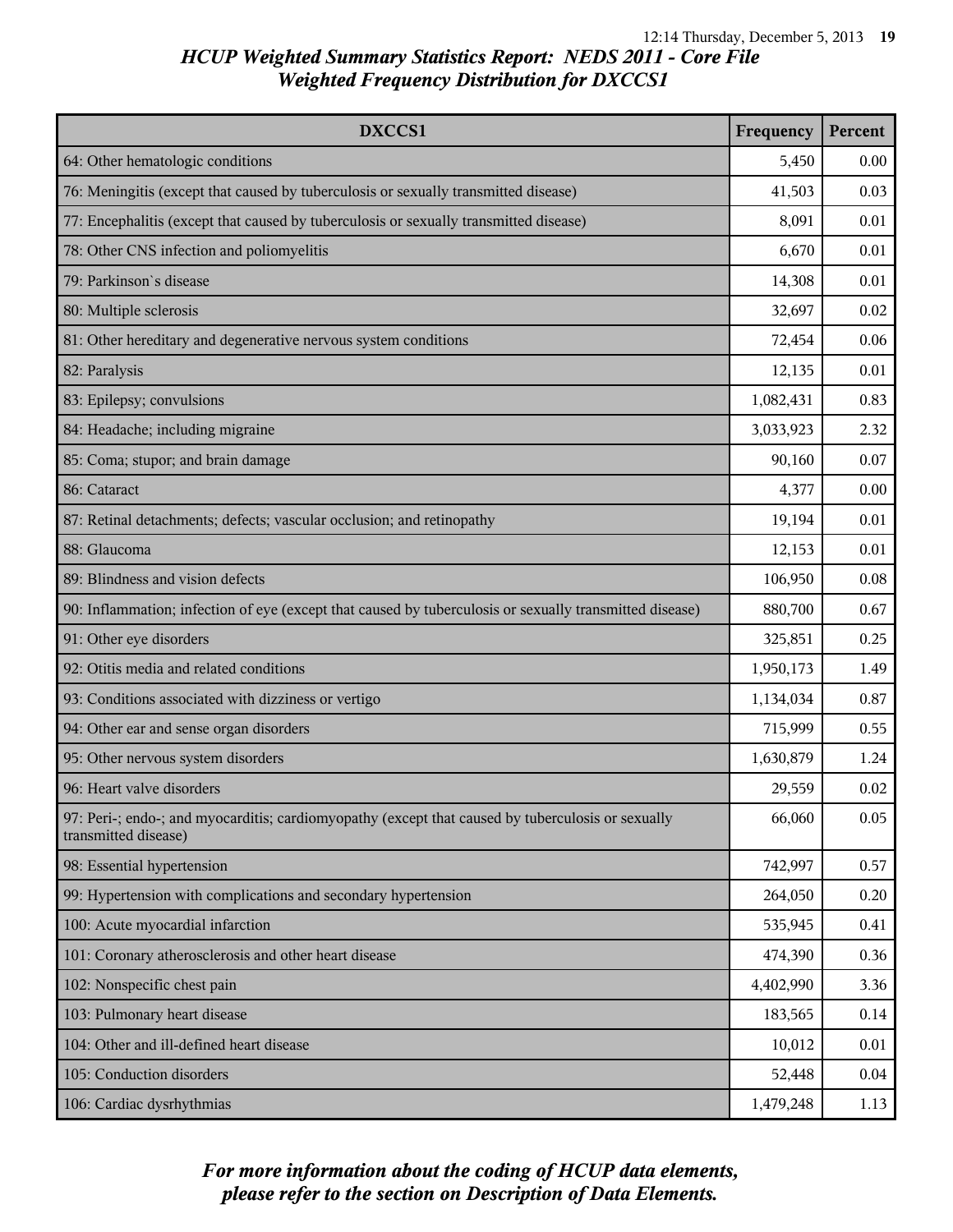| DXCCS1                                                                              | Frequency | Percent |
|-------------------------------------------------------------------------------------|-----------|---------|
| 107: Cardiac arrest and ventricular fibrillation                                    | 166,187   | 0.13    |
| 108: Congestive heart failure; nonhypertensive                                      | 948,931   | 0.72    |
| 109: Acute cerebrovascular disease                                                  | 615,068   | 0.47    |
| 110: Occlusion or stenosis of precerebral arteries                                  | 22,540    | 0.02    |
| 111: Other and ill-defined cerebrovascular disease                                  | 21,508    | 0.02    |
| 112: Transient cerebral ischemia                                                    | 290,394   | 0.22    |
| 113: Late effects of cerebrovascular disease                                        | 21,852    | 0.02    |
| 114: Peripheral and visceral atherosclerosis                                        | 101,767   | 0.08    |
| 115: Aortic; peripheral; and visceral artery aneurysms                              | 39,615    | 0.03    |
| 116: Aortic and peripheral arterial embolism or thrombosis                          | 23,023    | 0.02    |
| 117: Other circulatory disease                                                      | 283,790   | 0.22    |
| 118: Phlebitis; thrombophlebitis and thromboembolism                                | 279,271   | 0.21    |
| 119: Varicose veins of lower extremity                                              | 32,907    | 0.03    |
| 120: Hemorrhoids                                                                    | 201,673   | 0.15    |
| 121: Other diseases of veins and lymphatics                                         | 60,341    | 0.05    |
| 122: Pneumonia (except that caused by tuberculosis or sexually transmitted disease) | 1,774,471 | 1.35    |
| 123: Influenza                                                                      | 344,547   | 0.26    |
| 124: Acute and chronic tonsillitis                                                  | 334,363   | 0.26    |
| 125: Acute bronchitis                                                               | 1,531,463 | 1.17    |
| 126: Other upper respiratory infections                                             | 5,708,371 | 4.36    |
| 127: Chronic obstructive pulmonary disease and bronchiectasis                       | 1,980,670 | 1.51    |
| 128: Asthma                                                                         | 1,934,914 | 1.48    |
| 129: Aspiration pneumonitis; food/vomitus                                           | 165,226   | 0.13    |
| 130: Pleurisy; pneumothorax; pulmonary collapse                                     | 220,498   | 0.17    |
| 131: Respiratory failure; insufficiency; arrest (adult)                             | 339,284   | 0.26    |
| 132: Lung disease due to external agents                                            | 14,824    | 0.01    |
| 133: Other lower respiratory disease                                                | 2,057,840 | 1.57    |
| 134: Other upper respiratory disease                                                | 850,340   | 0.65    |
| 135: Intestinal infection                                                           | 458,747   | 0.35    |
| 136: Disorders of teeth and jaw                                                     | 1,953,499 | 1.49    |
| 137: Diseases of mouth; excluding dental                                            | 221,280   | 0.17    |
| 138: Esophageal disorders                                                           | 415,623   | 0.32    |
| 139: Gastroduodenal ulcer (except hemorrhage)                                       | 70,673    | 0.05    |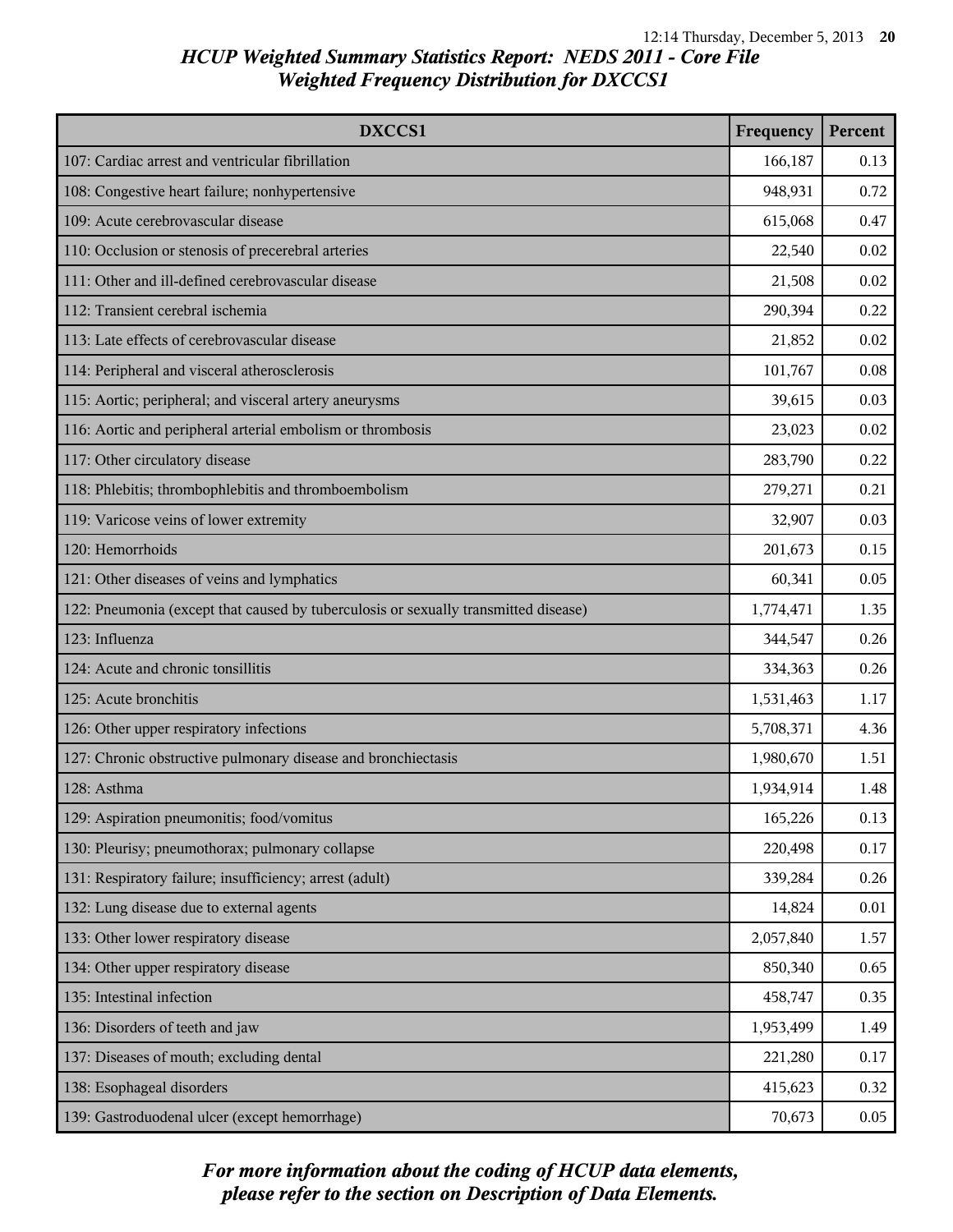| DXCCS1                                                 | Frequency | Percent |
|--------------------------------------------------------|-----------|---------|
| 140: Gastritis and duodenitis                          | 588,988   | 0.45    |
| 141: Other disorders of stomach and duodenum           | 159,648   | 0.12    |
| 142: Appendicitis and other appendiceal conditions     | 378,066   | 0.29    |
| 143: Abdominal hernia                                  | 273,520   | 0.21    |
| 144: Regional enteritis and ulcerative colitis         | 121,917   | 0.09    |
| 145: Intestinal obstruction without hernia             | 381,773   | 0.29    |
| 146: Diverticulosis and diverticulitis                 | 432,420   | 0.33    |
| 147: Anal and rectal conditions                        | 166,928   | 0.13    |
| 148: Peritonitis and intestinal abscess                | 25,723    | 0.02    |
| 149: Biliary tract disease                             | 681,019   | 0.52    |
| 151: Other liver diseases                              | 169,552   | 0.13    |
| 152: Pancreatic disorders (not diabetes)               | 380,911   | 0.29    |
| 153: Gastrointestinal hemorrhage                       | 654,304   | 0.50    |
| 154: Noninfectious gastroenteritis                     | 1,155,342 | 0.88    |
| 155: Other gastrointestinal disorders                  | 1,498,131 | 1.14    |
| 156: Nephritis; nephrosis; renal sclerosis             | 8,917     | 0.01    |
| 157: Acute and unspecified renal failure               | 452,921   | 0.35    |
| 158: Chronic renal failure                             | 39,807    | 0.03    |
| 159: Urinary tract infections                          | 3,171,826 | 2.42    |
| 160: Calculus of urinary tract                         | 1,231,343 | 0.94    |
| 161: Other diseases of kidney and ureters              | 60,303    | 0.05    |
| 162: Other diseases of bladder and urethra             | 27,412    | 0.02    |
| 163: Genitourinary symptoms and ill-defined conditions | 763,248   | 0.58    |
| 164: Hyperplasia of prostate                           | 38,114    | 0.03    |
| 165: Inflammatory conditions of male genital organs    | 212,221   | 0.16    |
| 166: Other male genital disorders                      | 188,483   | 0.14    |
| 167: Nonmalignant breast conditions                    | 150,035   | 0.11    |
| 168: Inflammatory diseases of female pelvic organs     | 468,667   | 0.36    |
| 169: Endometriosis                                     | 15,420    | 0.01    |
| 170: Prolapse of female genital organs                 | 10,954    | 0.01    |
| 171: Menstrual disorders                               | 362,085   | 0.28    |
| 172: Ovarian cyst                                      | 282,344   | 0.22    |
| 173: Menopausal disorders                              | 13,151    | 0.01    |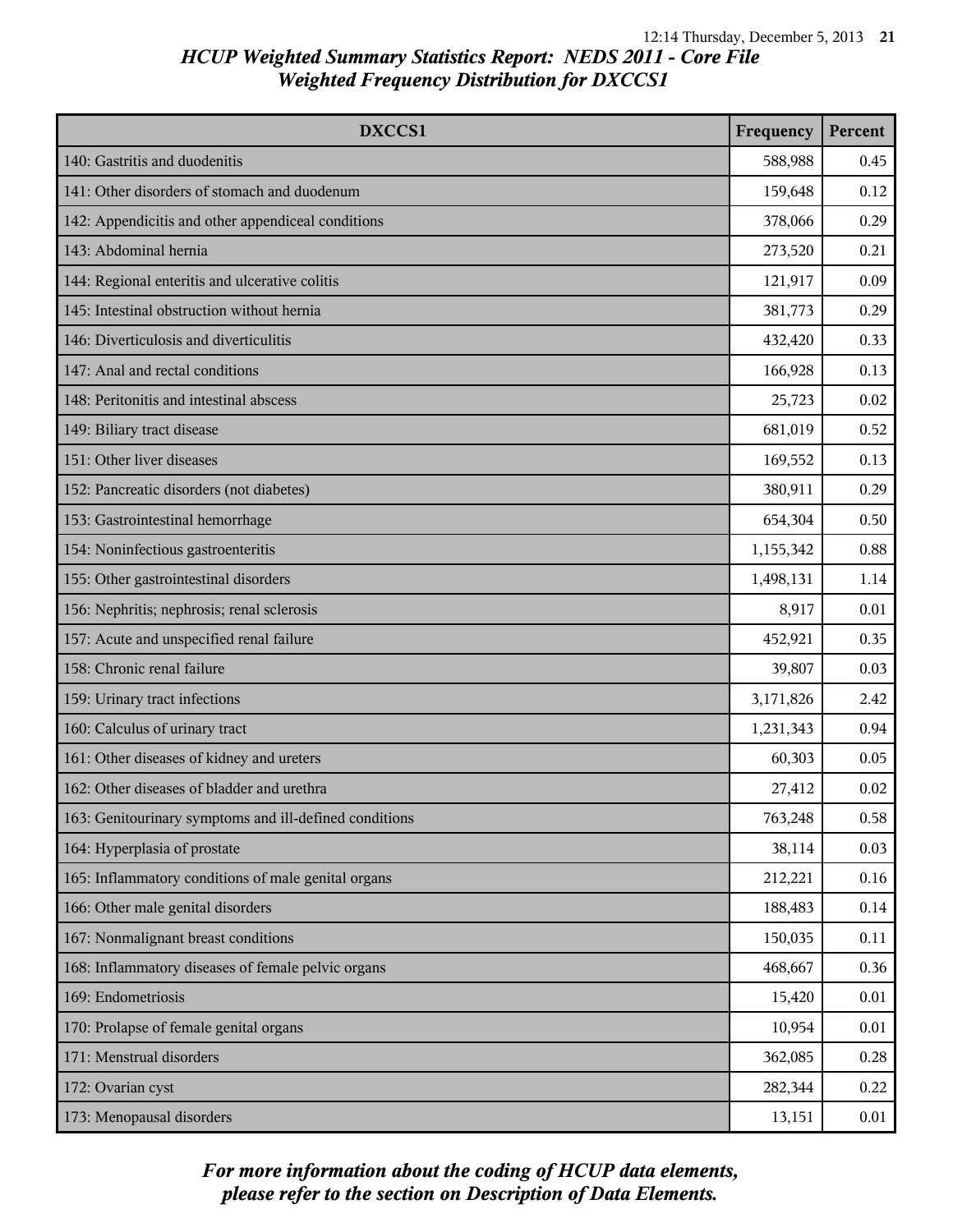| DXCCS1                                                                                                             | Frequency | Percent |
|--------------------------------------------------------------------------------------------------------------------|-----------|---------|
| 174: Female infertility                                                                                            | 447       | 0.00    |
| 175: Other female genital disorders                                                                                | 615,693   | 0.47    |
| 176: Contraceptive and procreative management                                                                      | 4,164     | 0.00    |
| 177: Spontaneous abortion                                                                                          | 162,875   | 0.12    |
| 178: Induced abortion                                                                                              | 38,711    | 0.03    |
| 179: Postabortion complications                                                                                    | 7,873     | 0.01    |
| 180: Ectopic pregnancy                                                                                             | 47,133    | 0.04    |
| 181: Other complications of pregnancy                                                                              | 1,695,577 | 1.29    |
| 182: Hemorrhage during pregnancy; abruptio placenta; placenta previa                                               | 571,334   | 0.44    |
| 183: Hypertension complicating pregnancy; childbirth and the puerperium                                            | 43,049    | 0.03    |
| 184: Early or threatened labor                                                                                     | 128,600   | 0.10    |
| 185: Prolonged pregnancy                                                                                           | 21,468    | 0.02    |
| 186: Diabetes or abnormal glucose tolerance complicating pregnancy; childbirth; or the puerperium                  | 15,021    | 0.01    |
| 187: Malposition; malpresentation                                                                                  | 7,459     | 0.01    |
| 188: Fetopelvic disproportion; obstruction                                                                         | 3,374     | 0.00    |
| 189: Previous C-section                                                                                            | 18,165    | 0.01    |
| 190: Fetal distress and abnormal forces of labor                                                                   | 28,909    | 0.02    |
| 191: Polyhydramnios and other problems of amniotic cavity                                                          | 26,145    | 0.02    |
| 192: Umbilical cord complication                                                                                   | 10,856    | 0.01    |
| 193: OB-related trauma to perineum and vulva                                                                       | 45,576    | 0.03    |
| 194: Forceps delivery                                                                                              | 609       | 0.00    |
| 195: Other complications of birth; puerperium affecting management of mother                                       | 204,325   | 0.16    |
| 196: Normal pregnancy and/or delivery                                                                              | 79,807    | 0.06    |
| 197: Skin and subcutaneous tissue infections                                                                       | 3,434,107 | 2.62    |
| 198: Other inflammatory condition of skin                                                                          | 156,898   | 0.12    |
| 199: Chronic ulcer of skin                                                                                         | 84,207    | 0.06    |
| 200: Other skin disorders                                                                                          | 913,011   | 0.70    |
| 201: Infective arthritis and osteomyelitis (except that caused by tuberculosis or sexually transmitted<br>disease) | 57,240    | 0.04    |
| 202: Rheumatoid arthritis and related disease                                                                      | 36,066    | 0.03    |
| 203: Osteoarthritis                                                                                                | 134,241   | 0.10    |
| 204: Other non-traumatic joint disorders                                                                           | 1,729,021 | 1.32    |
| 205: Spondylosis; intervertebral disc disorders; other back problems                                               | 3,730,544 | 2.85    |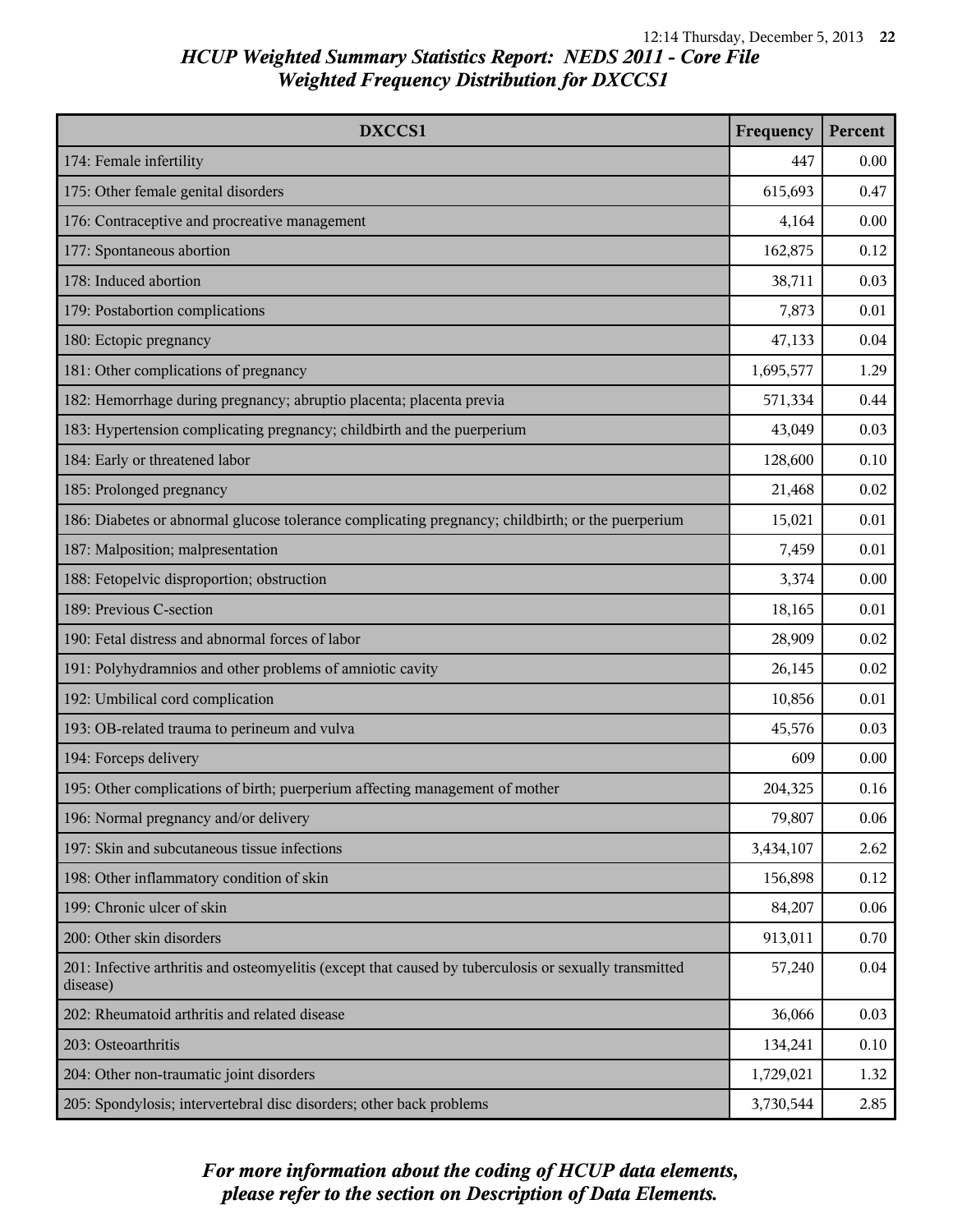| DXCCS1                                                               | Frequency | Percent |
|----------------------------------------------------------------------|-----------|---------|
| 206: Osteoporosis                                                    | 1,911     | 0.00    |
| 207: Pathological fracture                                           | 56,334    | 0.04    |
| 208: Acquired foot deformities                                       | 6,686     | 0.01    |
| 209: Other acquired deformities                                      | 14,677    | 0.01    |
| 210: Systemic lupus erythematosus and connective tissue disorders    | 28,000    | 0.02    |
| 211: Other connective tissue disease                                 | 2,153,405 | 1.64    |
| 212: Other bone disease and musculoskeletal deformities              | 202,484   | 0.15    |
| 213: Cardiac and circulatory congenital anomalies                    | 7,321     | 0.01    |
| 214: Digestive congenital anomalies                                  | 13,282    | 0.01    |
| 215: Genitourinary congenital anomalies                              | 9,243     | 0.01    |
| 216: Nervous system congenital anomalies                             | 2,209     | 0.00    |
| 217: Other congenital anomalies                                      | 16,281    | 0.01    |
| 218: Liveborn                                                        | 4,315     | 0.00    |
| 219: Short gestation; low birth weight; and fetal growth retardation | 563       | 0.00    |
| 220: Intrauterine hypoxia and birth asphyxia                         | 264       | 0.00    |
| 221: Respiratory distress syndrome                                   | 476       | 0.00    |
| 222: Hemolytic jaundice and perinatal jaundice                       | 27,782    | 0.02    |
| 223: Birth trauma                                                    | 786       | 0.00    |
| 224: Other perinatal conditions                                      | 187,284   | 0.14    |
| 225: Joint disorders and dislocations; trauma-related                | 535,499   | 0.41    |
| 226: Fracture of neck of femur (hip)                                 | 308,928   | 0.24    |
| 227: Spinal cord injury                                              | 14,788    | 0.01    |
| 228: Skull and face fractures                                        | 299,109   | 0.23    |
| 229: Fracture of upper limb                                          | 1,846,430 | 1.41    |
| 230: Fracture of lower limb                                          | 1,062,096 | 0.81    |
| 231: Other fractures                                                 | 552,134   | 0.42    |
| 232: Sprains and strains                                             | 6,023,545 | 4.60    |
| 233: Intracranial injury                                             | 713,876   | 0.54    |
| 234: Crushing injury or internal injury                              | 215,451   | 0.16    |
| 235: Open wounds of head; neck; and trunk                            | 2,473,909 | 1.89    |
| 236: Open wounds of extremities                                      | 3,151,334 | 2.40    |
| 237: Complication of device; implant or graft                        | 534,754   | 0.41    |
| 238: Complications of surgical procedures or medical care            | 691,025   | 0.53    |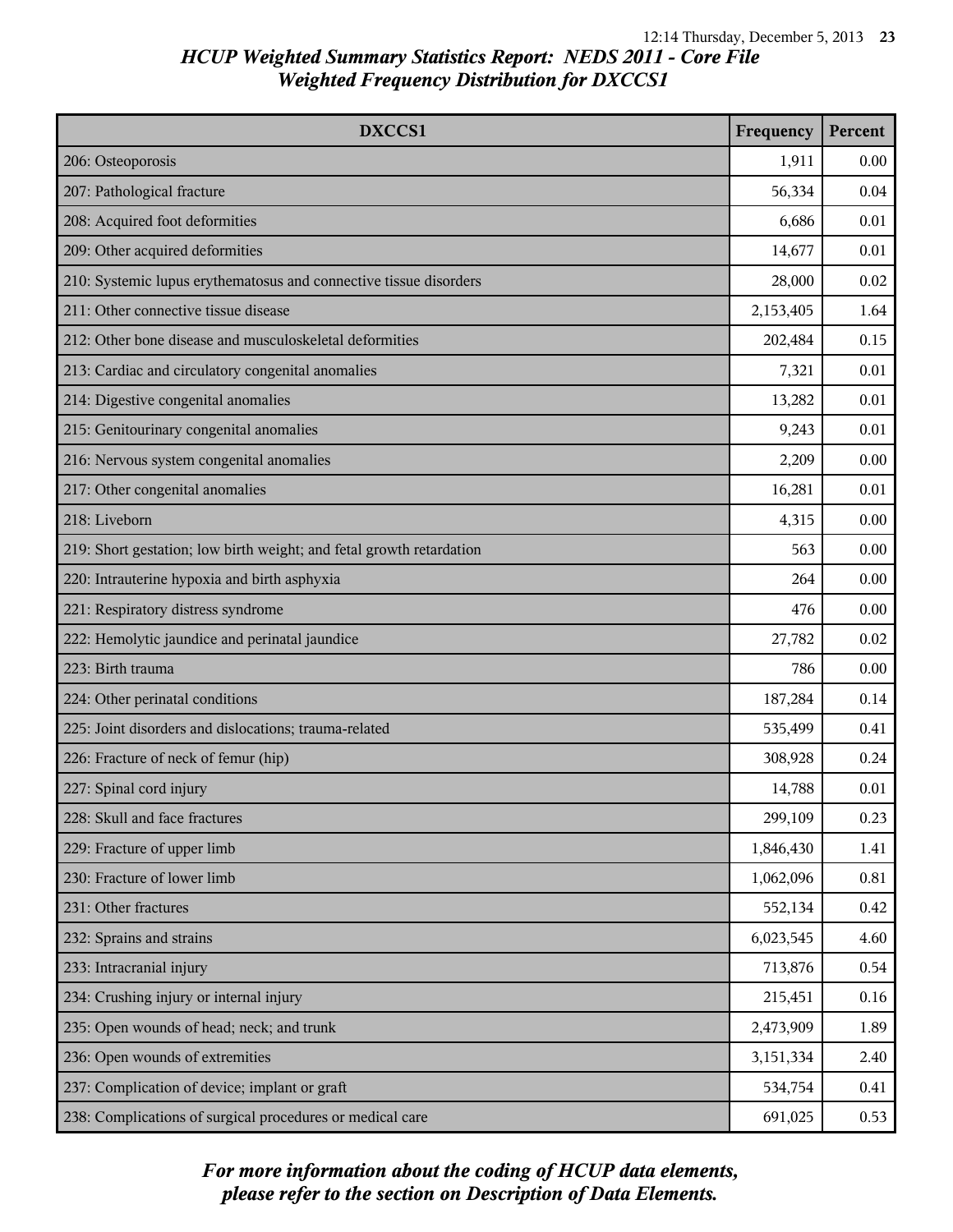| DXCCS1                                                                                     | Frequency | Percent |
|--------------------------------------------------------------------------------------------|-----------|---------|
| 239: Superficial injury; contusion                                                         | 5,709,752 | 4.36    |
| 240: Burns                                                                                 | 392,626   | 0.30    |
| 241: Poisoning by psychotropic agents                                                      | 188,180   | 0.14    |
| 242: Poisoning by other medications and drugs                                              | 434,109   | 0.33    |
| 243: Poisoning by nonmedicinal substances                                                  | 310,738   | 0.24    |
| 244: Other injuries and conditions due to external causes                                  | 3,282,955 | 2.51    |
| 245: Syncope                                                                               | 1,176,700 | 0.90    |
| 246: Fever of unknown origin                                                               | 1,444,414 | 1.10    |
| 247: Lymphadenitis                                                                         | 169,401   | 0.13    |
| 248: Gangrene                                                                              | 15,185    | 0.01    |
| 249: Shock                                                                                 | 3,480     | 0.00    |
| 250: Nausea and vomiting                                                                   | 1,774,179 | 1.35    |
| 251: Abdominal pain                                                                        | 5,571,953 | 4.25    |
| 252: Malaise and fatigue                                                                   | 500,862   | 0.38    |
| 253: Allergic reactions                                                                    | 1,690,071 | 1.29    |
| 254: Rehabilitation care; fitting of prostheses; and adjustment of devices                 | 7,461     | 0.01    |
| 255: Administrative/social admission                                                       | 479,765   | 0.37    |
| 256: Medical examination/evaluation                                                        | 237,357   | 0.18    |
| 257: Other aftercare                                                                       | 1,035,887 | 0.79    |
| 258: Other screening for suspected conditions (not mental disorders or infectious disease) | 225,788   | 0.17    |
| 259: Residual codes; unclassified                                                          | 1,120,859 | 0.86    |
| 650: Adjustment disorders                                                                  | 133,039   | 0.10    |
| 651: Anxiety disorders                                                                     | 870,487   | 0.66    |
| 652: Attention-deficit, conduct, and disruptive behavior disorders                         | 97,879    | 0.07    |
| 653: Delirium, dementia, and amnestic and other cognitive disorders                        | 211,373   | 0.16    |
| 654: Developmental disorders                                                               | 35,636    | 0.03    |
| 655: Disorders usually diagnosed in infancy, childhood, or adolescence                     | 14,202    | 0.01    |
| 656: Impulse control disorders, NEC                                                        | 15,297    | 0.01    |
| 657: Mood disorders                                                                        | 1,258,021 | 0.96    |
| 658: Personality disorders                                                                 | 19,633    | 0.01    |
| 659: Schizophrenia and other psychotic disorders                                           | 587,539   | 0.45    |
| 660: Alcohol-related disorders                                                             | 1,155,147 | 0.88    |
| 661: Substance-related disorders                                                           | 626,880   | 0.48    |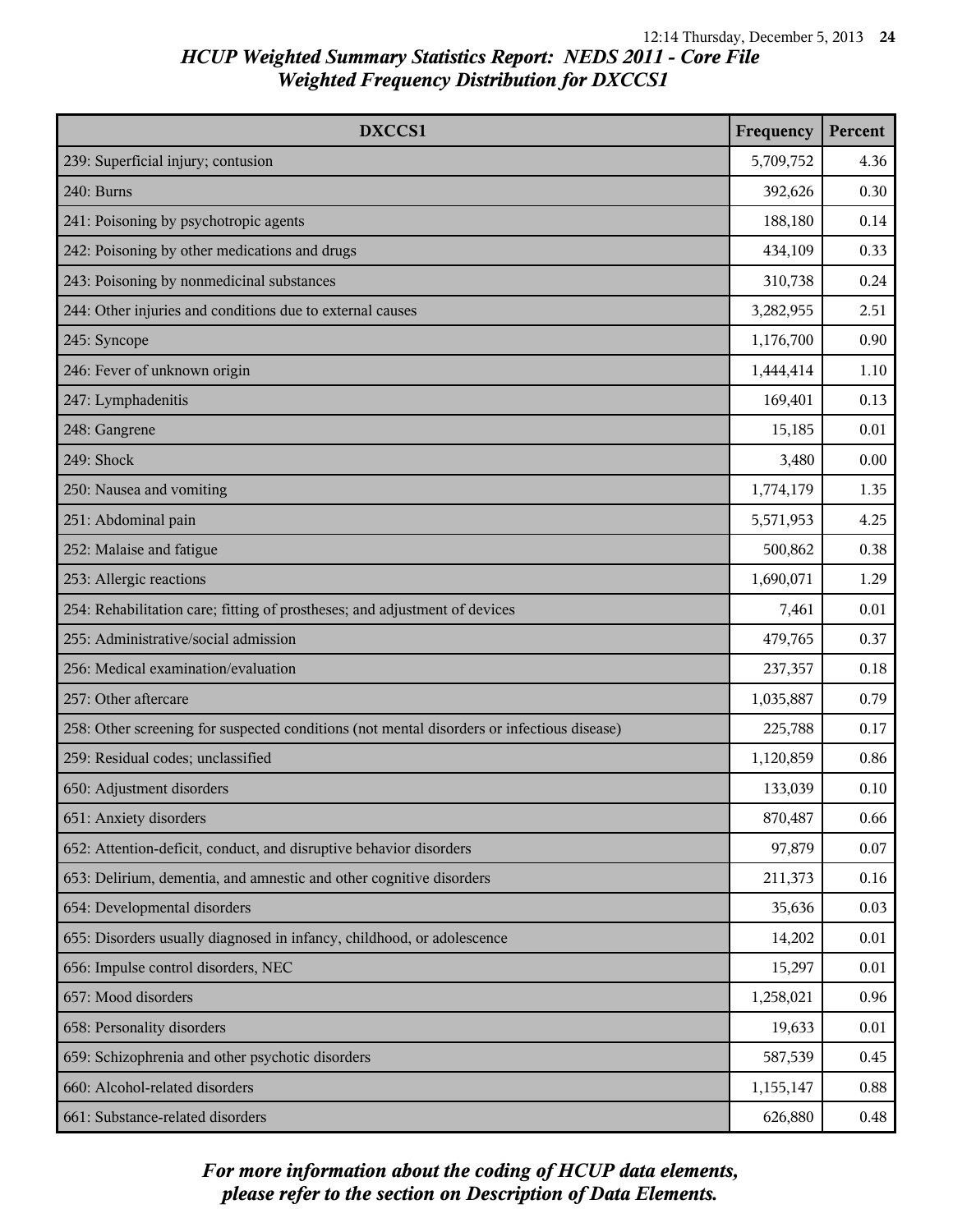| DXCCS1                                                                | Frequency | Percent |
|-----------------------------------------------------------------------|-----------|---------|
| 662: Suicide and intentional self-inflicted injury                    | 142.091   | 0.11    |
| 663: Screening and history of mental health and substance abuse codes | 150,422   | 0.11    |
| 670: Miscellaneous disorders                                          | 145,771   | 0.11    |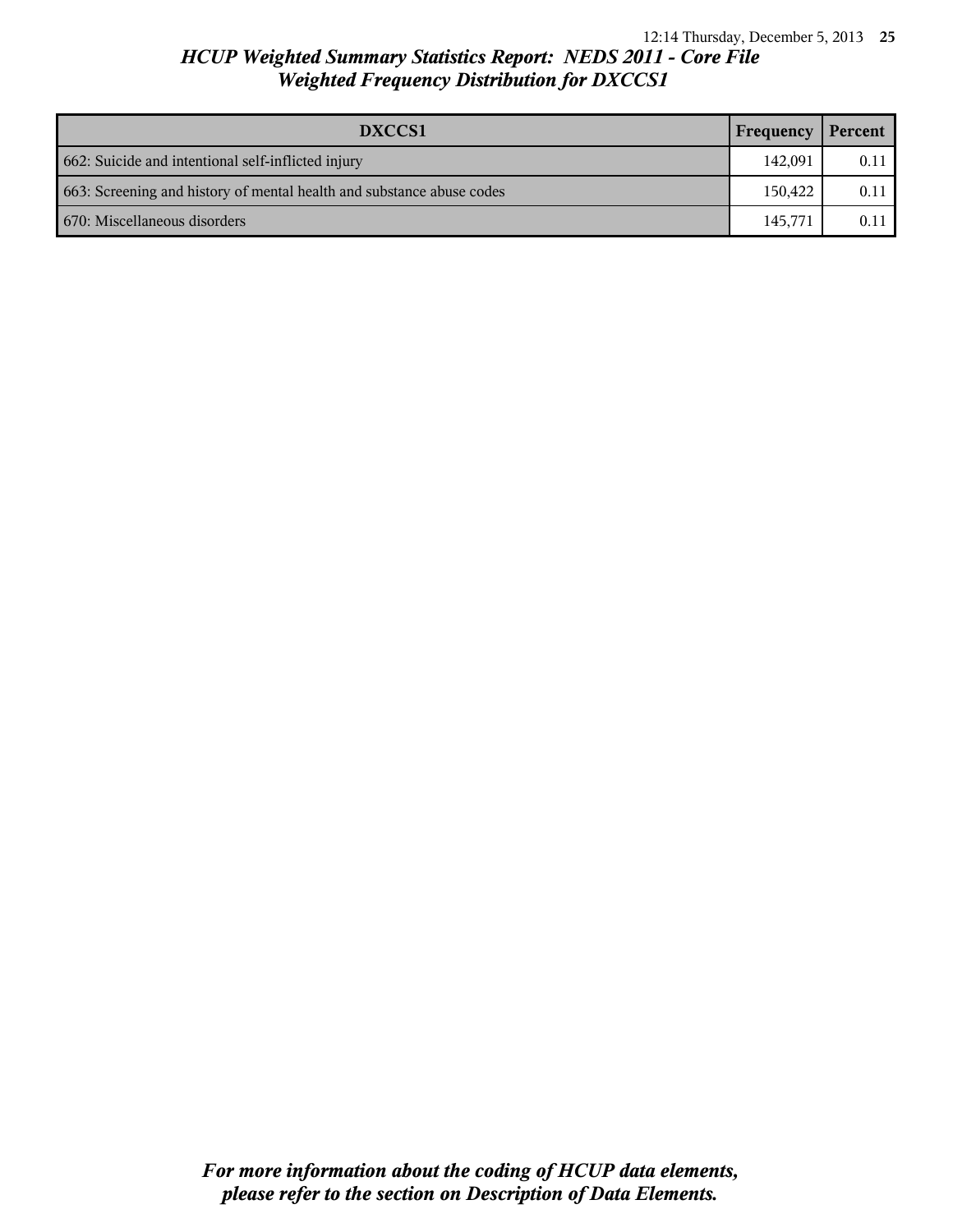| <b>ECODE1</b>     | Frequency  | Percent |
|-------------------|------------|---------|
| <b>Blank</b>      | 98,046,158 | 74.82   |
| Valid DX          | 33,001,326 | 25.18   |
| Invalid DX (invl) | 1,120      | 0.00    |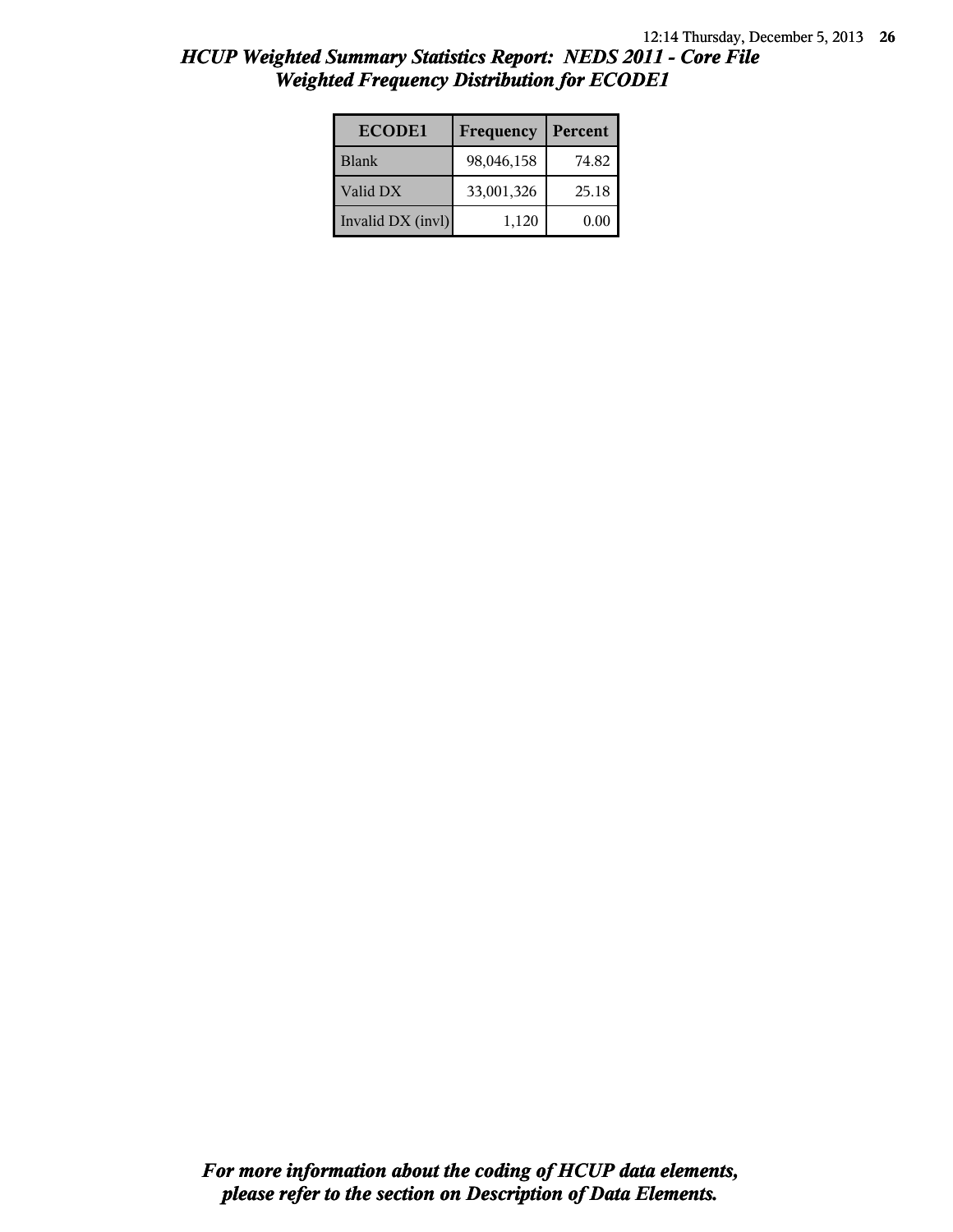| <b>EDEVENT</b>                                                                           | Frequency   | Percent |
|------------------------------------------------------------------------------------------|-------------|---------|
| 1: ED visit in which the patient is treated and released                                 | 109,242,519 | 83.36   |
| 2: ED visit in which the patient is admitted to this same hospital                       | 19,324,480  | 14.75   |
| 3: ED visit in which the patient is transferred to another short-term hospital           | 2,030,511   | 1.55    |
| 9: ED visit in which the patient died in the ED                                          | 222,276     | 0.17    |
| 98: ED visit in which patient is not admitted to this same hospital, destination unknown | 227,635     | 0.17    |
| 99: ED visit in which the patient is discharged alive, destination unknown               | 1,184       | 0.00    |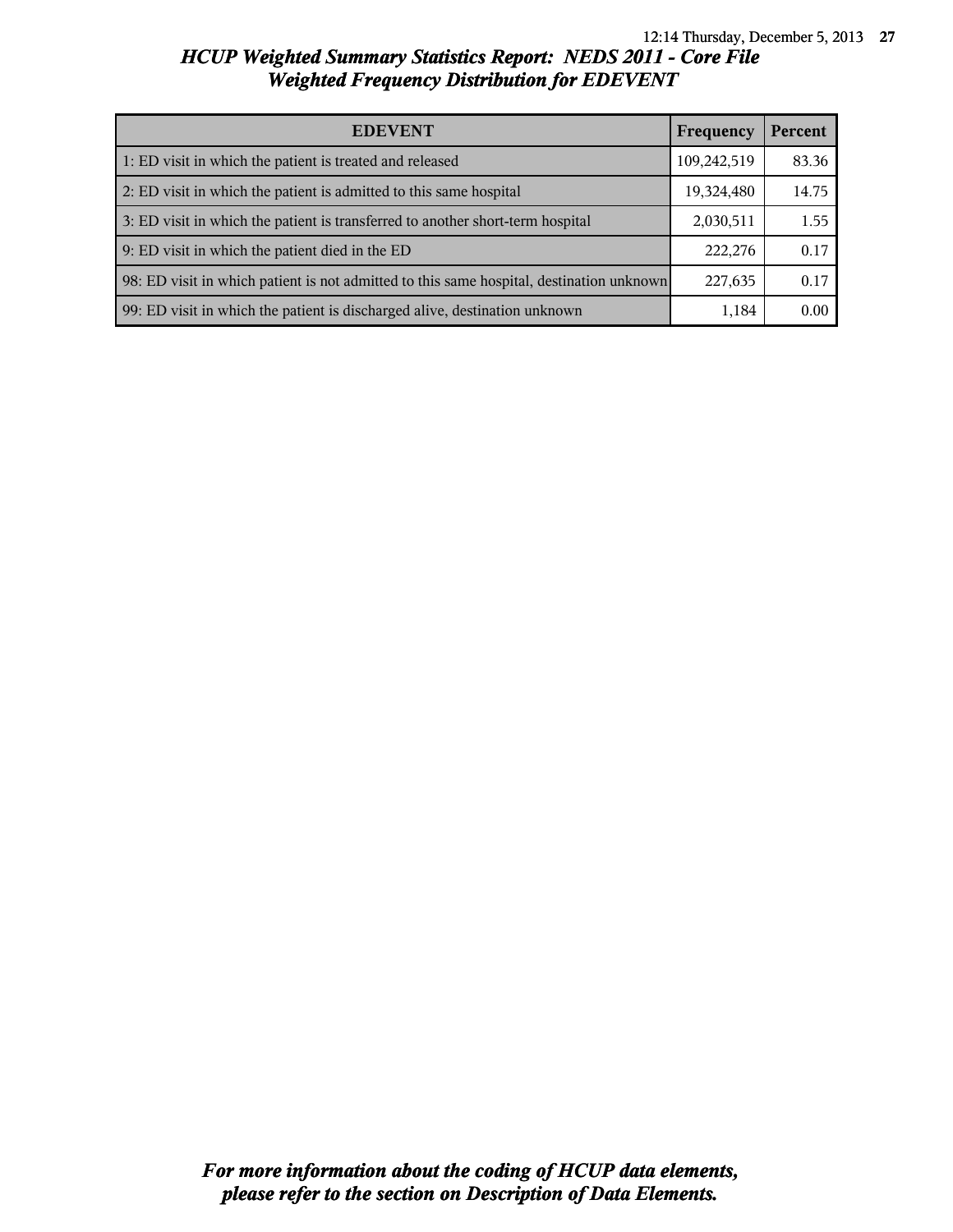| E CCS1                                             | Frequency  | Percent |
|----------------------------------------------------|------------|---------|
| $\therefore$ Missing                               | 98,046,158 | 74.82   |
| A: Invalid diagnosis                               | 1,120      | 0.00    |
| 662: Suicide and intentional self-inflicted injury | 435,538    | 0.33    |
| 2601: E Codes: Cut/pierceb                         | 2,078,263  | 1.59    |
| 2602: E Codes: Drowning/submersion                 | 12,535     | 0.01    |
| 2603: E Codes: Fall                                | 8,950,638  | 6.83    |
| 2604: E Codes: Fire/burn                           | 389,471    | 0.30    |
| 2605: E Codes: Firearm                             | 66,602     | 0.05    |
| 2606: E Codes: Machinery                           | 120,676    | 0.09    |
| 2607: E Codes: Motor vehicle traffic (MVT)         | 3,107,393  | 2.37    |
| 2608: E Codes: Pedal cyclist; not MVT              | 347,782    | 0.27    |
| 2609: E Codes: Pedestrian; not MVT                 | 20,890     | 0.02    |
| 2610: E Codes: Transport; not MVT                  | 316,406    | 0.24    |
| 2611: E Codes: Natural/environment                 | 1,346,069  | 1.03    |
| 2612: E Codes: Overexertion                        | 2,403,636  | 1.83    |
| 2613: E Codes: Poisoning                           | 650,378    | 0.50    |
| 2614: E Codes: Struck by; against                  | 4,084,953  | 3.12    |
| 2615: E Codes: Suffocation                         | 52,362     | 0.04    |
| 2616: E Codes: Adverse effects of medical care     | 1,164,274  | 0.89    |
| 2617: E Codes: Adverse effects of medical drugs    | 1,900,942  | 1.45    |
| 2618: E Codes: Other specified and classifiable    | 1,379,672  | 1.05    |
| 2619: E Codes: Other specified; NEC                | 908,510    | 0.69    |
| 2620: E Codes: Unspecified                         | 2,598,327  | 1.98    |
| 2621: E Codes: Place of occurrence                 | 666,009    | 0.51    |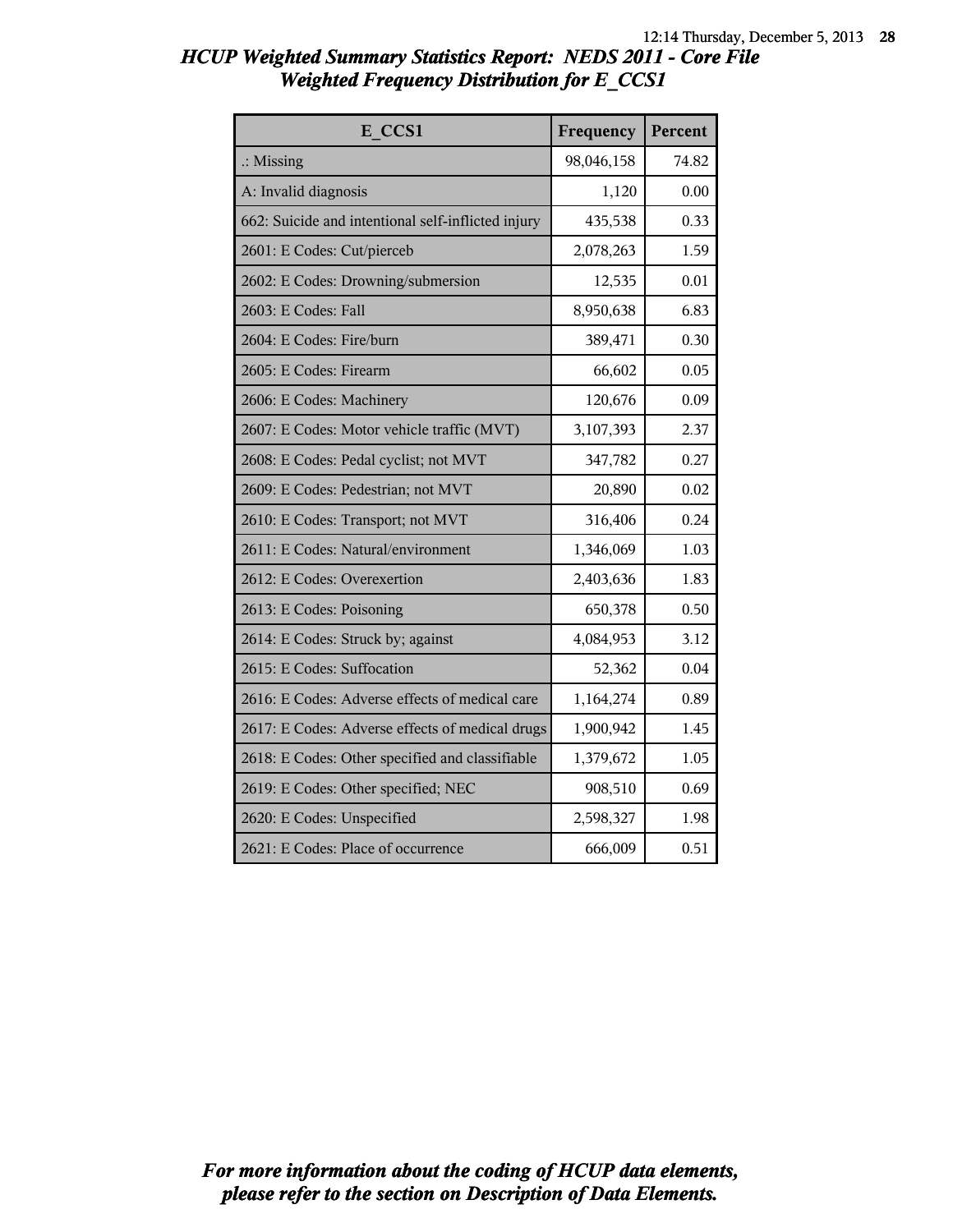| <b>FEMALE</b>        | Frequency  | Percent |
|----------------------|------------|---------|
| $\therefore$ Missing | 3,192      | 0.00    |
| .A: Invalid          | 98         | 0.00    |
| .C: Inconsistent     | 18,617     | 0.01    |
| 0: Male              | 58,590,502 | 44.71   |
| 1: Female            | 72,436,195 | 55.27   |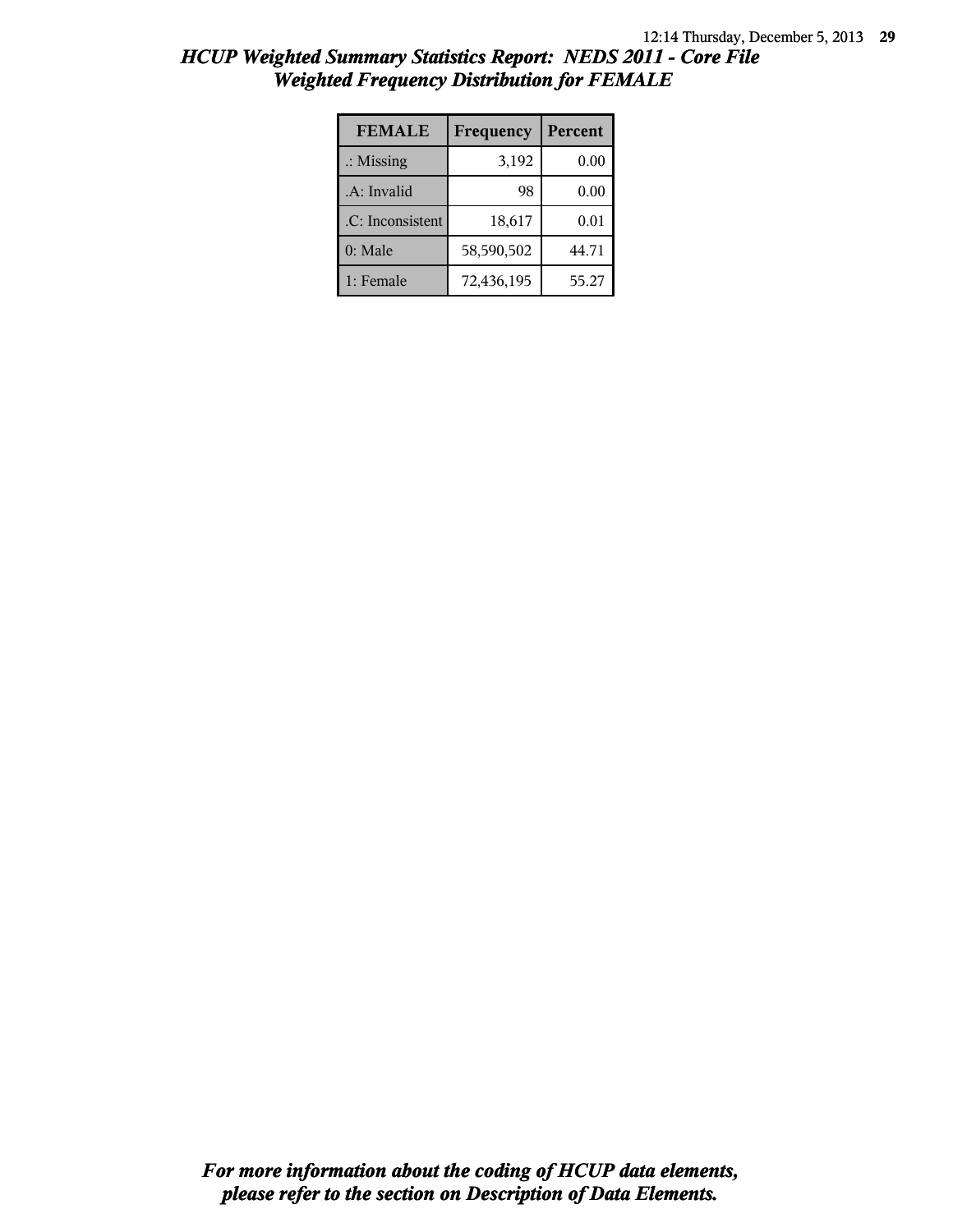| <b>HCUPFILE</b>   Frequency |             | Percent |
|-----------------------------|-------------|---------|
| <b>SEDD</b>                 | 111,724,125 | 85.25   |
| SID                         | 19,324,480  | 14.75   |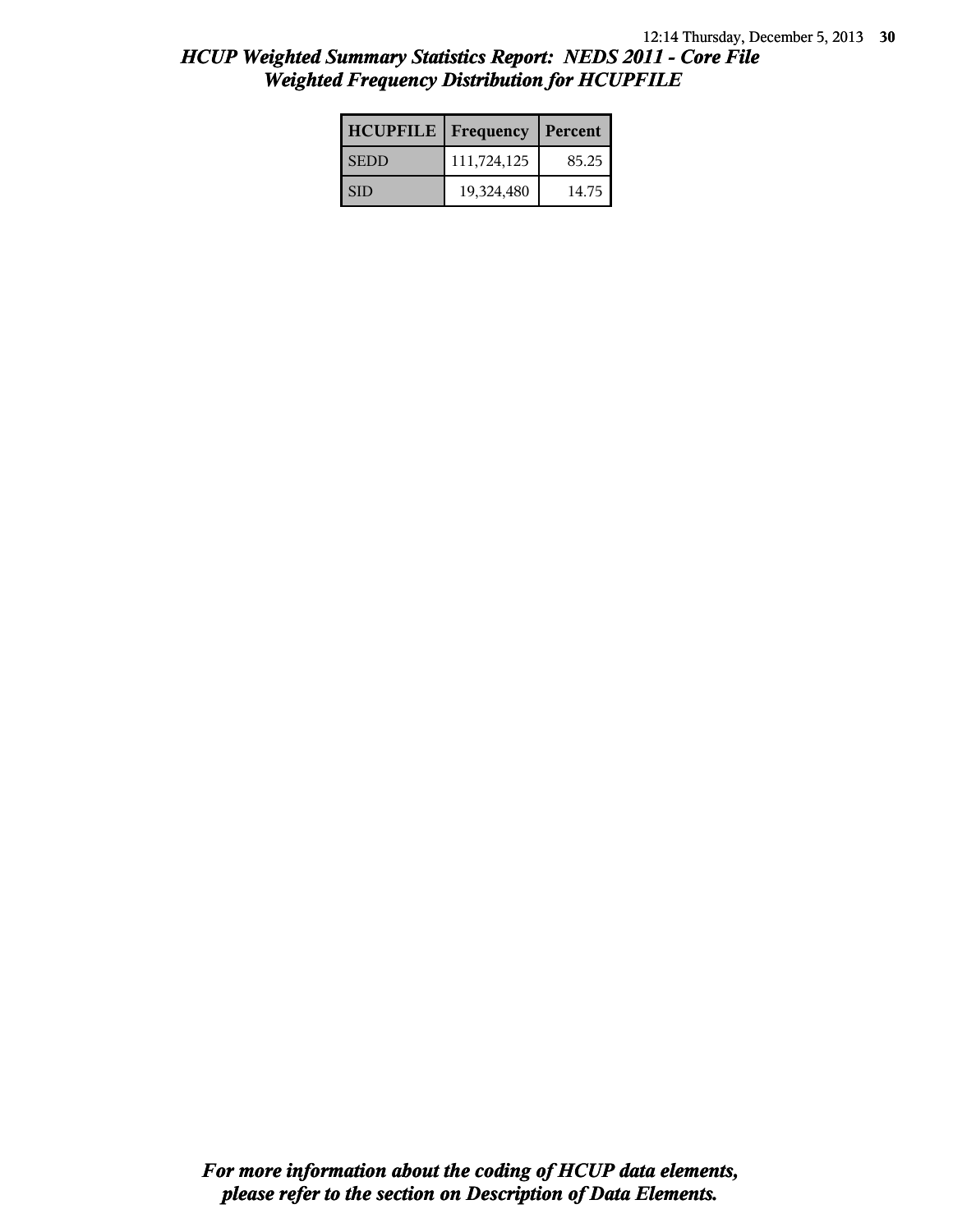| <b>INJURY</b>                                                              | Frequency   | Percent |
|----------------------------------------------------------------------------|-------------|---------|
| 0: No injury diagnoses reported                                            | 101,052,974 | 77.11   |
| 1: Injury is reported in first-listed diagnosis                            | 27,030,374  | 20.63   |
| 2: Injury is reported in a diagnosis other than the first-listed diagnosis | 2,965,257   | 2.26    |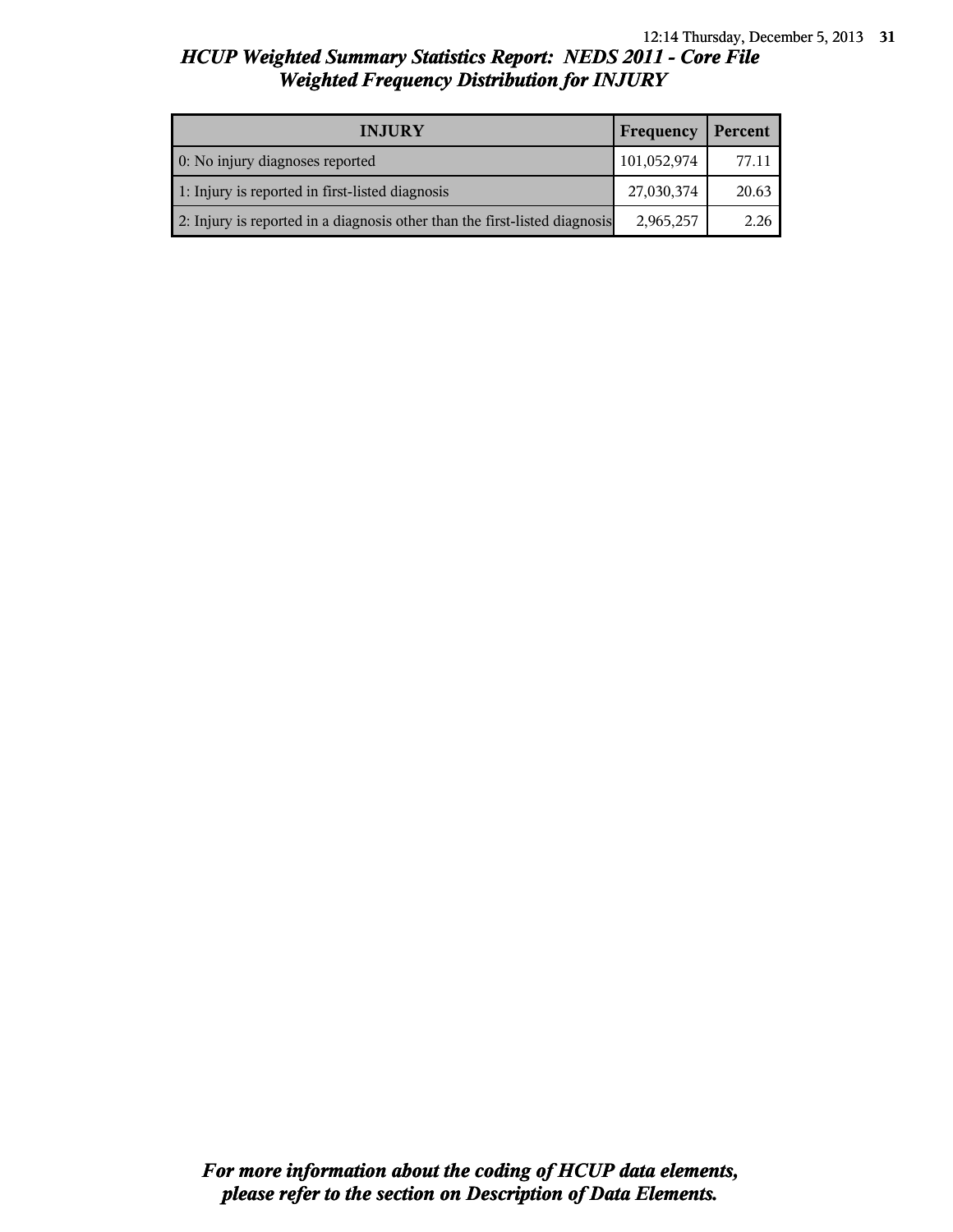| <b>INJURY CUT   Frequency</b> |             | Percent |
|-------------------------------|-------------|---------|
|                               | 128,740,949 | 98.24   |
|                               | 2,307,656   | 1 76    |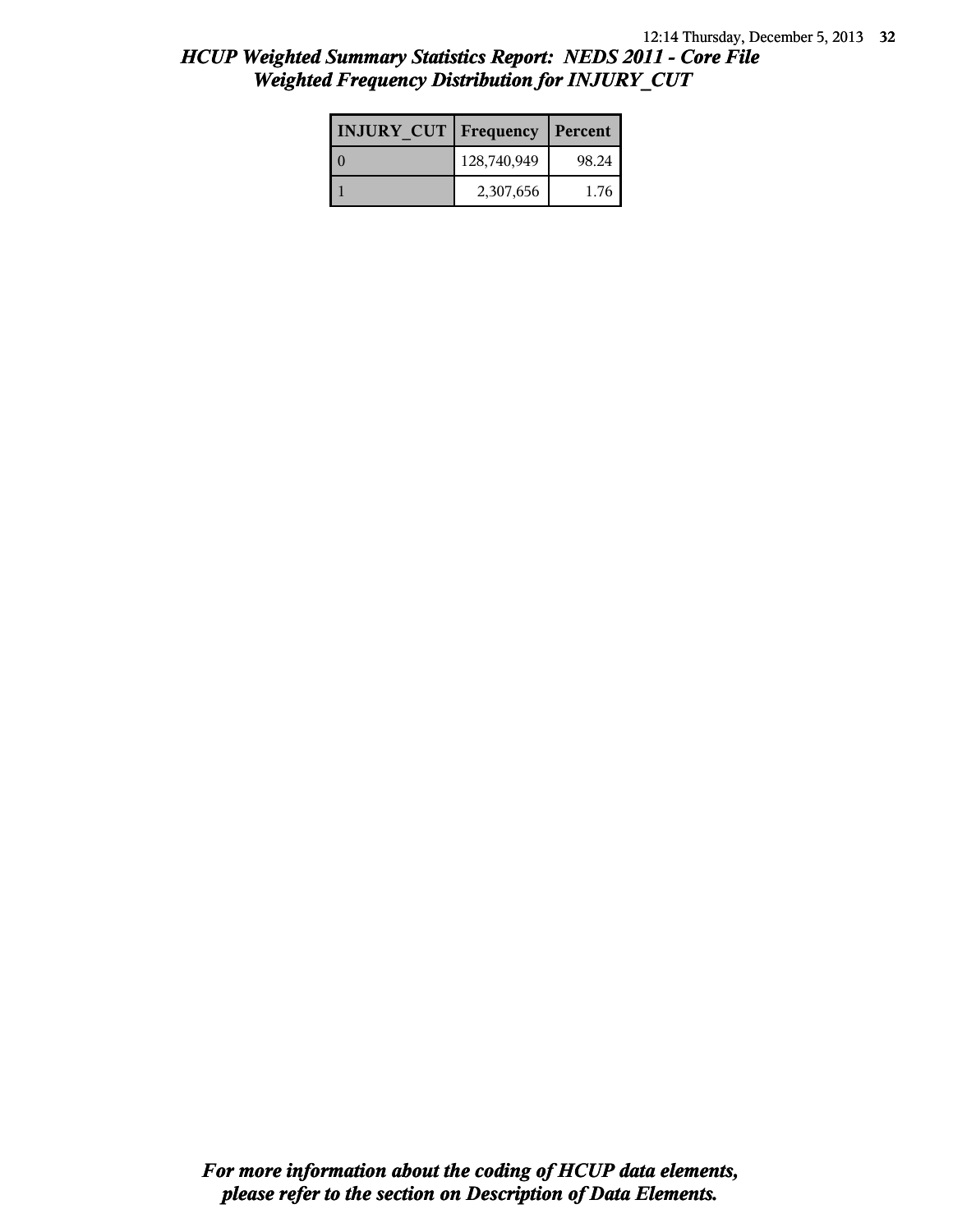| <b>INJURY DROWN</b> Frequency |             | Percent |
|-------------------------------|-------------|---------|
|                               | 131,034,940 | 99.99   |
|                               | 13,665      | 0.01    |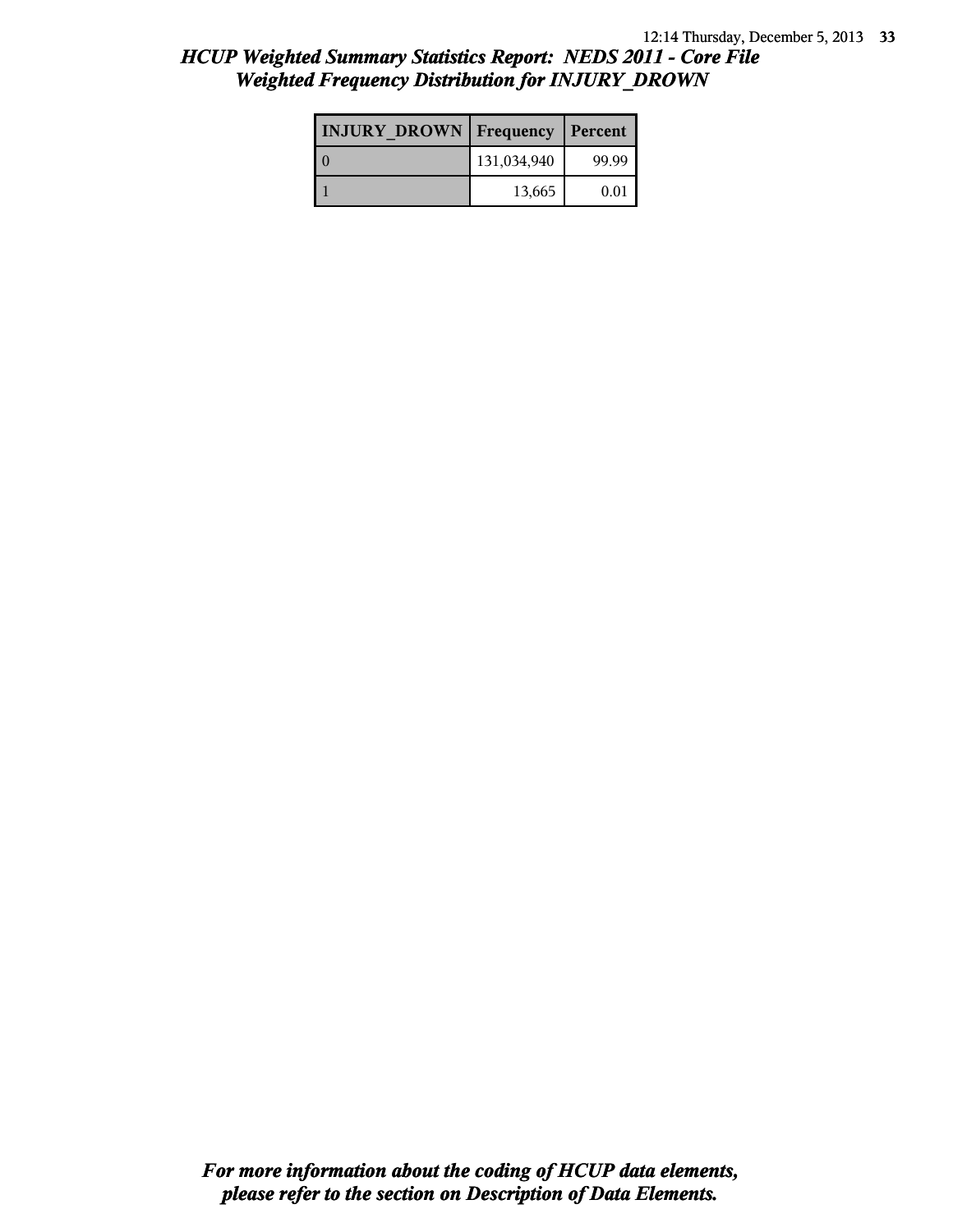| <b>INJURY FALL Frequency Percent</b> |             |       |
|--------------------------------------|-------------|-------|
|                                      | 121,796,456 | 92.94 |
|                                      | 9,252,149   | 7.06  |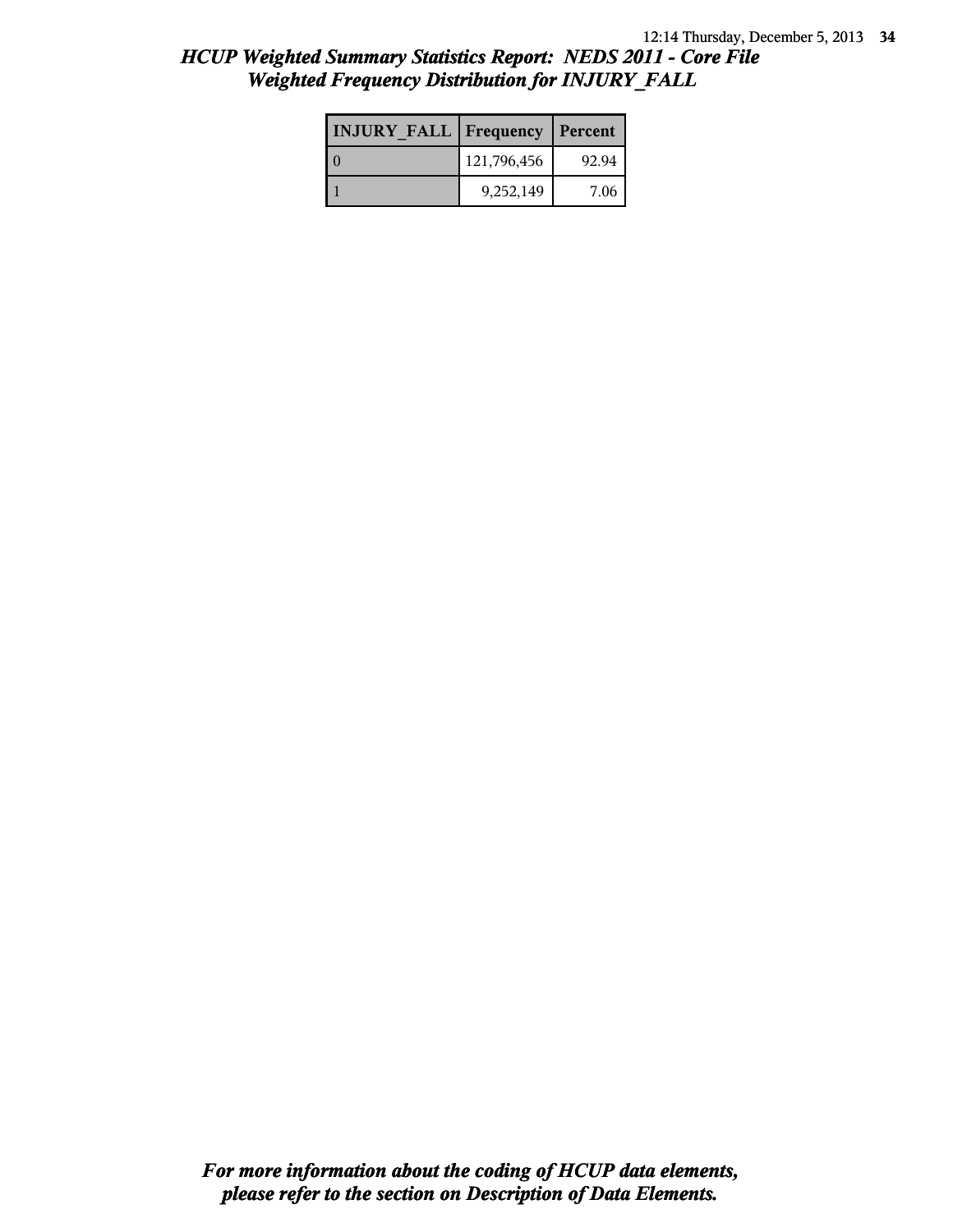| <b>INJURY FIRE   Frequency</b> |             | Percent |
|--------------------------------|-------------|---------|
|                                | 130,641,757 | 99.69   |
|                                | 406,848     | 0.31    |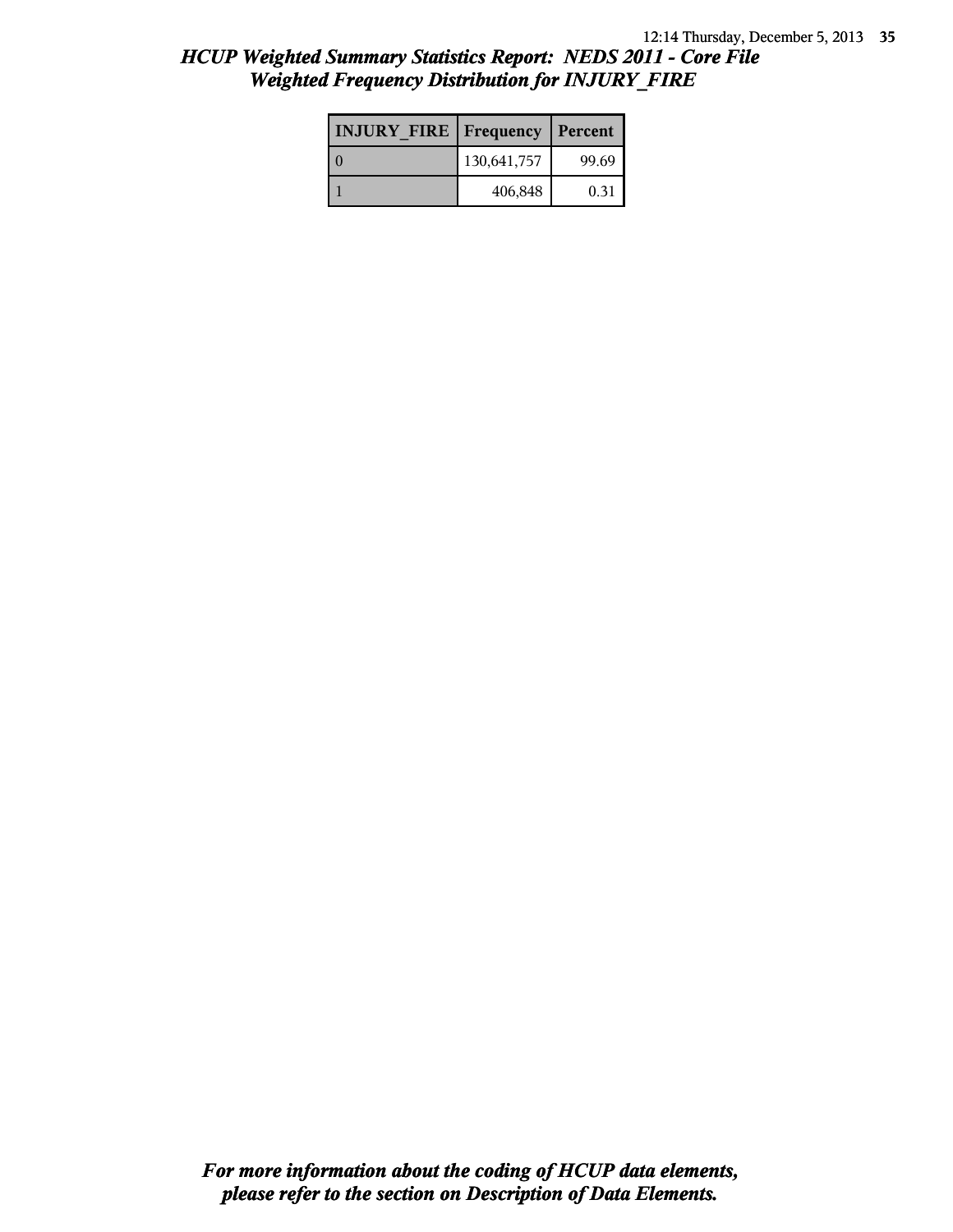| <b>INJURY FIREARM   Frequency</b> |             | Percent |
|-----------------------------------|-------------|---------|
|                                   | 130,978,598 | 99.95   |
|                                   | 70,007      | 0.05    |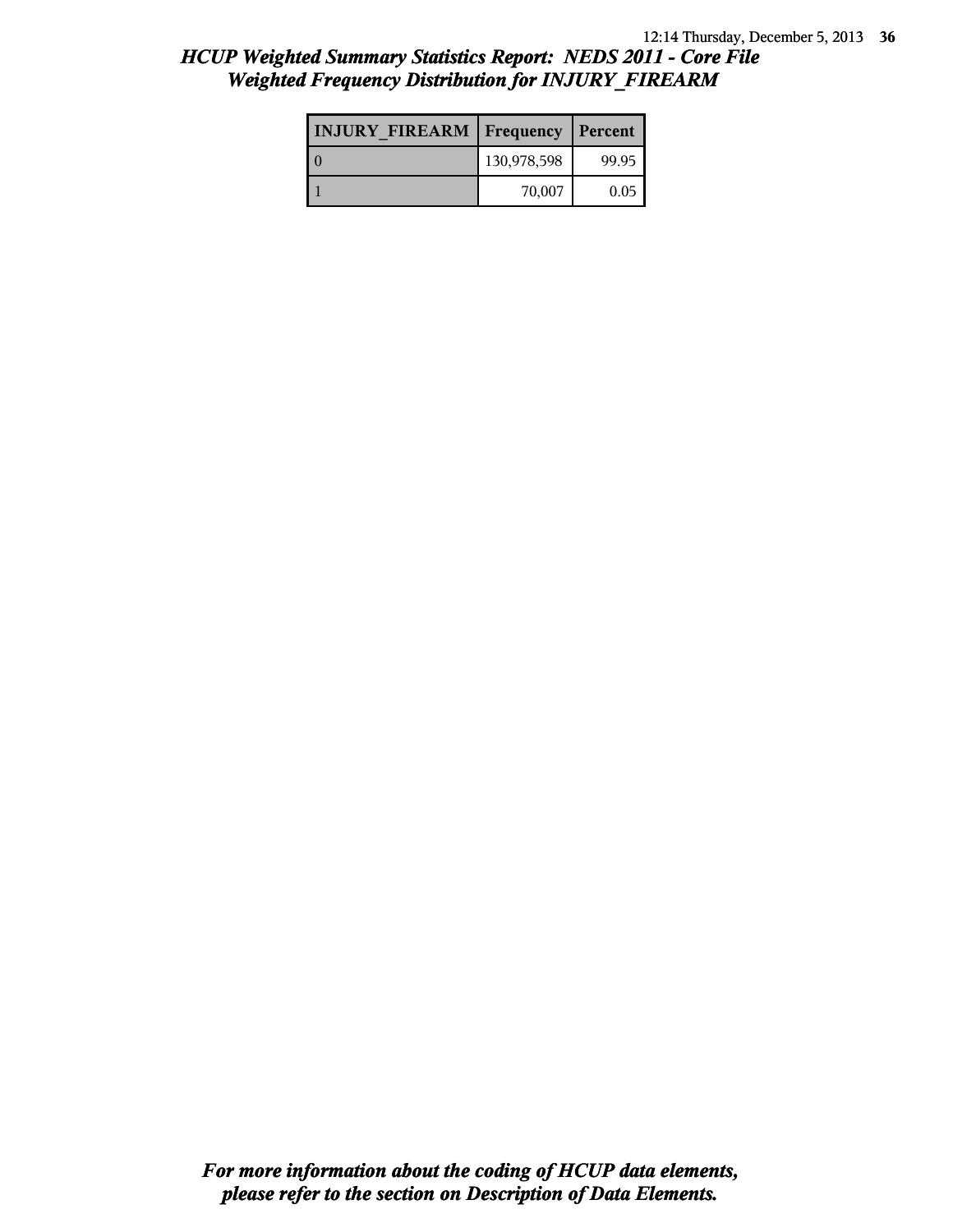#### 12:14 Thursday, December 5, 2013 **37**

## *HCUP Weighted Summary Statistics Report: NEDS 2011 - Core File Weighted Frequency Distribution for INJURY\_MACHINERY*

| <b>INJURY MACHINERY   Frequency   Percent</b> |             |       |
|-----------------------------------------------|-------------|-------|
|                                               | 130,921,911 | 99.90 |
|                                               | 126,694     | 0.10  |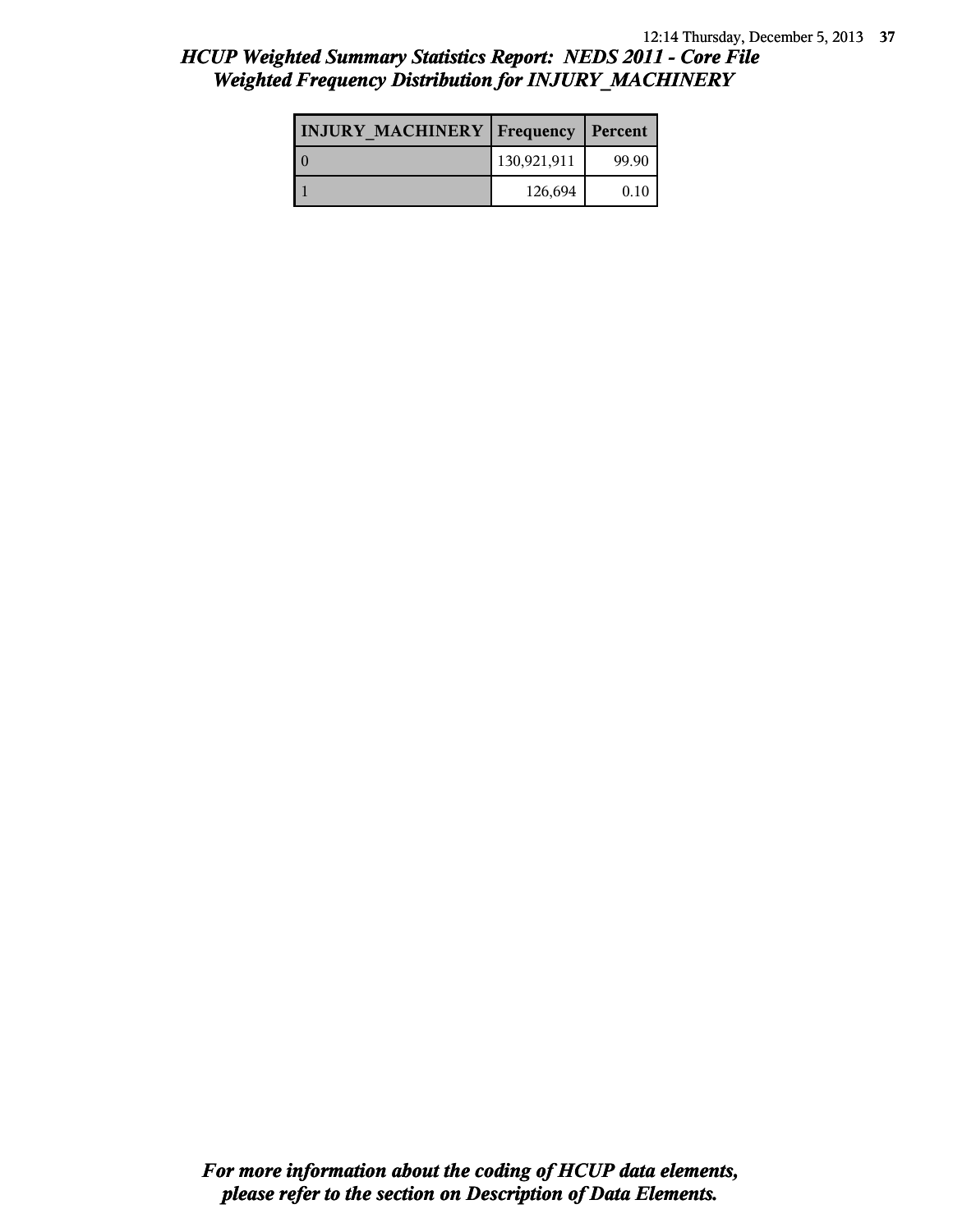| <b>INJURY MVT   Frequency</b> |             | Percent |
|-------------------------------|-------------|---------|
|                               | 127,869,205 | 97.57   |
|                               | 3,179,400   | 2.43    |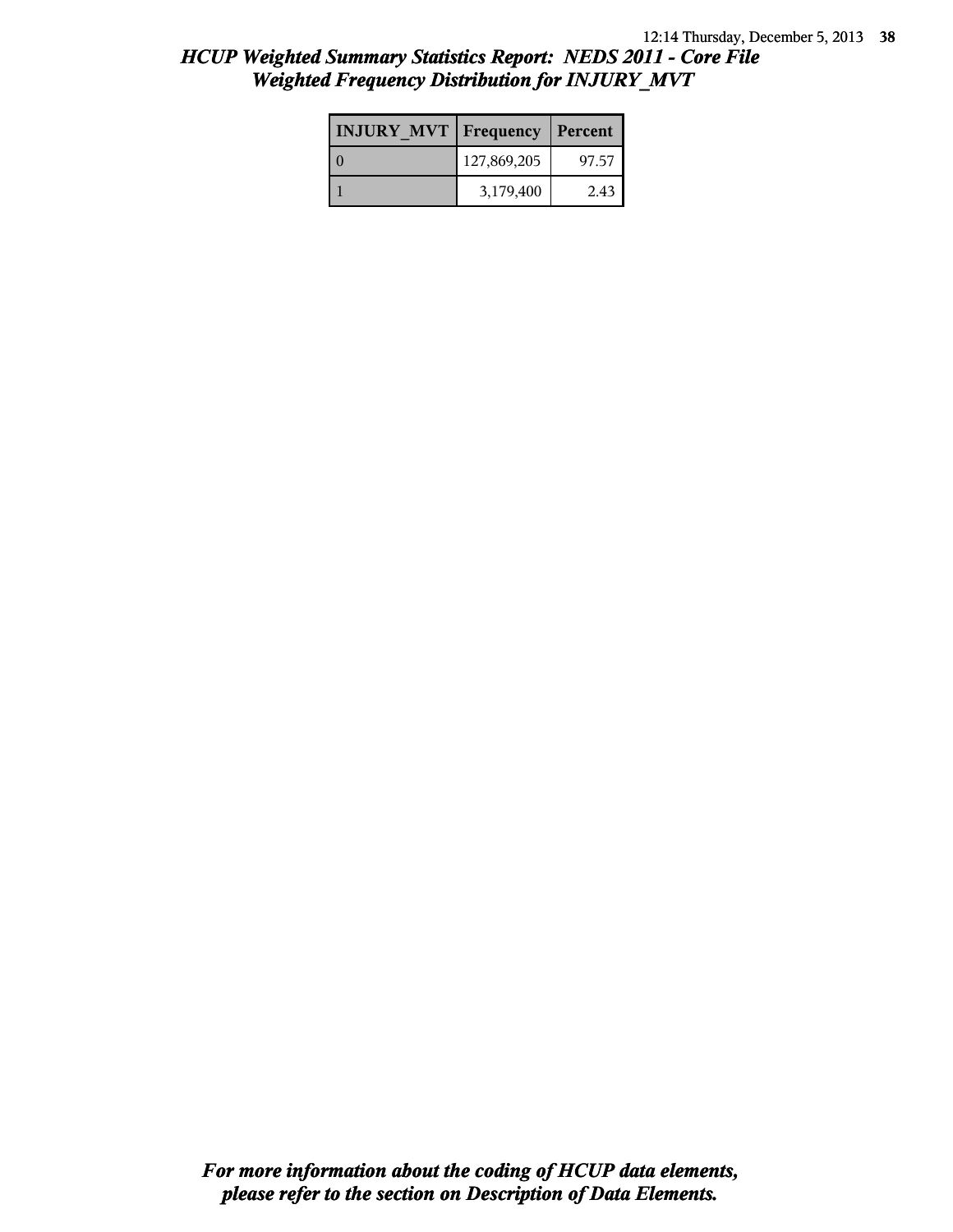| <b>INJURY NATURE Frequency</b> |             | Percent |
|--------------------------------|-------------|---------|
|                                | 129,664,988 | 98.94   |
|                                | 1,383,617   | 1.06    |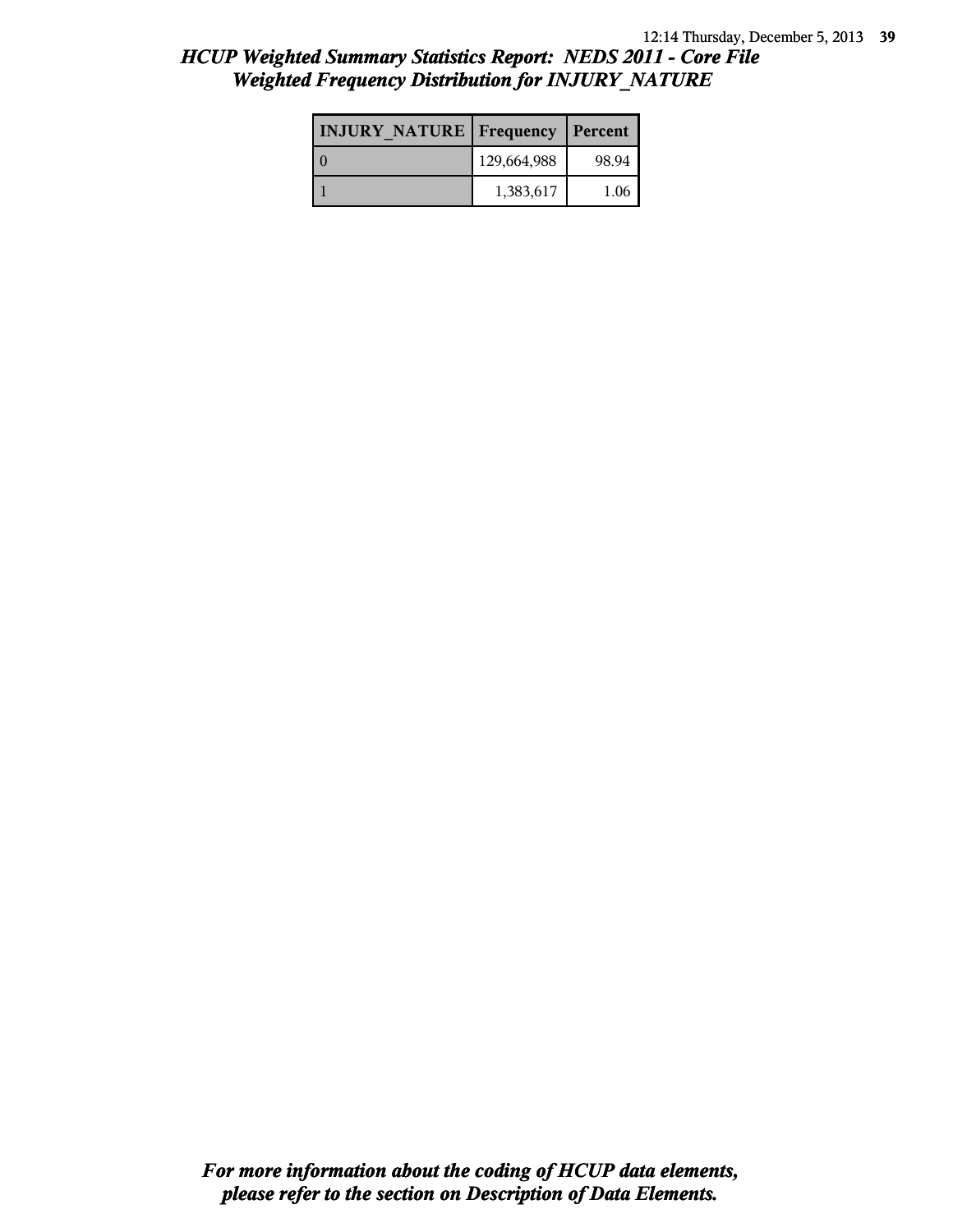| <b>INJURY POISON Frequency</b> |             | Percent |
|--------------------------------|-------------|---------|
|                                | 130,078,381 | 99.26   |
|                                | 970,224     | 0.74    |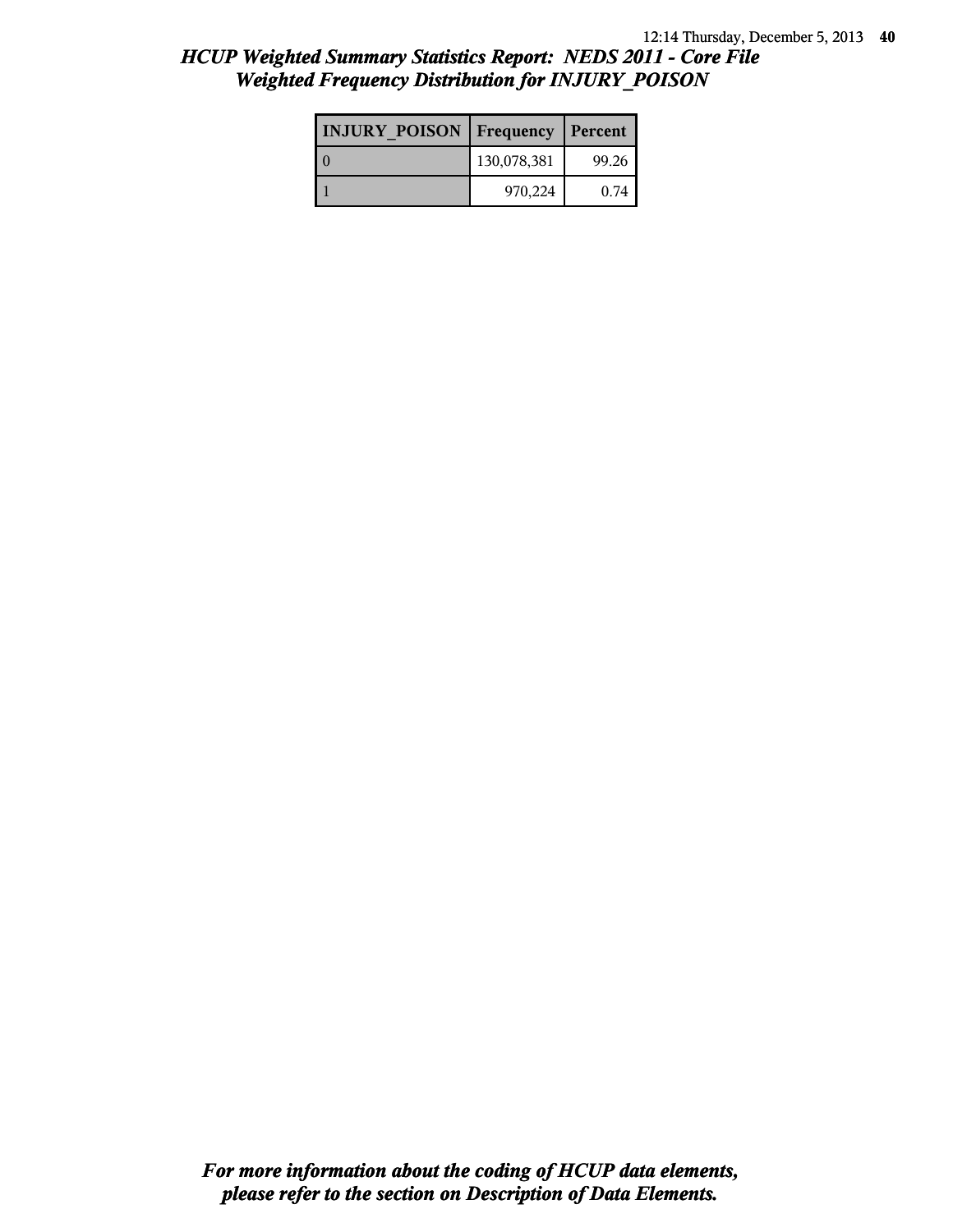| <b>INJURY SEVERITY</b>  | Frequency   | Percent |
|-------------------------|-------------|---------|
| $\boldsymbol{0}$        | 103,284,667 | 78.81   |
| $\mathbf{1}$            | 17,207,368  | 13.13   |
| $\overline{c}$          | 2,022,937   | 1.54    |
| $\overline{\mathbf{3}}$ | 247,786     | 0.19    |
| $\overline{4}$          | 4,907,655   | 3.74    |
| 5                       | 1,583,985   | 1.21    |
| 6                       | 229,080     | 0.17    |
| 8                       | 95,442      | 0.07    |
| 9                       | 605,720     | 0.46    |
| 10                      | 103,797     | 0.08    |
| 11                      | 15,647      | 0.01    |
| 12                      | 12,322      | 0.01    |
| 13                      | 48,720      | 0.04    |
| 14                      | 41,363      | 0.03    |
| 16                      | 76,123      | 0.06    |
| 17                      | 54,283      | 0.04    |
| 18                      | 11,781      | 0.01    |
| 19                      | 6,173       | 0.00    |
| 20                      | 11,696      | 0.01    |
| 21                      | 9,357       | 0.01    |
| 22                      | 14,293      | 0.01    |
| 24                      | 5,362       | 0.00    |
| 25                      | 10,440      | 0.01    |
| 26                      | 4,528       | 0.00    |
| 27                      | 3,737       | 0.00    |
| 29                      | 8,166       | 0.01    |
| 30                      | 619         | 0.00    |
| 32                      | 317         | 0.00    |
| 33                      | 524         | 0.00    |
| 34                      | 3,227       | 0.00    |
| 35                      | 539         | 0.00    |
| 36                      | 835         | 0.00    |
| 38                      | 1,113       | 0.00    |

*please refer to the section on Description of Data Elements. For more information about the coding of HCUP data elements,*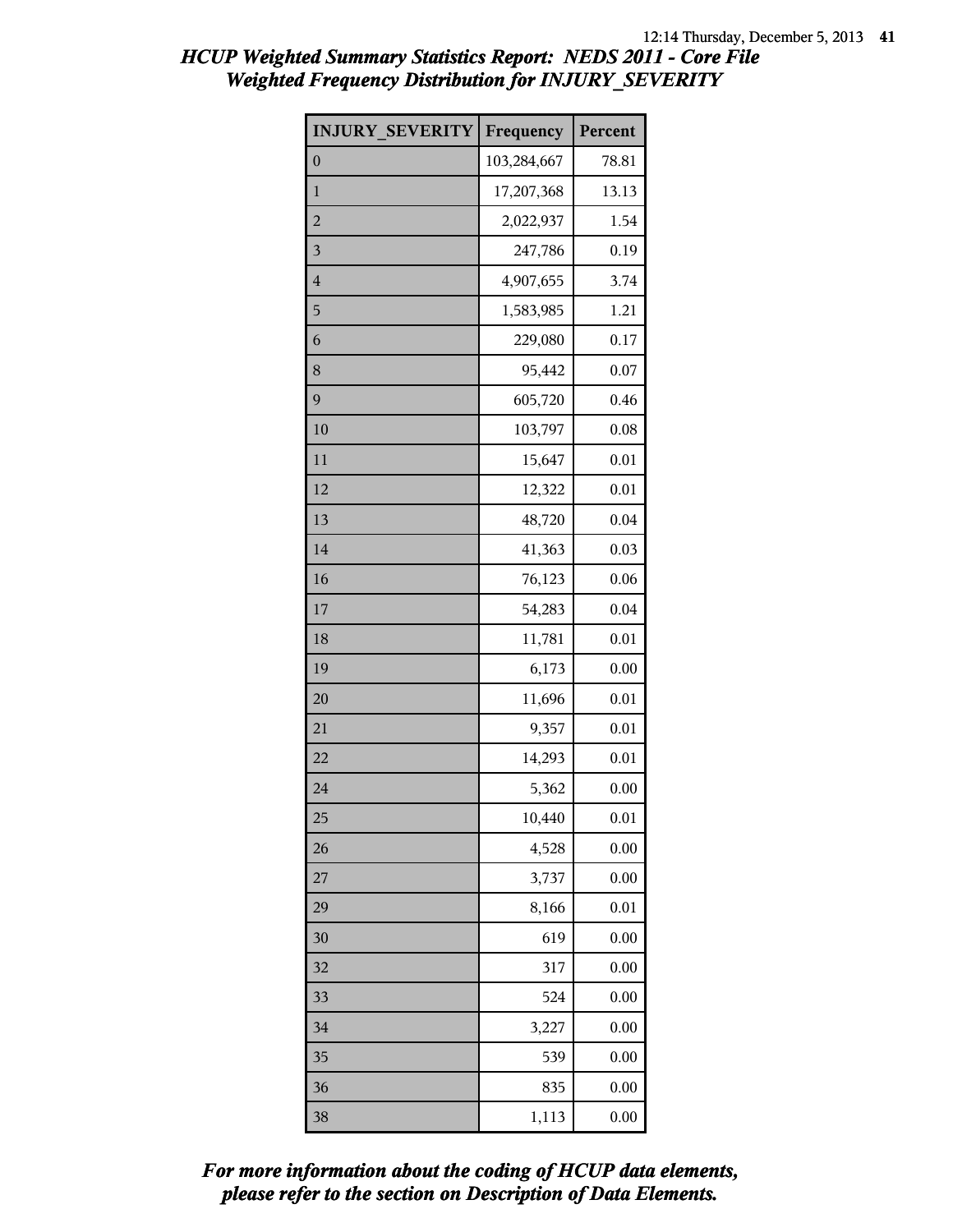| <b>INJURY SEVERITY</b> | Frequency | Percent |
|------------------------|-----------|---------|
| 41                     | 840       | 0.00    |
| 42                     | 70        | 0.00    |
| 43                     | 568       | 0.00    |
| 45                     | 257       | 0.00    |
| 48                     | 63        | 0.00    |
| 50                     | 343       | 0.00    |
| 51                     | 24        | 0.00    |
| 54                     | 31        | 0.00    |
| 57                     | 61        | 0.00    |
| 59                     | 64        | 0.00    |
| 66                     | $\leq 10$ | * **    |
| 75                     | 2,463     | 0.00    |
| 99                     | 414,210   | 0.32    |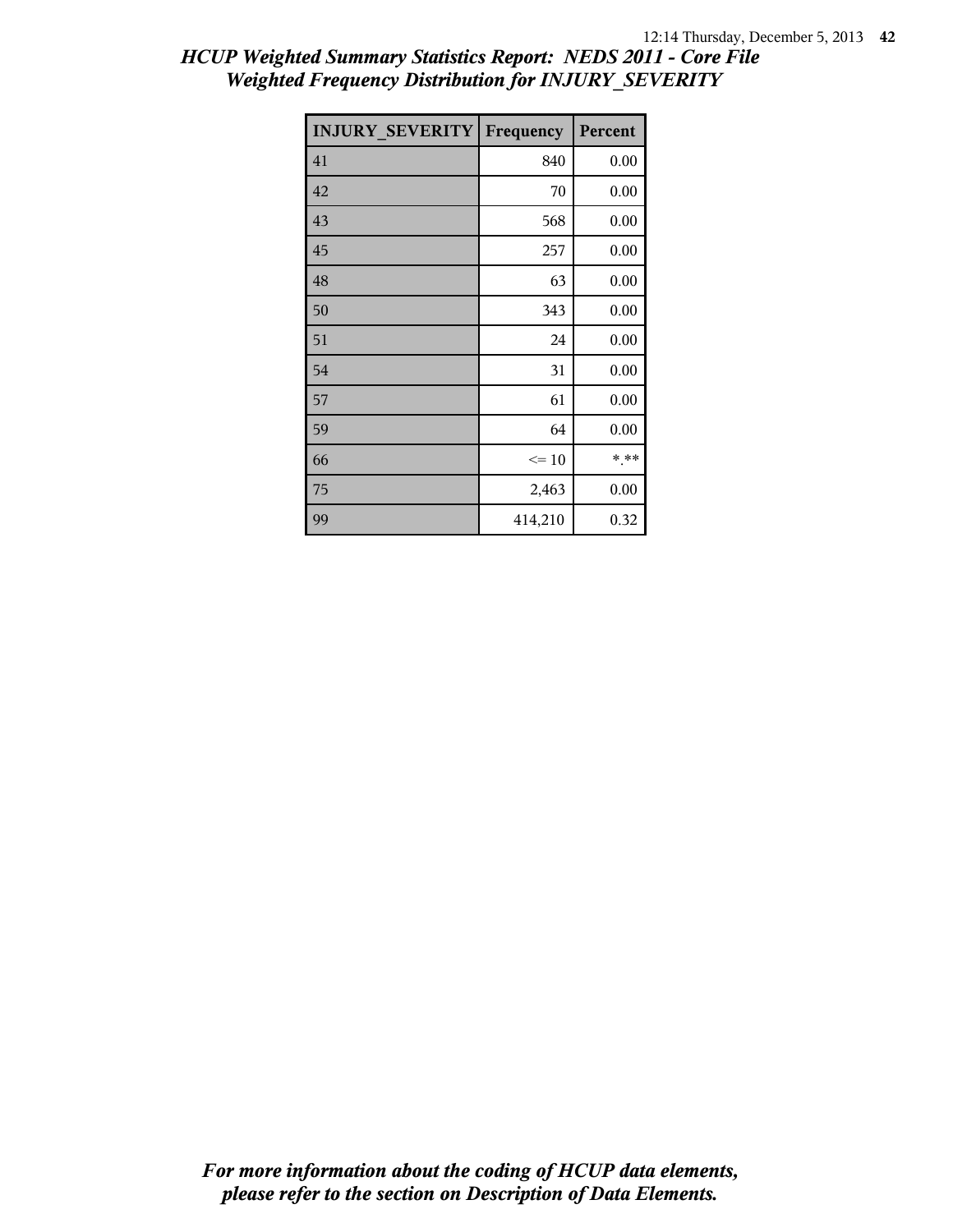| <b>INJURY STRUCK Frequency</b> |             | Percent |
|--------------------------------|-------------|---------|
|                                | 126,807,101 | 96.76   |
|                                | 4,241,504   | 3.24    |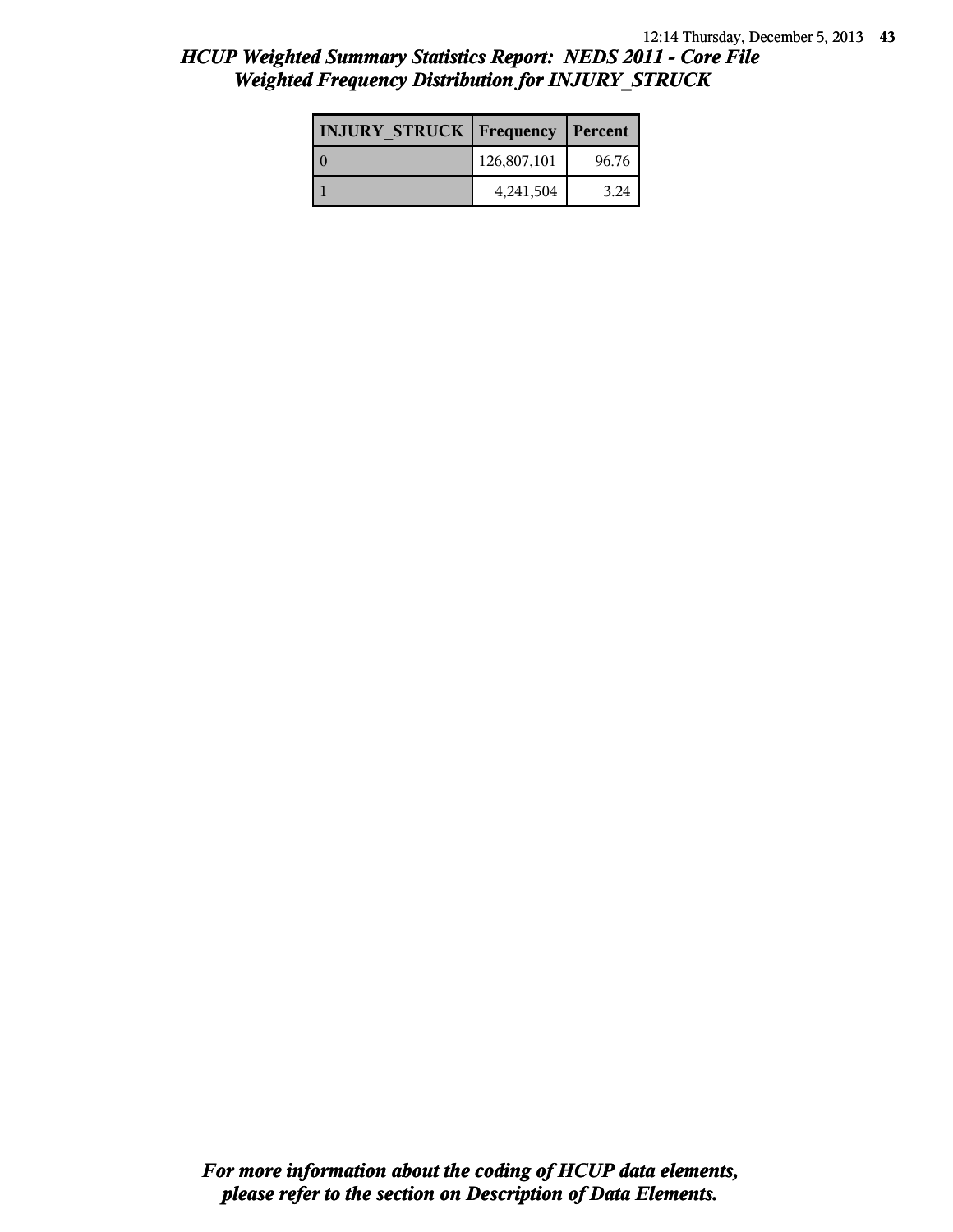# 12:14 Thursday, December 5, 2013 **44**

# *HCUP Weighted Summary Statistics Report: NEDS 2011 - Core File Weighted Frequency Distribution for INJURY\_SUFFOCATION*

| <b>INJURY SUFFOCATION   Frequency</b> |             | Percent |
|---------------------------------------|-------------|---------|
|                                       | 130,992,935 | 99.96   |
|                                       | 55,670      | 0.04    |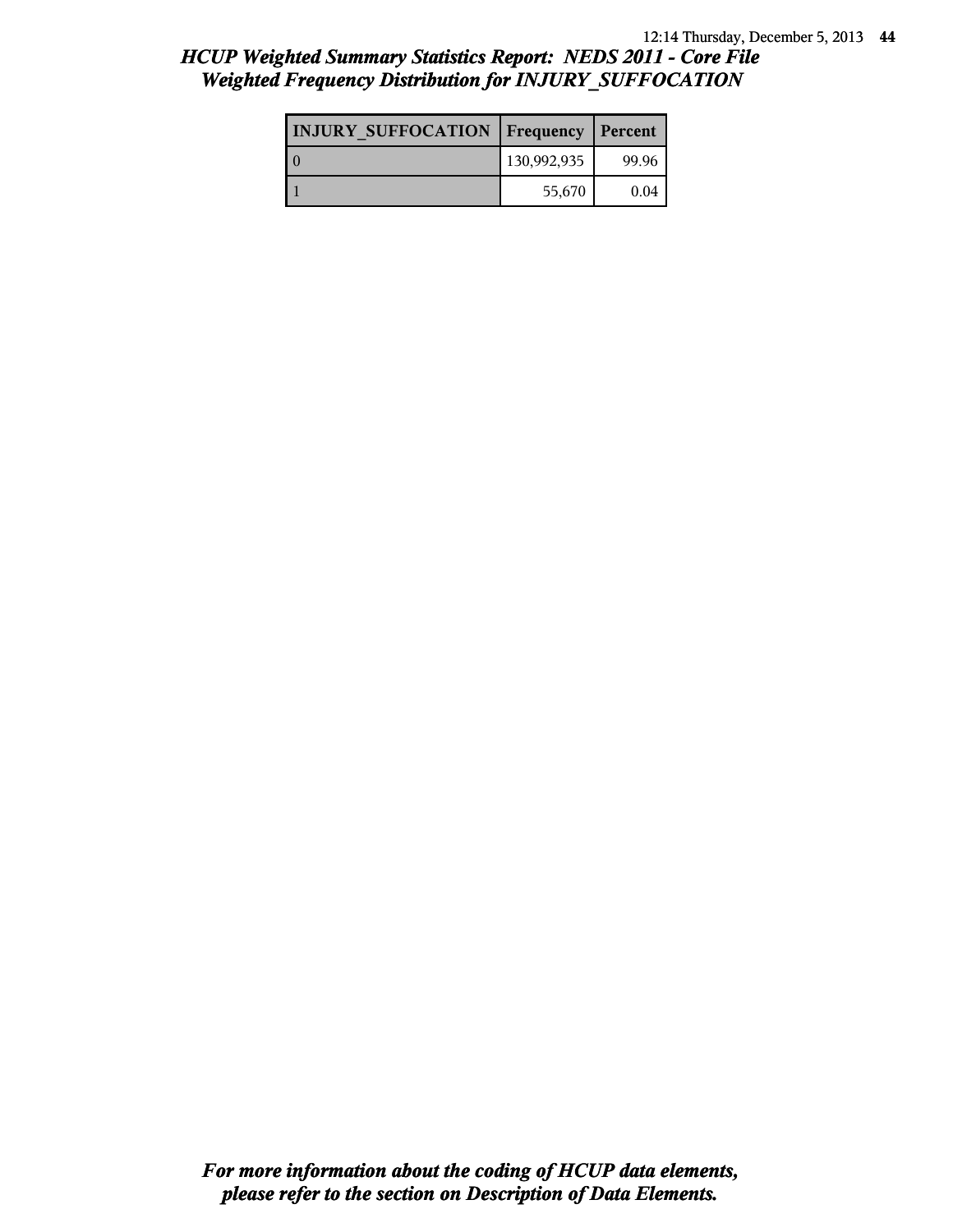| <b>INTENT ASSAULT Frequency</b> |             | Percent |
|---------------------------------|-------------|---------|
| l 0                             | 129,806,186 | 99.05   |
|                                 | 1,242,419   | 0.95    |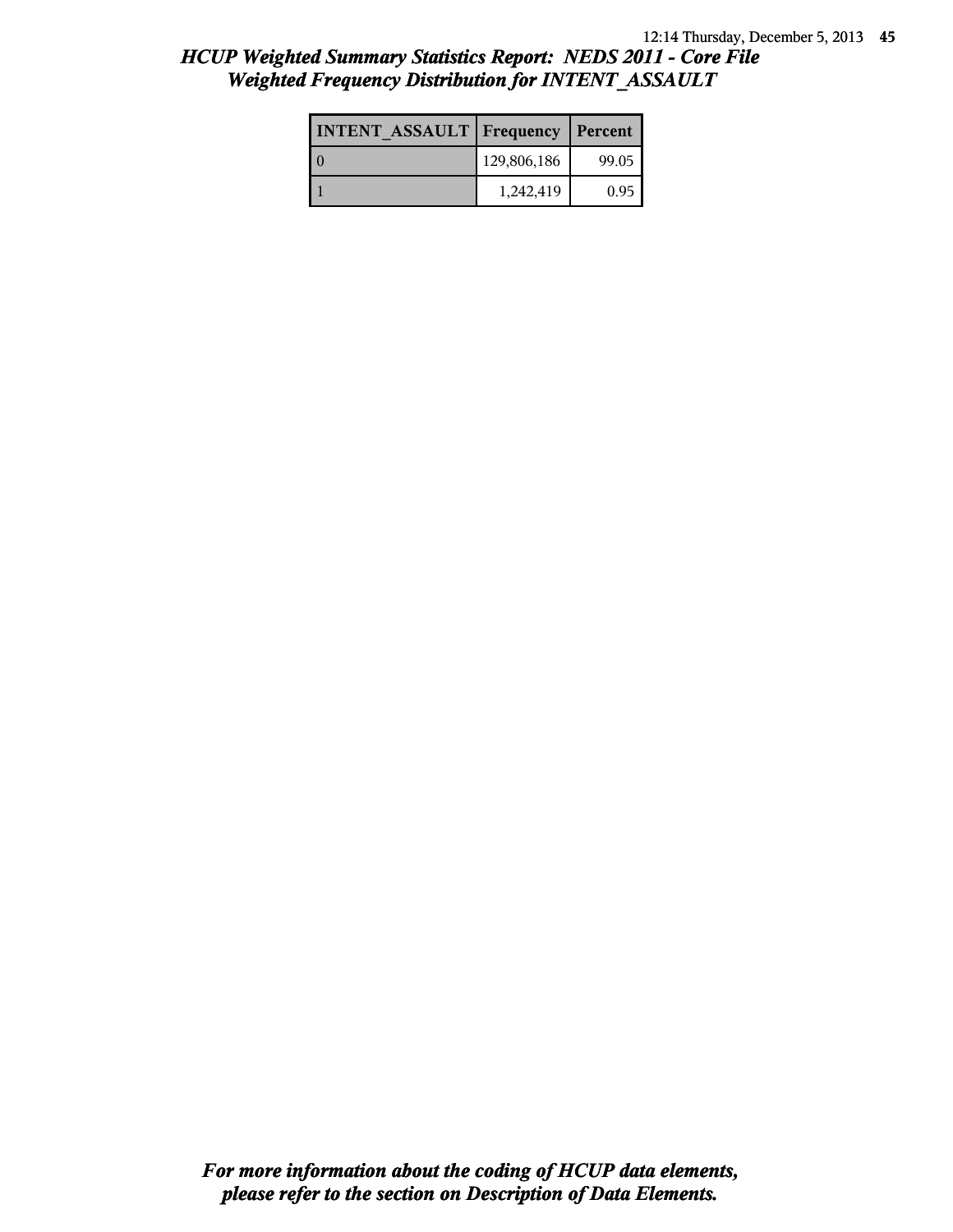| <b>INTENT SELF HARM   Frequency   Percent</b> |             |       |
|-----------------------------------------------|-------------|-------|
|                                               | 129,825,841 | 99.07 |
|                                               | 1,222,764   | 0.93  |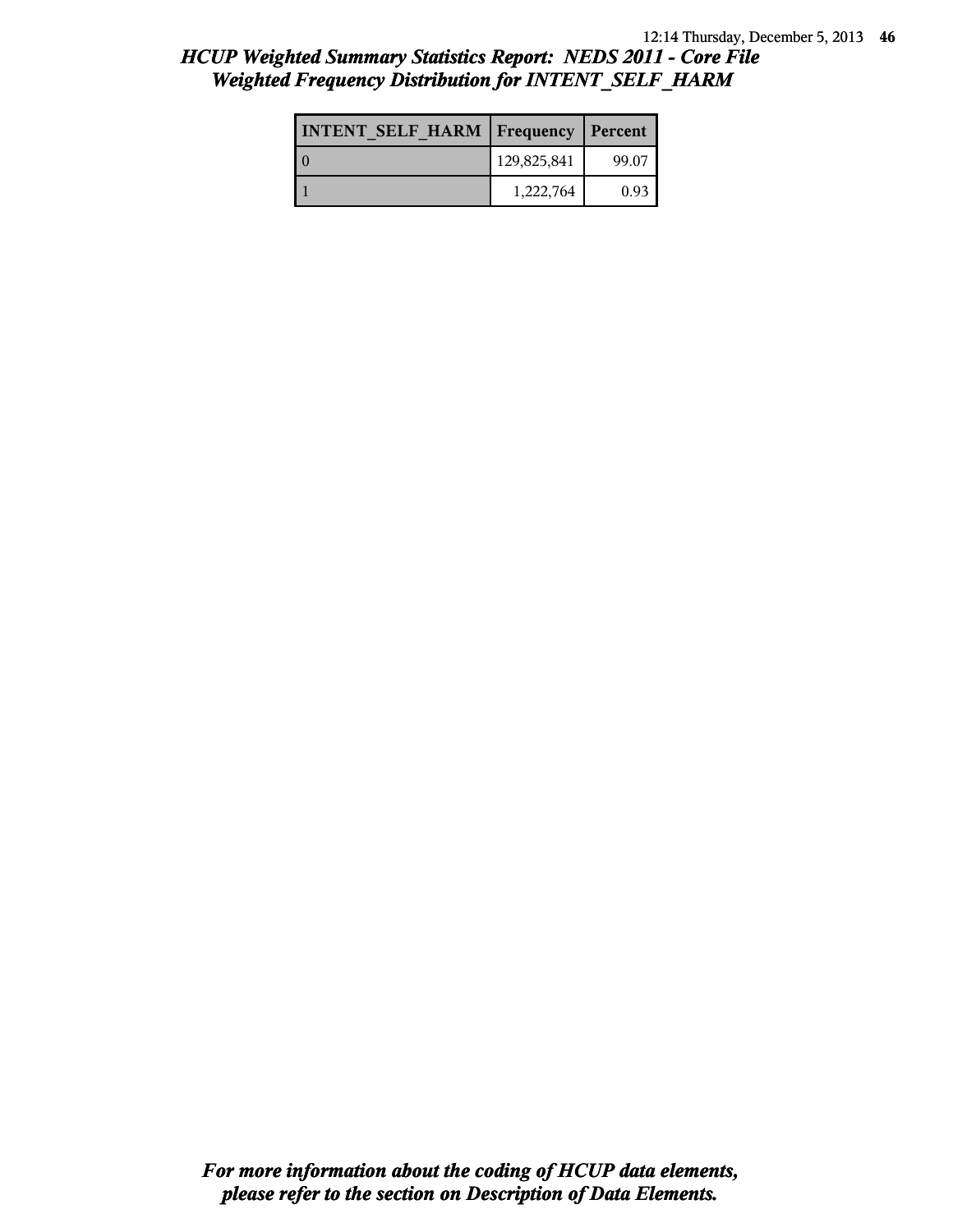#### 12:14 Thursday, December 5, 2013 **47**

# *HCUP Weighted Summary Statistics Report: NEDS 2011 - Core File Weighted Frequency Distribution for INTENT\_UNINTENTIONAL*

| <b>INTENT UNINTENTIONAL Frequency</b> |             | Percent |
|---------------------------------------|-------------|---------|
|                                       | 101,307,293 | 77.31   |
|                                       | 29,741,312  | 22.69   |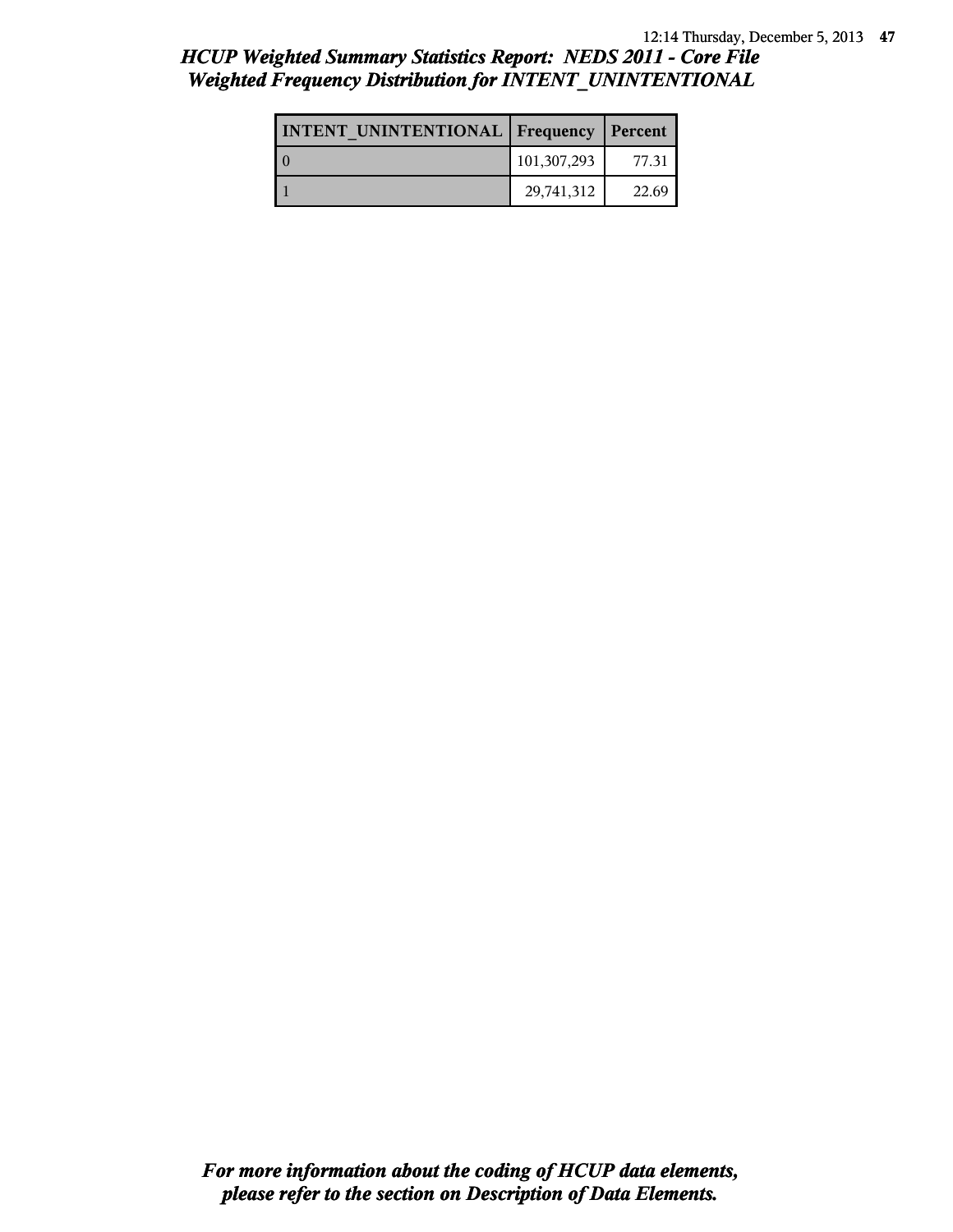| <b>MULTINJURY</b> | <b>Frequency   Percent</b> |       |
|-------------------|----------------------------|-------|
|                   | 123,579,930                | 94.30 |
|                   | 7,468,675                  | 5.70  |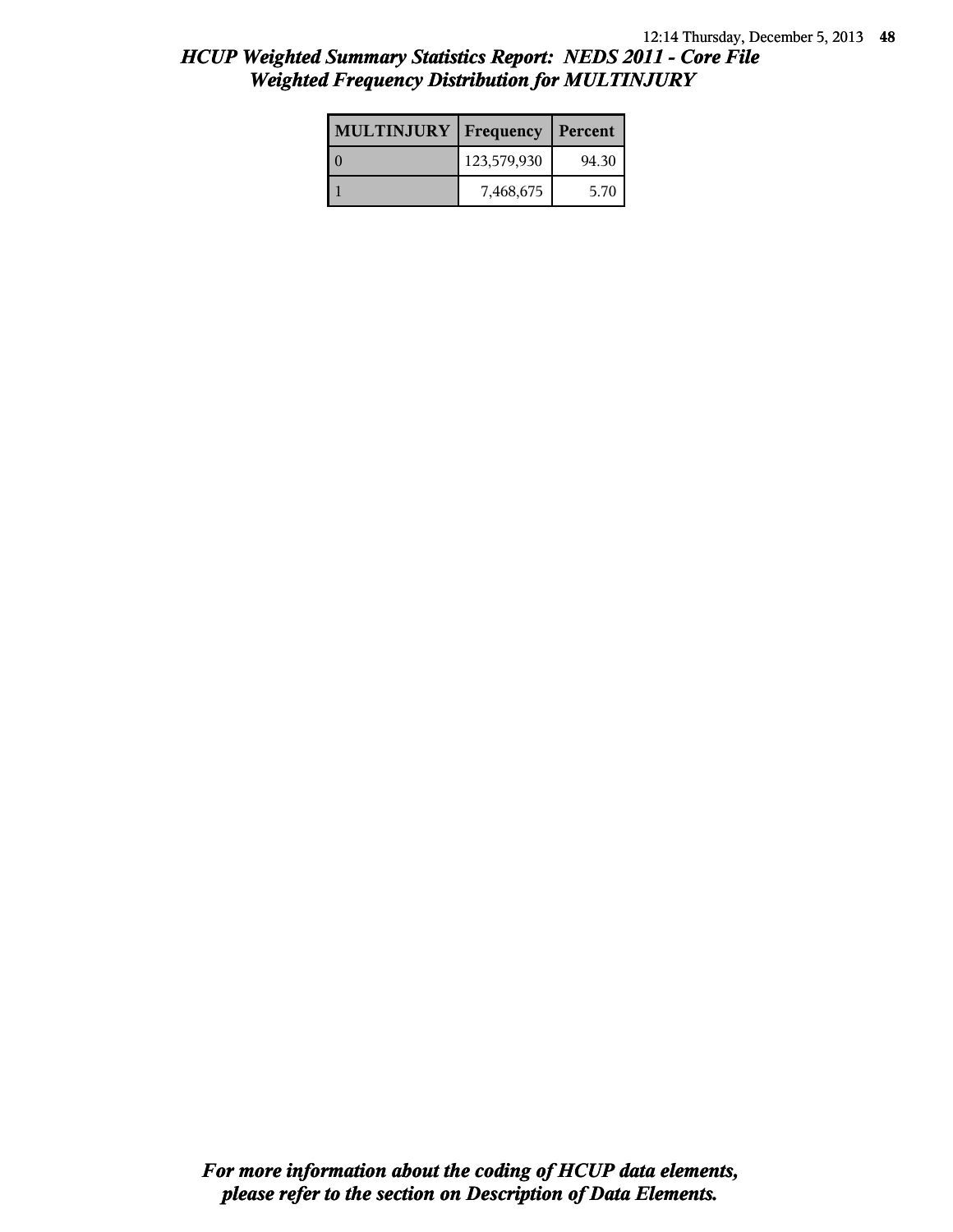| <b>NDX</b>     | Frequency  | Percent |
|----------------|------------|---------|
| $\overline{0}$ | 46,642     | 0.04    |
| $\mathbf{1}$   | 38,697,550 | 29.53   |
| $\overline{2}$ | 28,670,253 | 21.88   |
| 3              | 17,308,978 | 13.21   |
| $\overline{4}$ | 10,912,269 | 8.33    |
| 5              | 7,282,166  | 5.56    |
| 6              | 5,366,352  | 4.09    |
| 7              | 3,852,577  | 2.94    |
| 8              | 3,052,988  | 2.33    |
| 9              | 3,283,011  | 2.51    |
| 10             | 2,219,199  | 1.69    |
| 11             | 1,544,606  | 1.18    |
| 12             | 1,320,463  | 1.01    |
| 13             | 1,154,461  | 0.88    |
| 14             | 1,058,525  | 0.81    |
| 15             | 1,527,350  | 1.17    |
| 16 or greater  | 3,751,215  | 2.86    |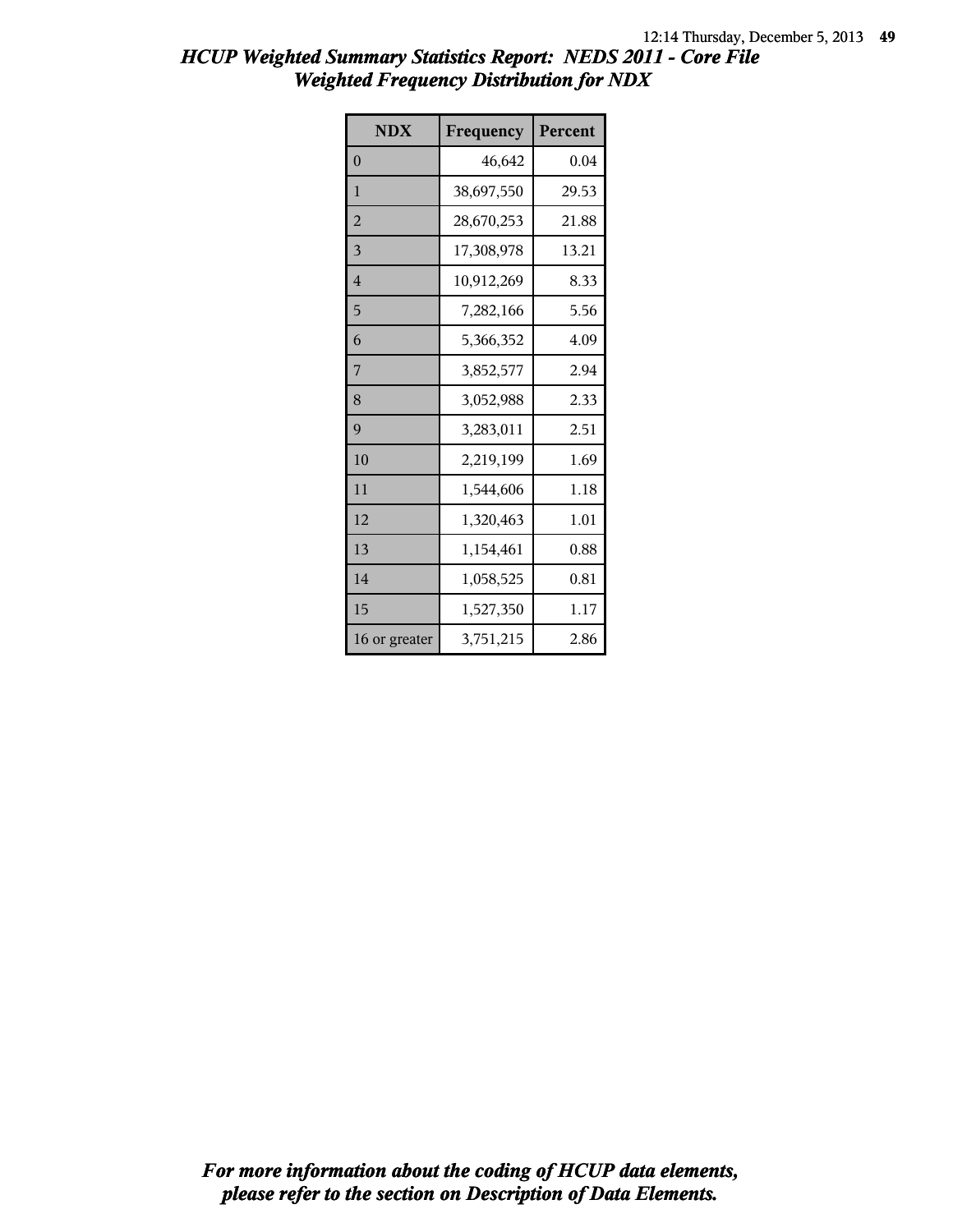| <b>NECODE</b>  | Frequency  | Percent |
|----------------|------------|---------|
| $\Omega$       | 98,046,158 | 74.82   |
| 1              | 12,654,723 | 9.66    |
| $\overline{2}$ | 12,996,561 | 9.92    |
| 3              | 4,101,902  | 3.13    |
| $\overline{4}$ | 2,764,437  | 2.11    |
| 5              | 211,162    | 0.16    |
| 6              | 222,869    | 0.17    |
| 7              | 16,830     | 0.01    |
| 8              | 32,811     | 0.03    |
| 9 or greater   | 1,151      | 0.00    |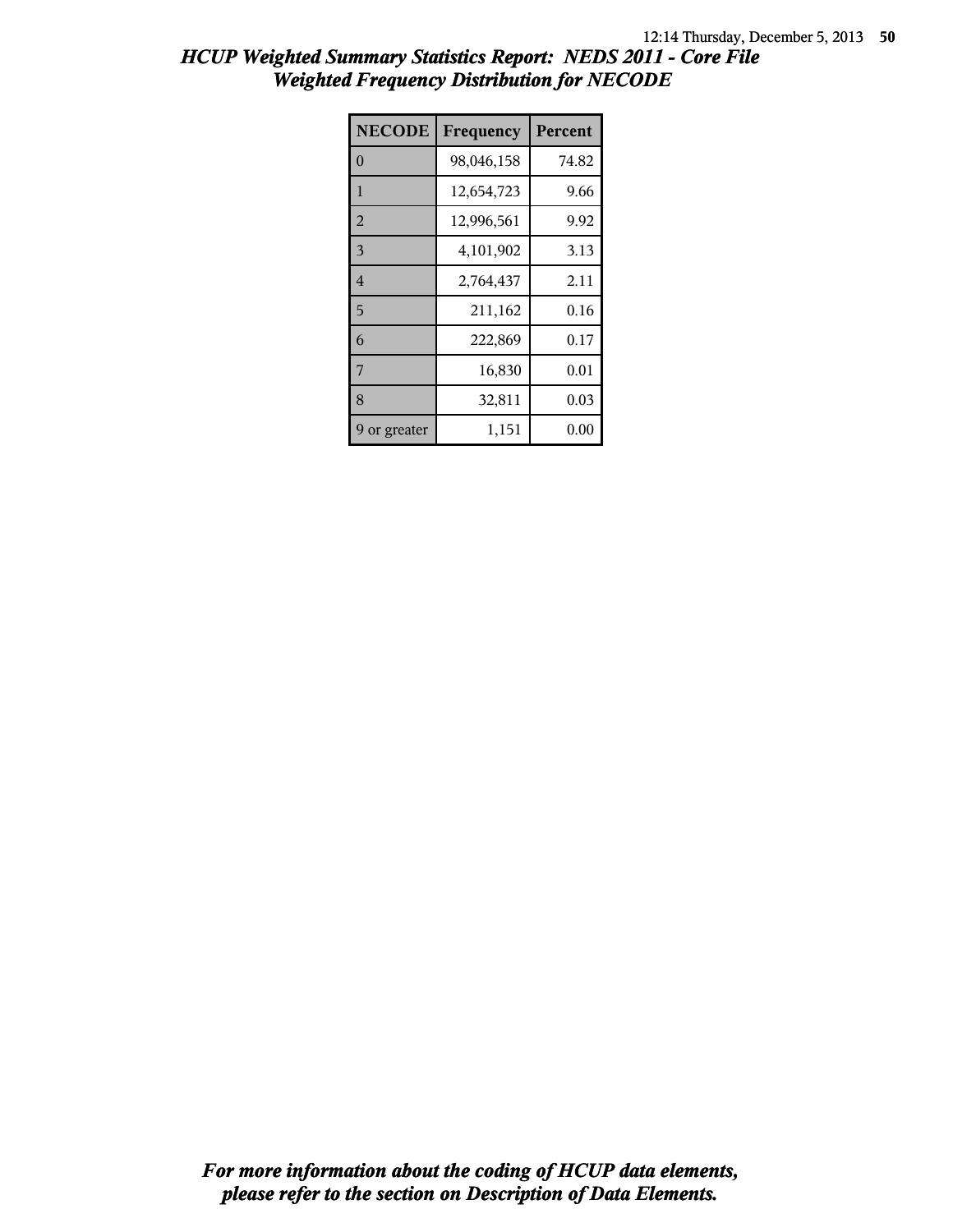| PAY1                 | Frequency  | <b>Percent</b> |
|----------------------|------------|----------------|
| $\therefore$ Missing | 282,230    | 0.22           |
| .A: Invalid          | 150,385    | 0.11           |
| 1: Medicare          | 28,618,678 | 21.84          |
| 2: Medicaid          | 35,768,383 | 27.29          |
| 3: Private insurance | 38,652,763 | 29.49          |
| 4: Self-pay          | 20,528,147 | 15.66          |
| 5: No charge         | 845,056    | 0.64           |
| 6: Other             | 6,202,963  | 4.73           |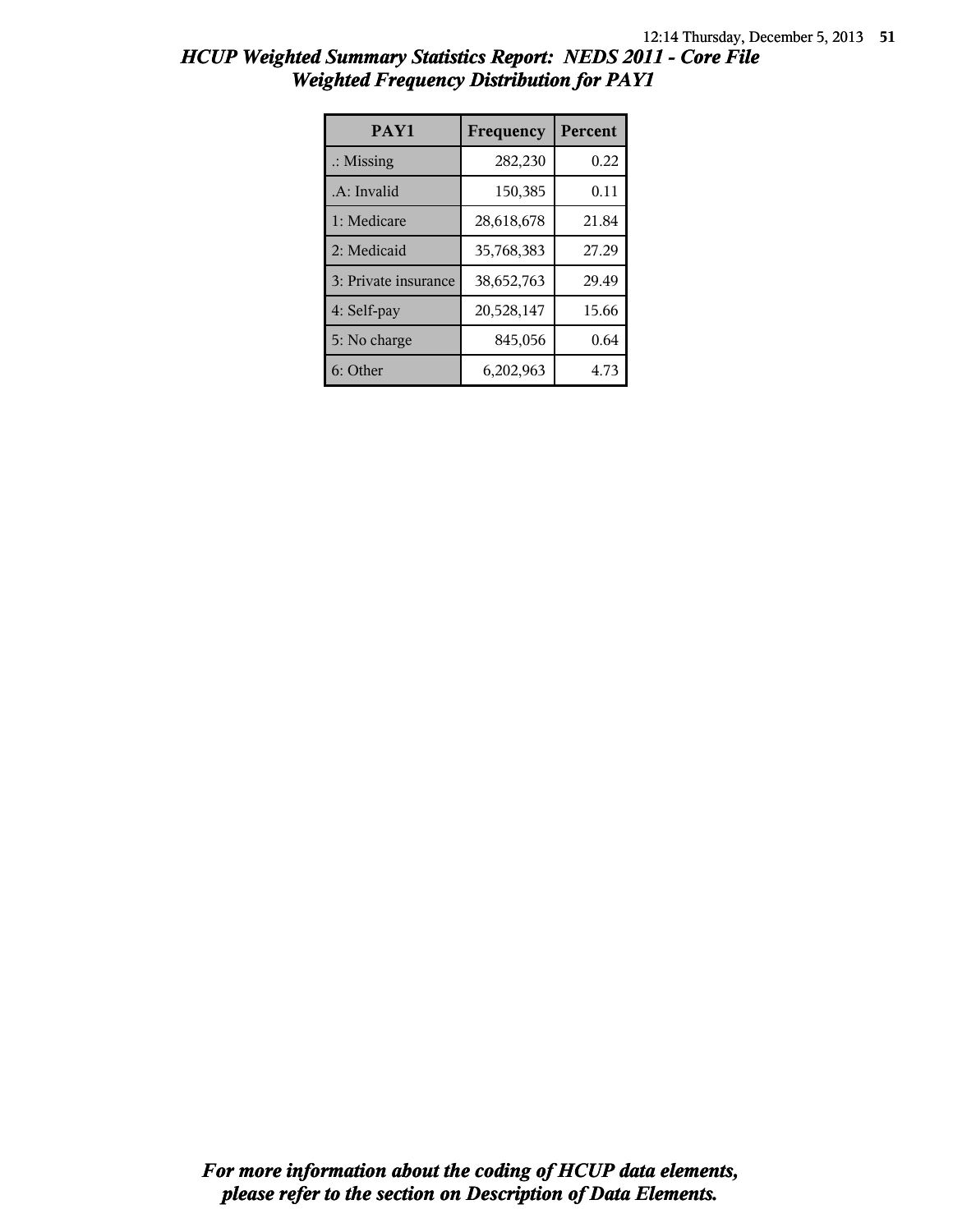| PAY <sub>2</sub>     | Frequency  | <b>Percent</b> |
|----------------------|------------|----------------|
| $\therefore$ Missing | 90,495,197 | 69.05          |
| .A: Invalid          | 2,547,327  | 1.94           |
| 1: Medicare          | 3,866,637  | 2.95           |
| 2: Medicaid          | 8,178,547  | 6.24           |
| 3: Private insurance | 13,265,452 | 10.12          |
| 4: Self-pay          | 10,320,310 | 7.88           |
| 5: No charge         | 86,709     | 0.07           |
| 6: Other             | 2,288,425  | 1.75           |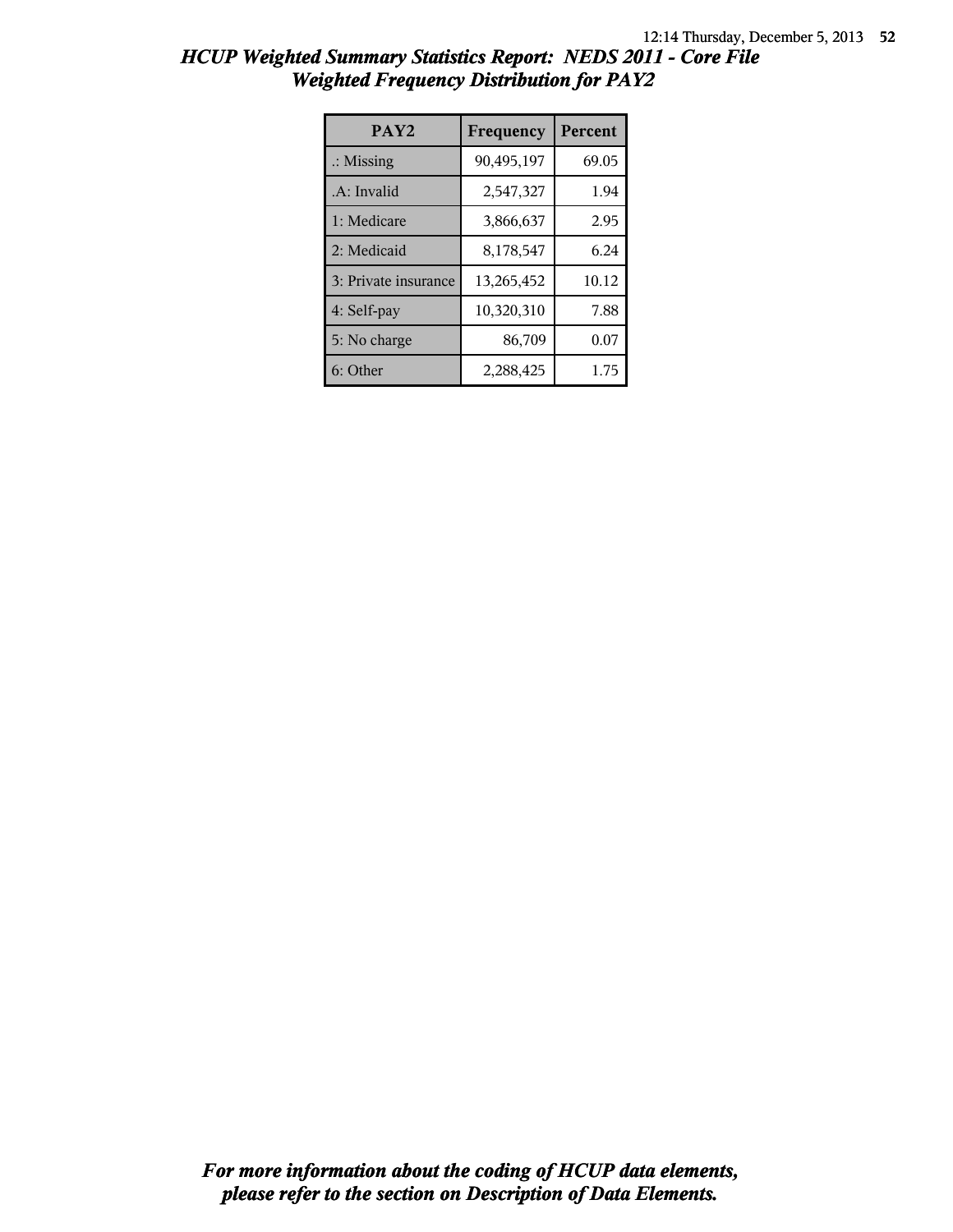| PL NCHS2006            | Frequency  | Percent |
|------------------------|------------|---------|
| $\therefore$ Missing   | 599,377    | 0.46    |
| 1: Large Central Metro | 35,929,052 | 27.42   |
| 2: Large Fringe Metro  | 29,139,976 | 22.24   |
| 3: Medium Metro        | 27,969,283 | 21.34   |
| 4: Small Metro         | 11,987,321 | 9.15    |
| 5: Micropolitan        | 15,734,834 | 12.01   |
| 6: Noncore             | 9,688,761  | 7.39    |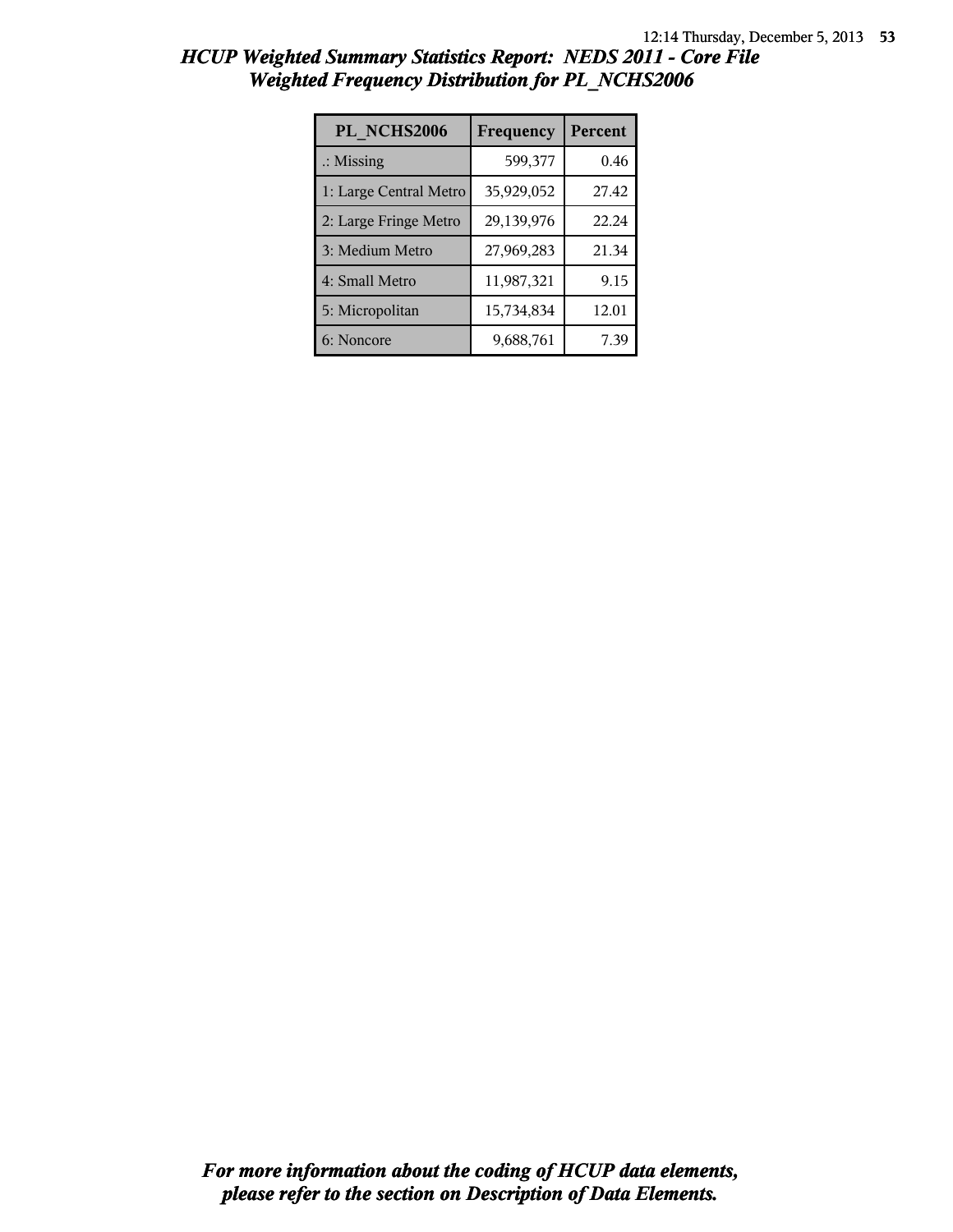| <b>TOTCHG ED</b>     | Frequency  | Percent |
|----------------------|------------|---------|
| $\therefore$ Missing | 18,772,421 | 14.32   |
| .A: Invalid          | 43,272     | 0.03    |
| .C: Inconsistent     | 736,673    | 0.56    |
| \$100-\$1,000        | 44,994,803 | 34.33   |
| \$1,001-\$5,000      | 55,132,271 | 42.07   |
| \$5,001-\$10,000     | 7,804,699  | 5.96    |
| \$10,001-\$50,000    | 3,442,048  | 2.63    |
| \$50,001-\$75,000    | 70,715     | 0.05    |
| Over \$75,000        | 51,704     | 0.04    |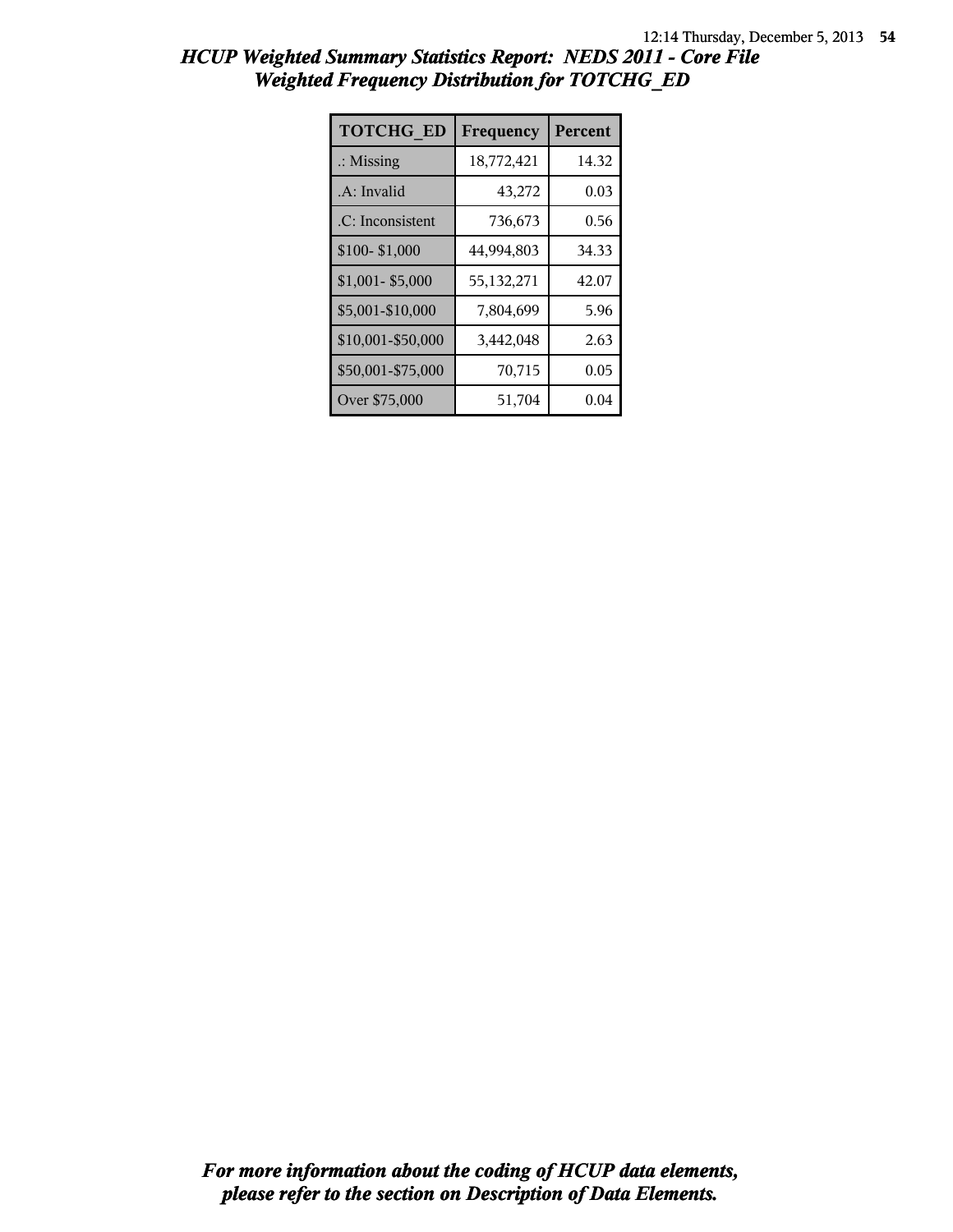|      | <b>YEAR</b> Frequency | Percent |
|------|-----------------------|---------|
| 2011 | 131,048,605           | 100.00  |